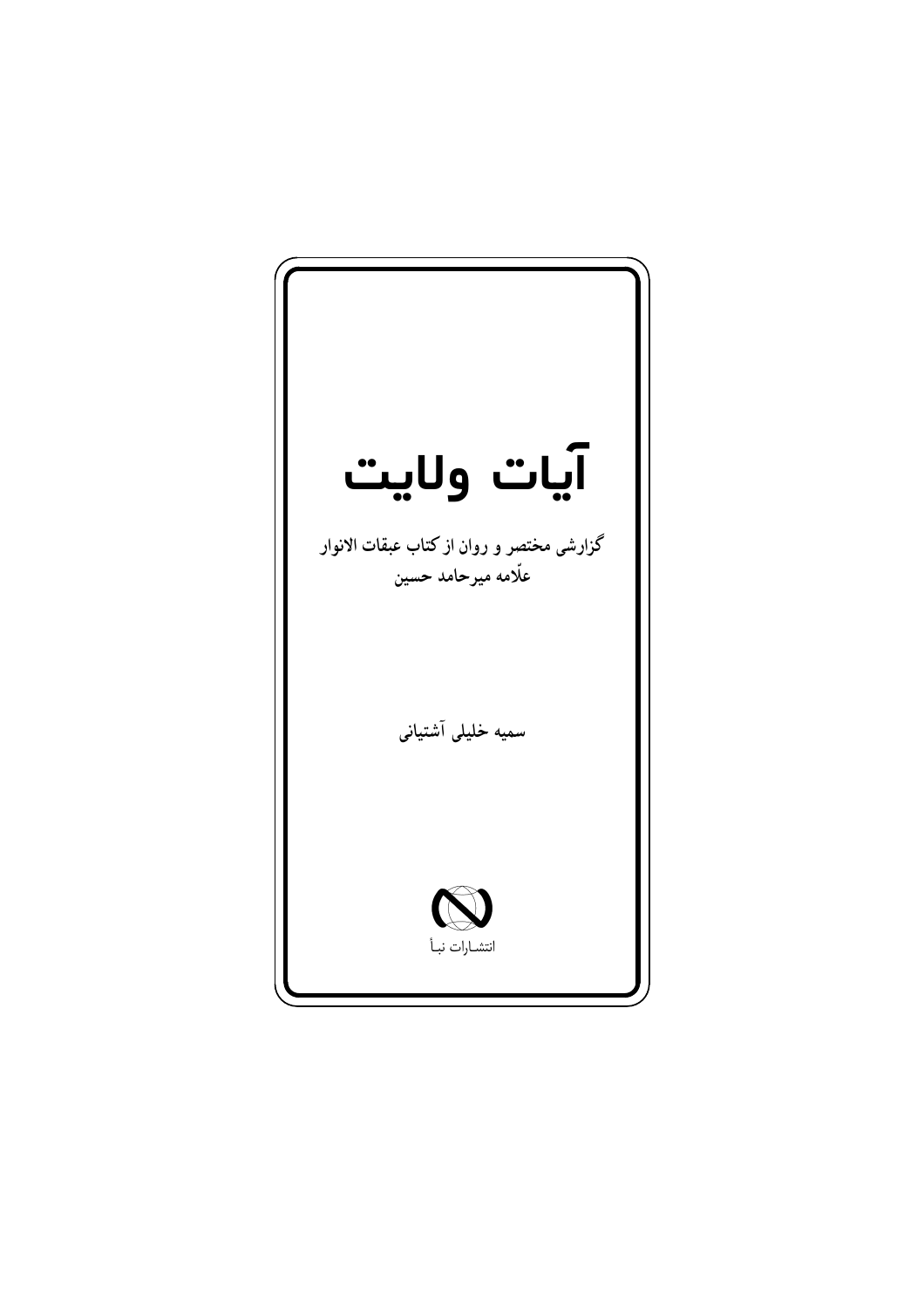.<br>سرشناسه: خلیلی آشتیانی، سمیه، ۱۳۶۰ عنوان قراردادي:عبقاتالانوار في امامة الائمة الاطهار. فارسي. برگزيده عنوان و پدیداور: اَیات وِلایت: گزارشی مختصر و روان از کتاب عبقات الانوار علّامه میرحامد رت<br>حسین /سمیه خلیلی اَشْتیانی. مشخصات نشر: تهران:مؤسسه فرهنگی نبأ، ۱۳۹۷. مساحسات مسر، نهران، موسسه ترتیب<br>مشخصات ظاهری: ۸۰ ص.<br>شابک: ۱ ـ ۲۰۲ ـ ۲۶۴ ـ ۶۰۰ ـ ۹۷۸ وضعيت فهرست نويسي: فيپا و حسیت نهر ست و سبی، سپه<br>یادداشت: کتابنامه: ص ۶۳ ـ ۶۸؛ همچنین به صورت; یرنویس.<br>عنوان دیگر: گزارشی مختصر و روان از کتاب عبقاتالانوار علامه میرحامد حسین. رت<br>موضوع: علي بن ابي طالب السِّيِّة، أمام أول، ٢٣ قبل از هجرت ـ ٤٠ ق ـ أثبات خلافت. Ali ibn Abi-talib, Imam I, 600-661 - Proof of caliphate . موضوع: .<br>موضوع: احاديث خاص(ولايت) Hadiths, Special (Velayat) :موضوع: ، .<br>موضوع: امامت. ۔<br>موضوع: Imamate شناسه افزوده: کنتوری، میرحامد حسین، ۱۸۳۰ ـ ۱۸۸۸ م. عبقاتالانوار فـی اثـبات الامـامة الائمة الاطهار. .. سهسه ...<br>ردهبندی کنگره: ک ۹ ع ۲ - ۴۷۱۲۴ ( ۷۹۳ / ۲۹۳ BP<br>شماره کنابشناسی ملی: ۴۵/ ۵۵۲<br>شماره کتابشناسی ملی: ۵۵۲۰۸۳۰



#### آيات ولايت

گزارشی مختصر و روان از کتاب عبقات الانوار علّامه میرحامد حسین نگارنده: سميه خليلي آشتياني حروفچيني: انتشارات نبأ /صفحه آرايي: مشكاة چاپ و صحّافی: دالاهو، صالحانی چاپ اوّل: ۱۳۹۷ /شمارگان: ۱۰۰۰ نسخه /قیمت: ۴۰۰۰۰ ریال ناشر: انتشارات نبأ / تهران، خيابان شريعتي، بالاتر از خيابان بهار شیراز، کوچه مقدم، نبش خیابان ادیبی، شماره ۲۶ صندوق پستي: ١٥۶۵۵/ ٢٧٧ تلفن: ٧٧٥٠۶۶٠٢ فاكس: ٧٧٥٣٥٧٧۶ شابک: ١ - ٢٠٢- ٢۶۴ - ٩٧٨- ٩٧٨ ISBN 978 - 600 - 264 - 102 - 1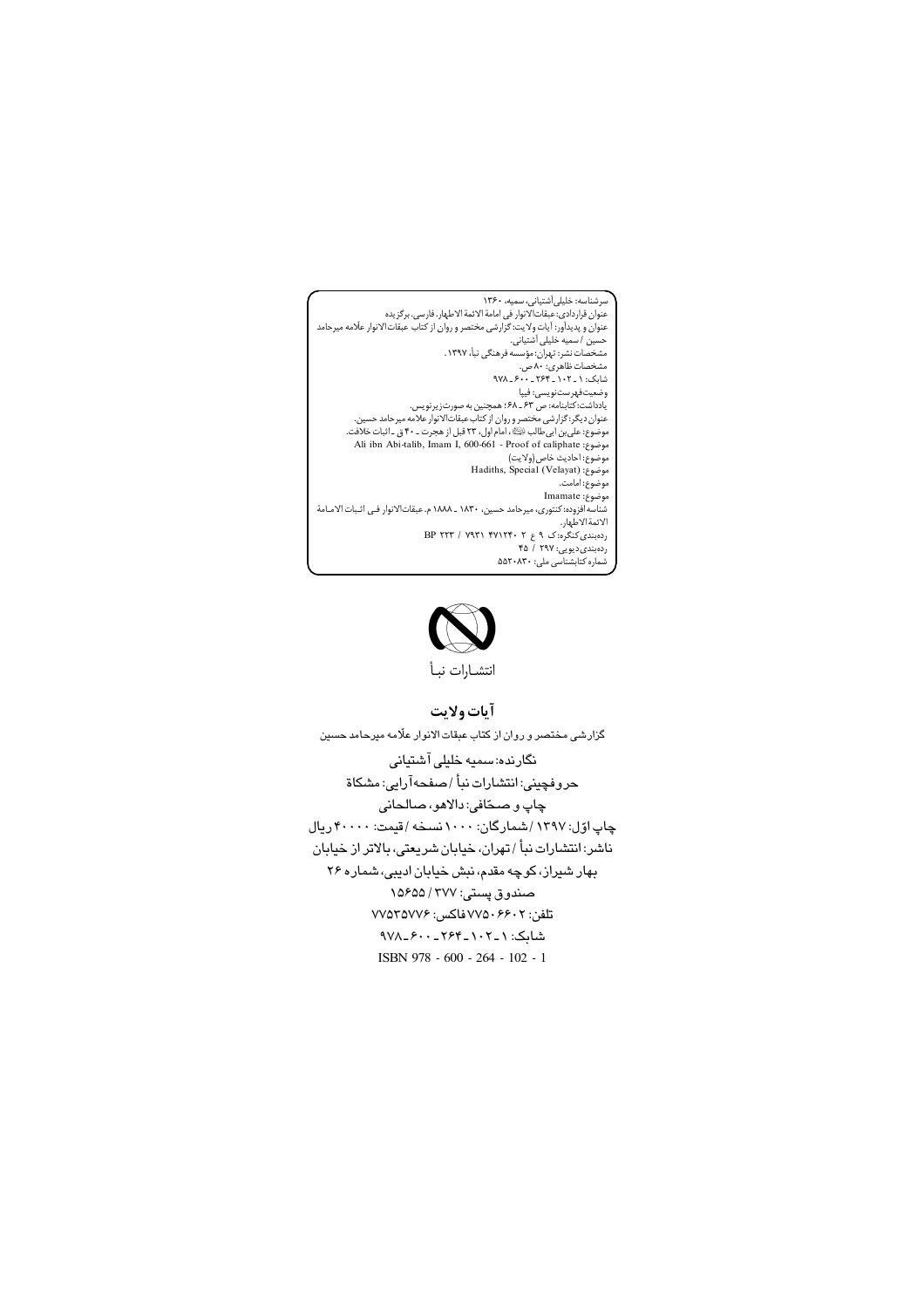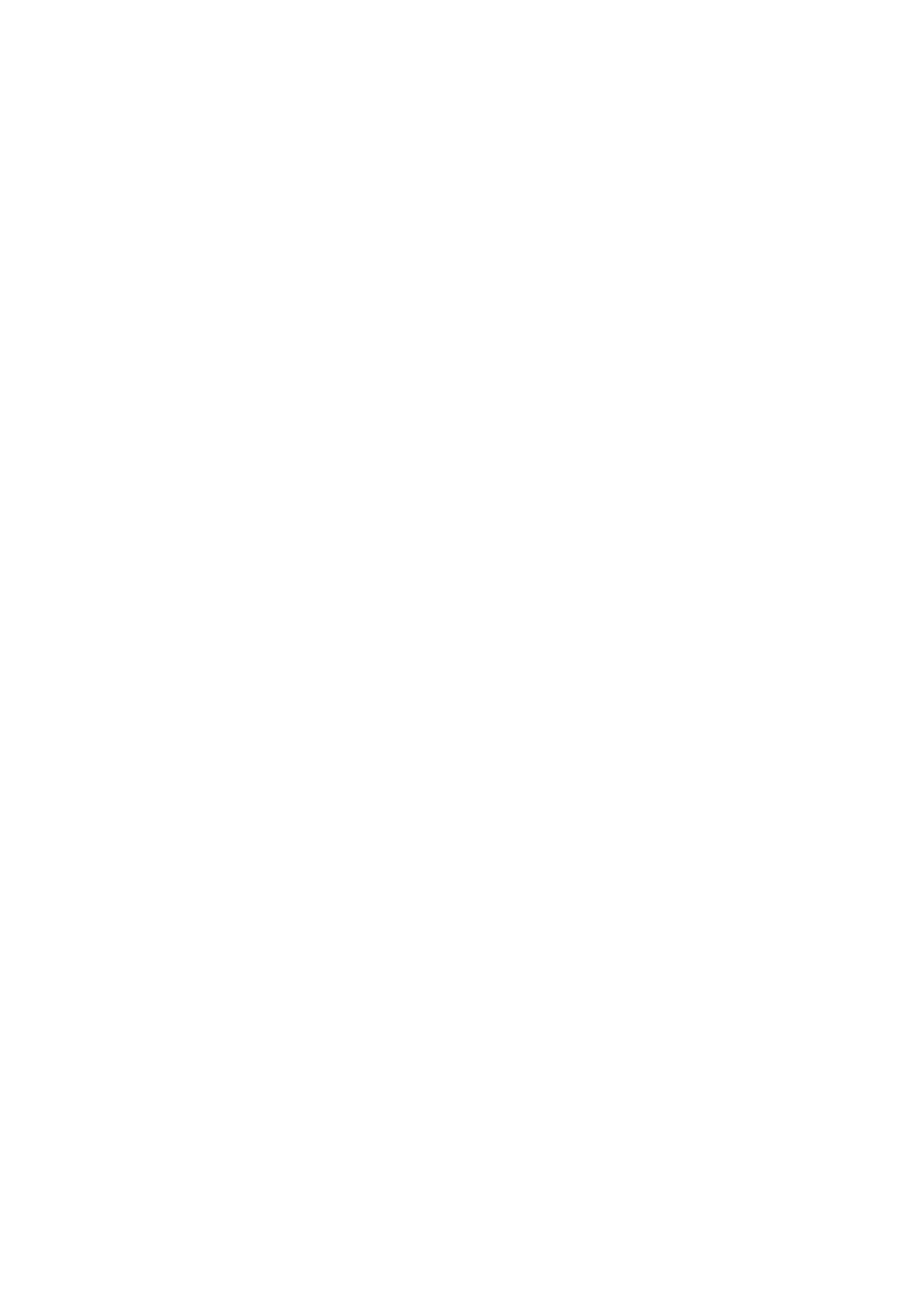# فهرست مطالب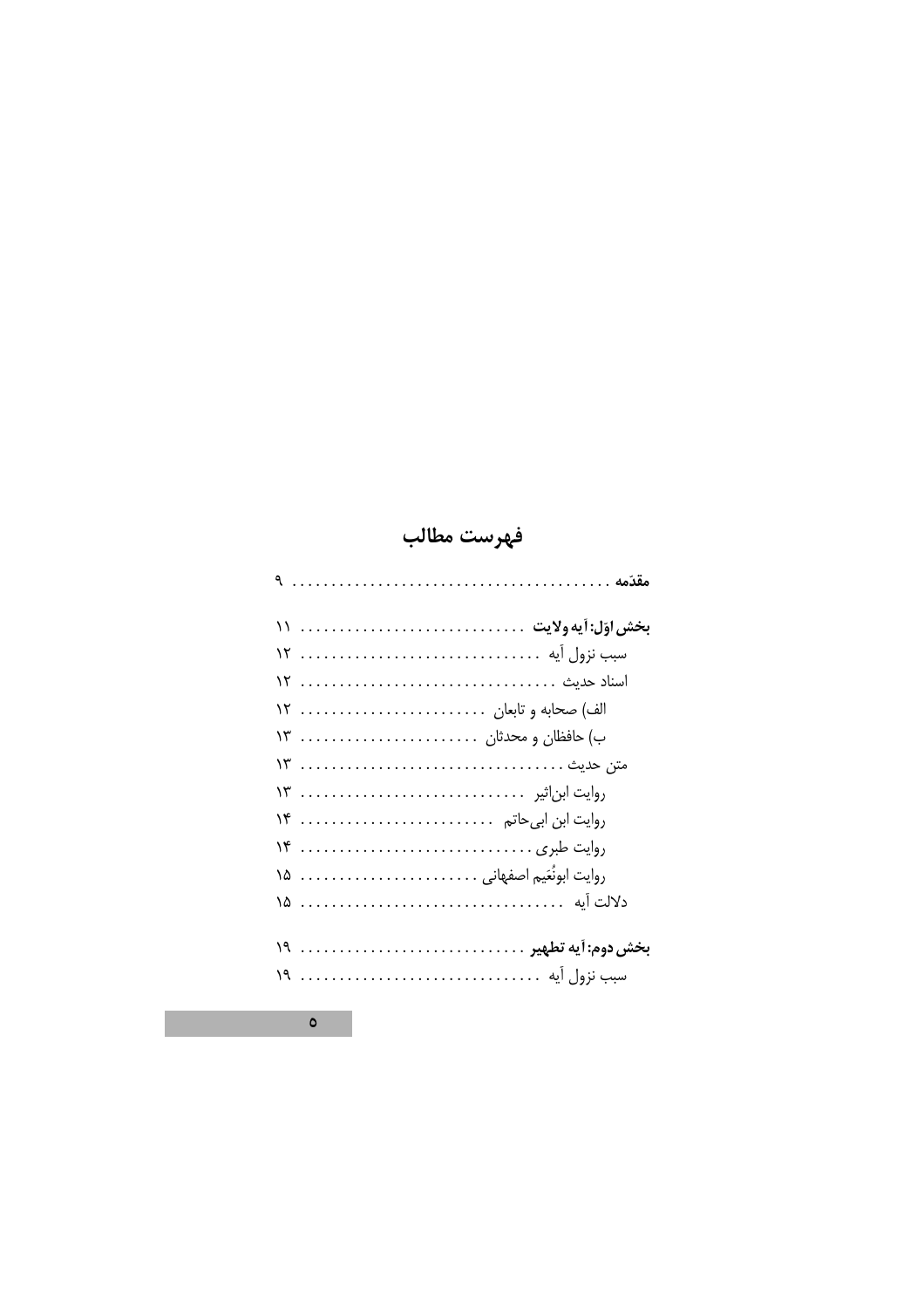| ۲۰                                    |
|---------------------------------------|
| الف) صحابه  ٢٠                        |
|                                       |
|                                       |
| ۲۱                                    |
|                                       |
|                                       |
| روايت حاكم نيشابوري  ٢٣               |
| ۲۴                                    |
| دلالت آيه بر عصمت اهل البيت الخِلا ٢۵ |
|                                       |
|                                       |
| تعيين مصداق آيه در روايات  ٢٩         |
| ۳۰                                    |
| ۳۰                                    |
| ۳۰                                    |
| ٣١                                    |
|                                       |
|                                       |

| روايت محبّ الدين طبرى  ٣٢                           |
|-----------------------------------------------------|
|                                                     |
|                                                     |
|                                                     |
| دلایل و شواهد دیگر بر نزول آیه دربارهٔ اهل بیت ﷺ ٣۴ |
| دلالت آيه مودّت بر امامت و ولايت ٣٧                 |

 $\mathcal{A}$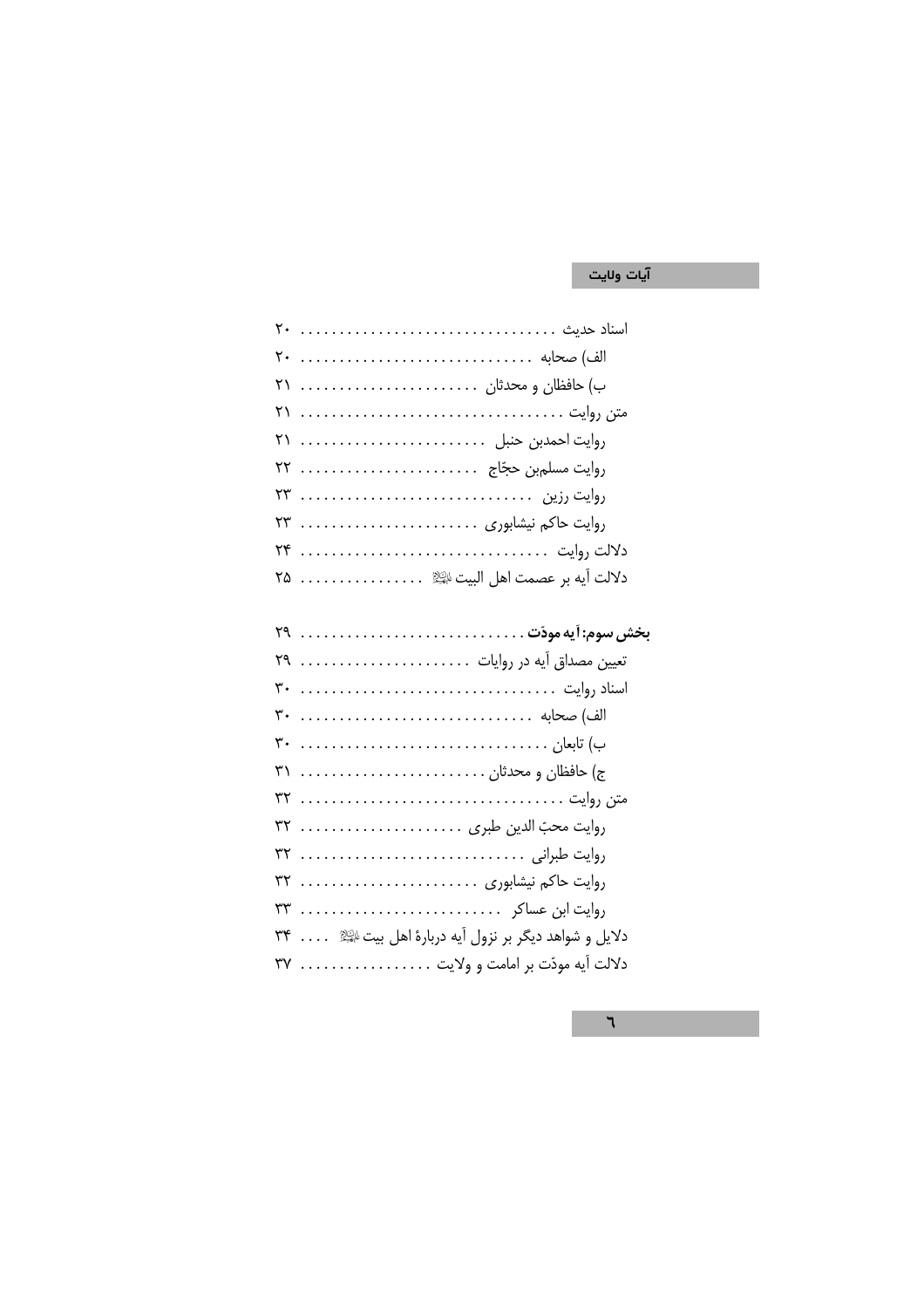# .<br>فهرست مطالب

| واجب بودن مودّت، وجوب اطاعت را به دنبال می آورد ٣٩ |
|----------------------------------------------------|
|                                                    |
| وجوب محبت مطلق، مستلزم عصمت است ٣٢                 |
|                                                    |
|                                                    |
|                                                    |
|                                                    |
|                                                    |
|                                                    |
|                                                    |
|                                                    |
|                                                    |
|                                                    |
|                                                    |
|                                                    |
|                                                    |
|                                                    |
|                                                    |
| تعيين مصداق أيه در روايات  ۵۷                      |
| اسناد روايت  ۵۷                                    |
| الف) صحابه  ۵۸                                     |
| ب) حافظان و محدثان  ۵۸                             |
|                                                    |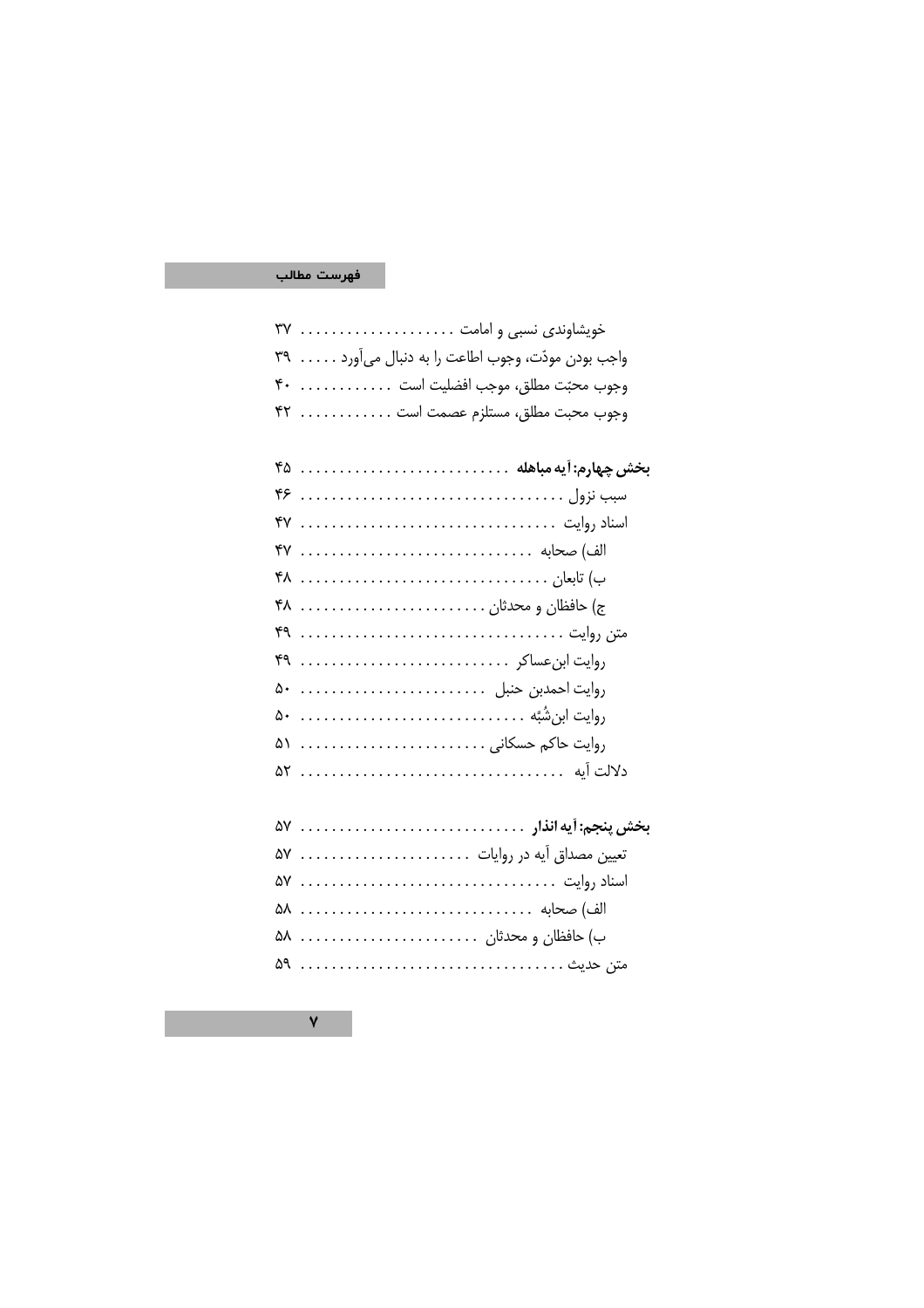| ۵۹                            |  |  |  |  |  |  |  |  |  |  |  |  |  |                     |  |  |  |  |  |
|-------------------------------|--|--|--|--|--|--|--|--|--|--|--|--|--|---------------------|--|--|--|--|--|
| ۵۹                            |  |  |  |  |  |  |  |  |  |  |  |  |  | روايت حاكم نيشابورى |  |  |  |  |  |
| ۶.                            |  |  |  |  |  |  |  |  |  |  |  |  |  |                     |  |  |  |  |  |
| ۶.                            |  |  |  |  |  |  |  |  |  |  |  |  |  |                     |  |  |  |  |  |
| ۶.                            |  |  |  |  |  |  |  |  |  |  |  |  |  |                     |  |  |  |  |  |
|                               |  |  |  |  |  |  |  |  |  |  |  |  |  |                     |  |  |  |  |  |
|                               |  |  |  |  |  |  |  |  |  |  |  |  |  |                     |  |  |  |  |  |
| تعیین مصداق آیه در روایات  ۶۵ |  |  |  |  |  |  |  |  |  |  |  |  |  |                     |  |  |  |  |  |
| ۶۵                            |  |  |  |  |  |  |  |  |  |  |  |  |  |                     |  |  |  |  |  |
| ۶۶                            |  |  |  |  |  |  |  |  |  |  |  |  |  |                     |  |  |  |  |  |
| ۶۶                            |  |  |  |  |  |  |  |  |  |  |  |  |  |                     |  |  |  |  |  |
| $5\gamma$                     |  |  |  |  |  |  |  |  |  |  |  |  |  | روايت حاكم حسكانى   |  |  |  |  |  |
| $5\gamma$                     |  |  |  |  |  |  |  |  |  |  |  |  |  |                     |  |  |  |  |  |
| ۶۹                            |  |  |  |  |  |  |  |  |  |  |  |  |  |                     |  |  |  |  |  |
|                               |  |  |  |  |  |  |  |  |  |  |  |  |  |                     |  |  |  |  |  |
|                               |  |  |  |  |  |  |  |  |  |  |  |  |  |                     |  |  |  |  |  |
| ۷١                            |  |  |  |  |  |  |  |  |  |  |  |  |  |                     |  |  |  |  |  |
| ۷١                            |  |  |  |  |  |  |  |  |  |  |  |  |  |                     |  |  |  |  |  |
| ٧٢                            |  |  |  |  |  |  |  |  |  |  |  |  |  |                     |  |  |  |  |  |
| ۷۳                            |  |  |  |  |  |  |  |  |  |  |  |  |  |                     |  |  |  |  |  |
| ٧٣                            |  |  |  |  |  |  |  |  |  |  |  |  |  |                     |  |  |  |  |  |
|                               |  |  |  |  |  |  |  |  |  |  |  |  |  |                     |  |  |  |  |  |
|                               |  |  |  |  |  |  |  |  |  |  |  |  |  |                     |  |  |  |  |  |

 $\pmb{\lambda}$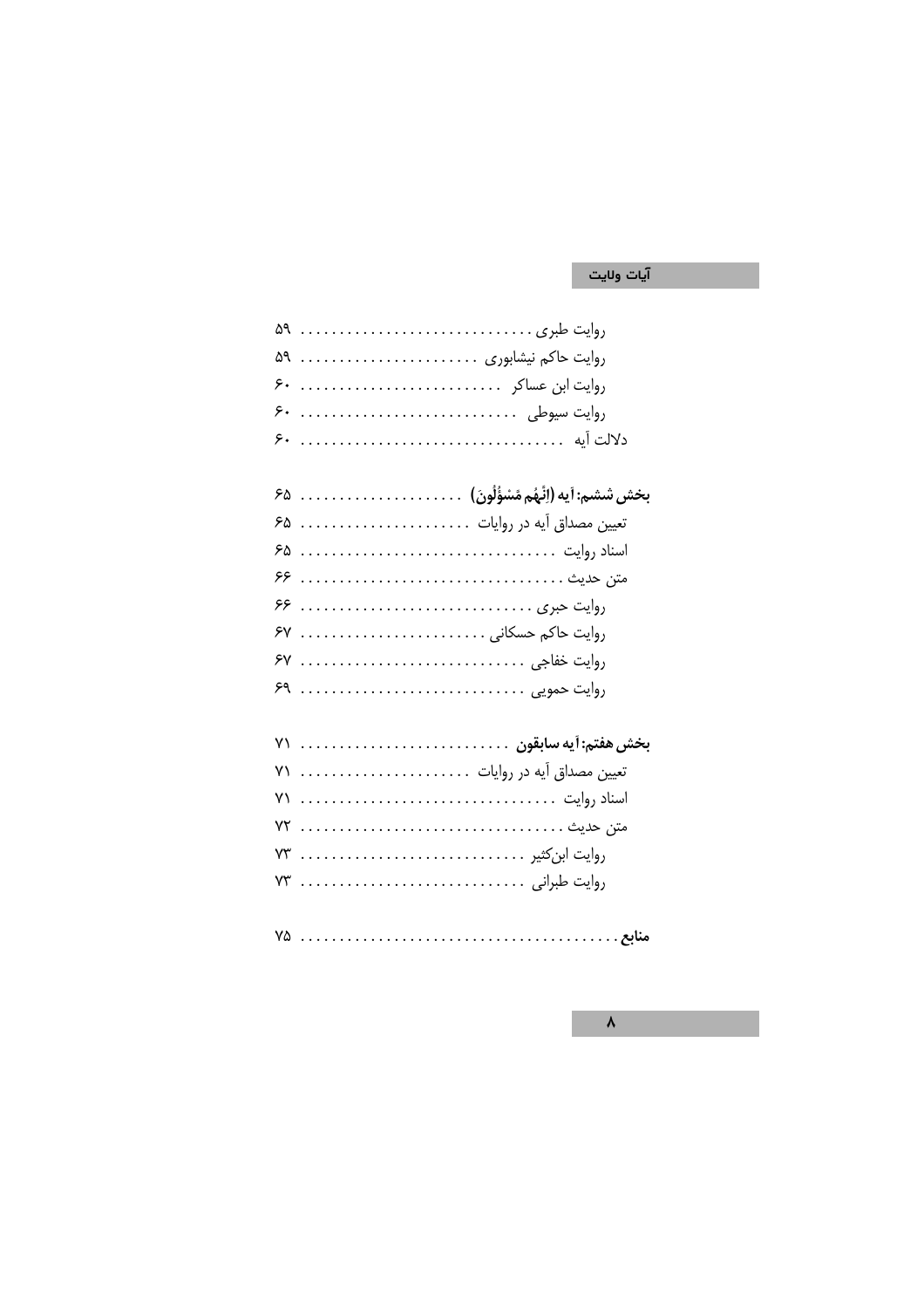#### مقدّمه

روایات بسیاری از پـیامبر اســلامﷺ در مــواضــع و در زمانهای متعدد صادر شده که به ولایت و جانشینی حـضرت على اللَّهِ تصريح دارد. اين روايات توسط راويان شـيعه و اهــل سنت و در منابع متعدد، روایت و تکرار شده است. افزون بر این حجم گسترده از روایات، آیات متعددی نیز به موضوع ولایت و امامت حضرت على إليَّا{ اختصاص يافته است تا روايات پيامبر اسلام مؤيد آن باشد.

علامه مبرحامد حسبن همچون دیگر متکلمان امـامیه بـرای اثبات ولايت حضرت على لِمَائِلِ -در كنار روايات متعددي كـه راویان بسیاری از اهل سنت و شیعه آنها را روایت کردهانـد ـ قرآن کریم که زبان مشترک شیعه و اهل سنت است، برای اثبات امامت امير المؤمنين ﷺ بهره ميجويد. اما با تــوجه بــه آنــچه آيتالله سيد على حسيني ميلاني در مقدمهٔ جلد مربوط به آيات ولايت متذكر شدهاند، ايشان تا امروز بـه بخش آيـات كـتاب عبقات الانوار دست نيافتهاند. لذا به عنوان استدراك مجلدات

 $\mathbf{q}$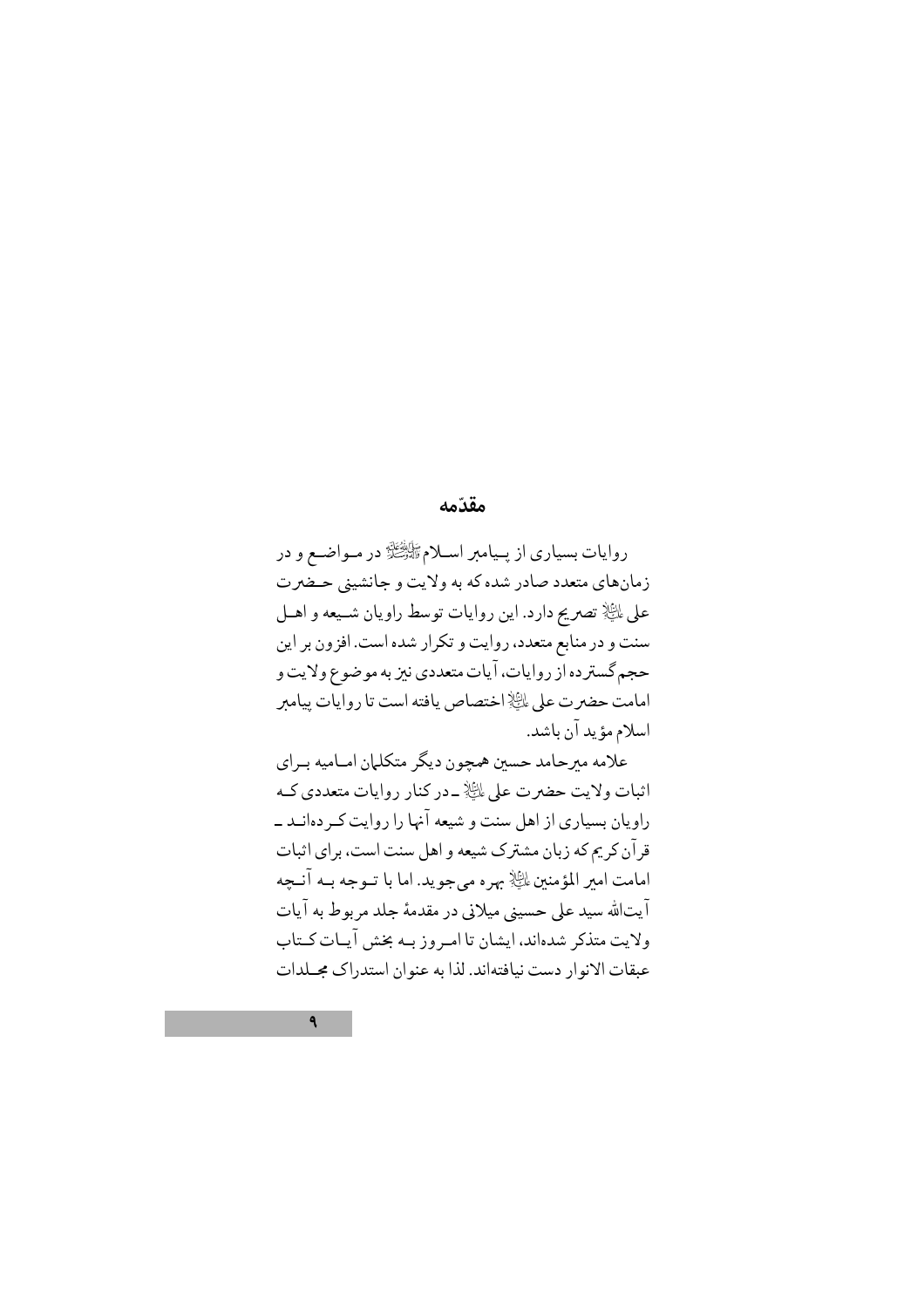كتاب نفحات الازهار \_كه تلخيص كتاب عبقات الانوار است \_ به آن پر داختهاند. طبعاً در این استدراک، شیوهٔ عبقات الانـوار ر عايت شده است. اين جلد طبق محتواي نفحات الازهار به هفت آيه از آيات مربوط به ولايت پر داخته است كه مباحث مربوط به اين آيات در جلد حاضر به اختصار گزارش شده است. شیوهٔ اصل کتاب چنین است که برای هر یک از این آیات، روایات اسباب النزول و یا روایاتی که مصادیق این آیات را روشن ساخته، مبی آورد. سبس دلالت این آیات بر امامت و جانشینی امبرالمؤمنین اللهٔ را بررسي ميكند. آنچه گفته شد، مقدمهای بود برای آشنایی با مباحثی کـه در ادامه از نظر مے گذارنید. این جلد از مجموعهٔ مختصر عبقات الانوار، بر گر فته از مجلَّد «آيات ولايت» نوشتهٔ آيت الله سيد على حسینی میلانی است که با ترجمهٔ آقای دکتر محسن احتشامی نیا، از سوی انتشارات نبأ به زیور طبع درآمده است. امید است برای مخاطبان علاقهمند به مباحث اعتقادي، به ويژه مبحث امـامت،

در بهر همندی از مطالب و معارف آن مفید باشد.

والحمدلله ربّ العالمين آذر ماه ١٣٩٧ مصادف با ايام ميلاد حضرت رسول اكرم ﷺ و امام صادق ﷺ سميه خليلى أشتيانى

 $\mathcal{V}$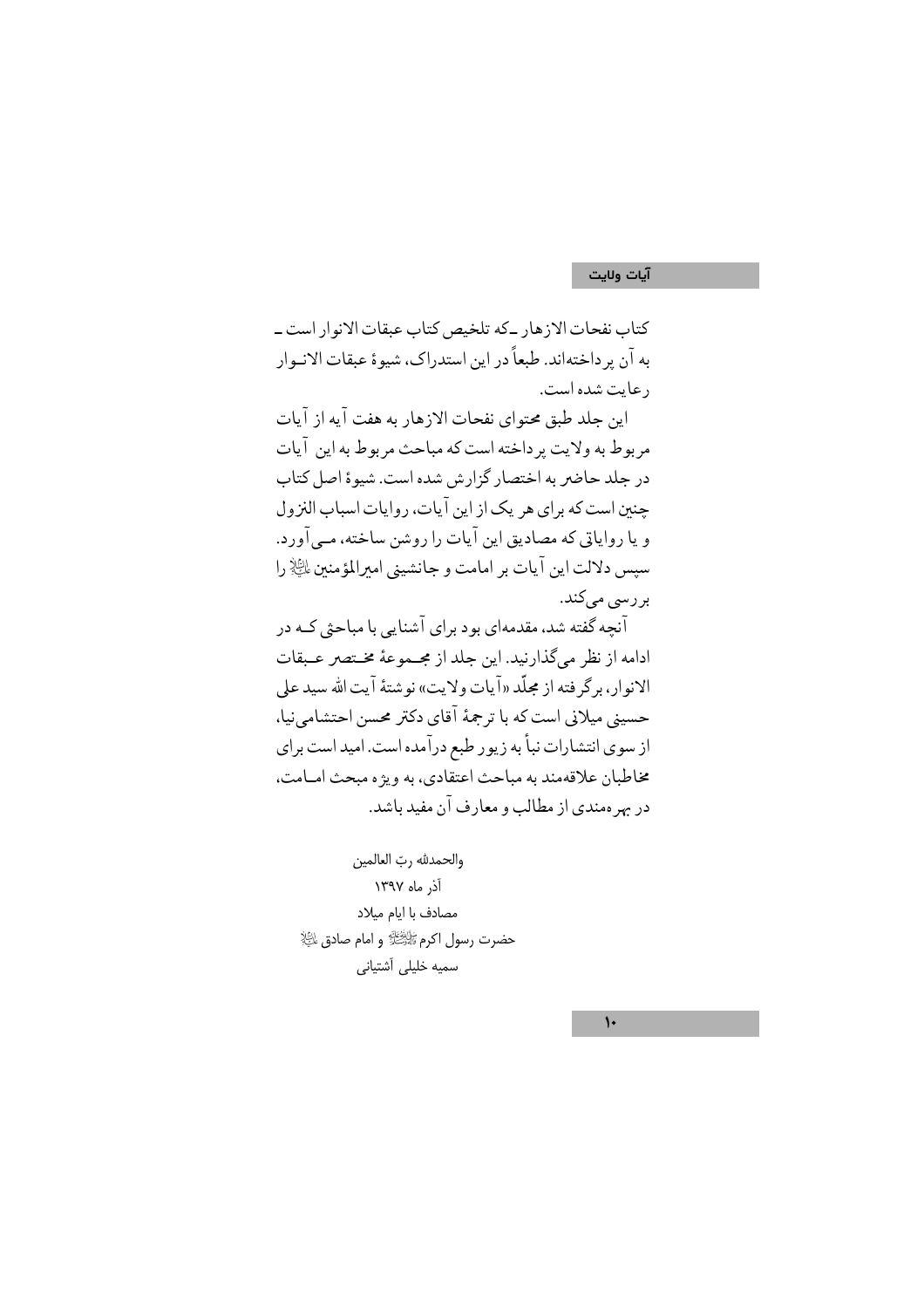# بخش ا

# أيه ولايت

﴿إِنَّما وَلِيُّكُمُ اللَّهُ وَ رَسُولُهُ وَ الَّذِينَ آمَنُوا الَّذِينَ يُقِيمُونَ الصَّلاةَ وَ يُؤْتُونَ الزَّكاةَ وَ هُمْ راكِعُونَ ۞ وَ مَنْ يَتَوَلَّ اللَّهَ وَ رَسُولَهُ وَ الَّذِينَ آمَـنُوا فَـاِنَّ حِزْبَ اللَّهِ هُمُ الْغَالِبُونَ﴾ ` ولیّ شما، تنها خدا و پیامبر اوست و کسانیکه ایمان آوردهاند؛ همان کسـانیکه نـماز بـر پـا میدارند و در حال رکوع زکات میدهند.\* و هر کس خدا و پیامبر او و کســانی را کــه ایــمان آوردهاند، ولیّ خود بداند [پیروز است، چرا که] جزب خدا همان ييروز مندانند.

۰۱ مائده، ۵۵ ـ ۵۶.

 $\mathcal{V}$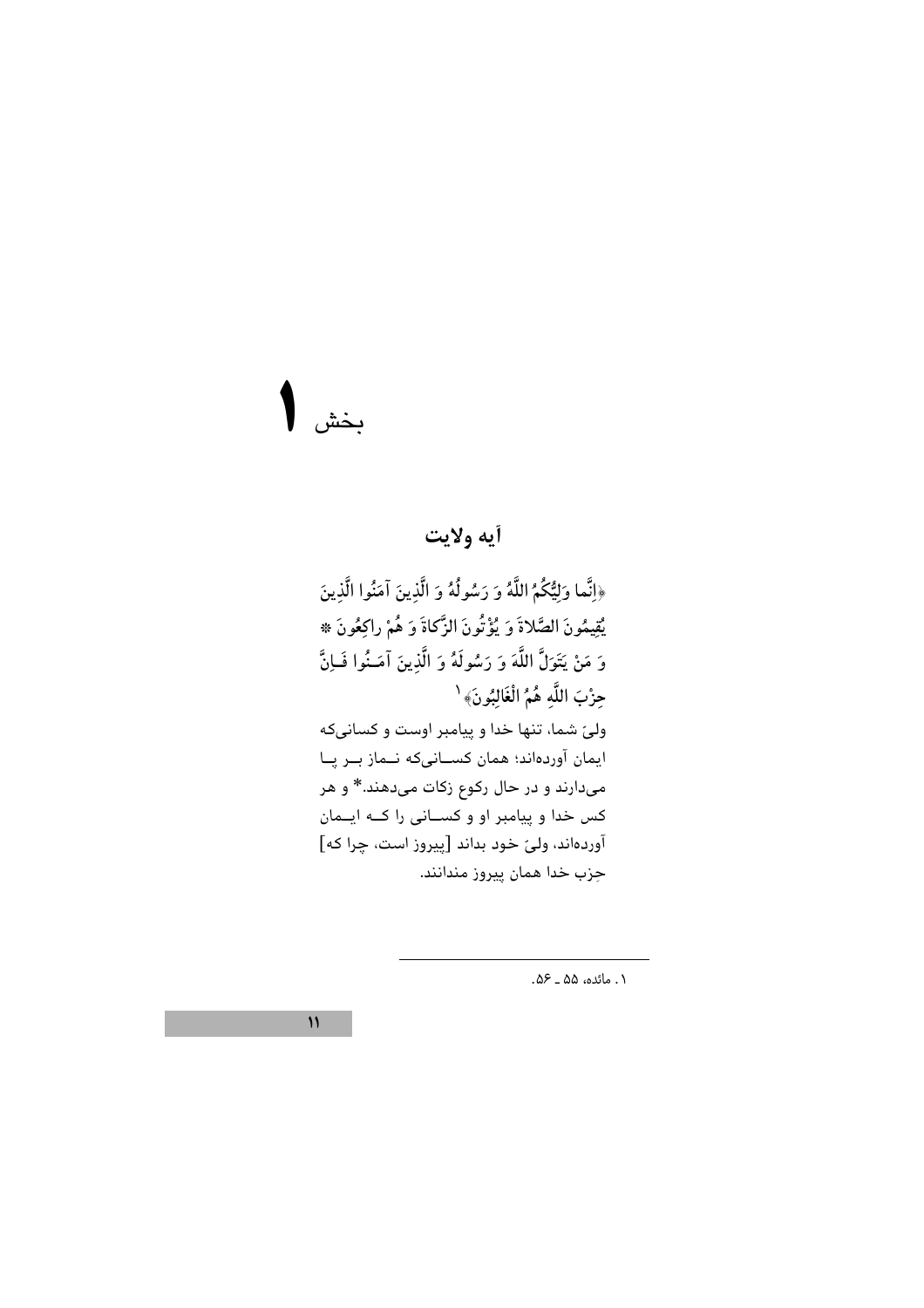سبب نزول آيه دلیل نزول آیه آن بودکه امیر مؤمنان الرای انگشتریاش را در حال رکوع به فقیری تصدّق داد.

اسناد حديث

الف) صحابه و تابعان

 $\mathcal{N}$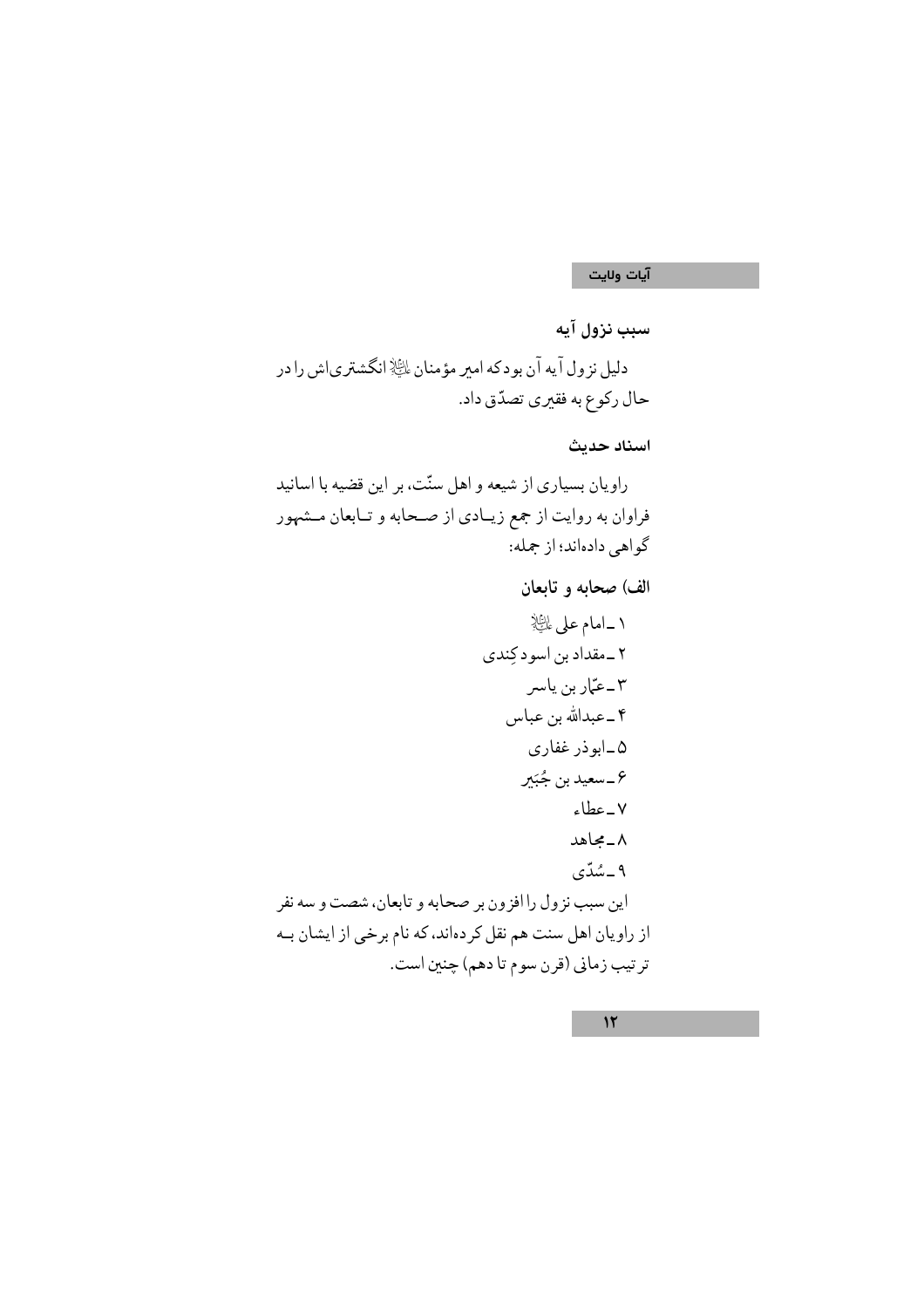آیہ ولایت

|  |  | ب) حافظان و محدثان |  |
|--|--|--------------------|--|
|--|--|--------------------|--|

| نام راوي                                          | قرن   |
|---------------------------------------------------|-------|
| عبدبن حمید کشّی (م ۲۴۹ هـ)                        | سوم   |
| احمدبن يحيى بلاذري (م بعد از ٢٧٠ هـ)              |       |
| ابو عبدالرحمن احمد بن شعيب نَسائي (م ٣٠٣ هـ)      | چهارم |
| محمدبن جرير طبري (م ٣١٠ هـ)                       |       |
| سلیمان بن احمد طبرانی (م ۳۶۰ هـ)                  |       |
| محمدبن عبدالله حاكم نيشابوري (م ۴۰۵ هـ)           | پنجم  |
| أبونُعَيم احمدبن عبدالله اصفهاني (م ۴۳۰ هـ)       |       |
| ابوبکر احمدبن علی بن ثابت، خطیب بغدادی (م ۴۶۳ هـ) |       |
| ابوالحسن رزين عبدري اندلسي (م ۵۳۵ هـ)             | ششم   |
| ابوالقاسم جار الله زمخشرى (م ۵۸۳ هـ)              |       |
| ابوالسعادت مباركبن محمد ابن اثير (م ۶۰۶ هـ)       | هفتم  |
| ابوحيّان اندلسي (م ٧۵۴ هـ)                        | هشتم  |
| شهاب الدين ابن حجر عسقلاني (م ٨٥٢ هـ)             | نهم   |
| جلال الدين عبدالرحمن بن ابي بكر سيوطى (م ٩١١ هـ)  | دهم   |

متن حديث

روایت ابناثیر

 $\mathcal{N}$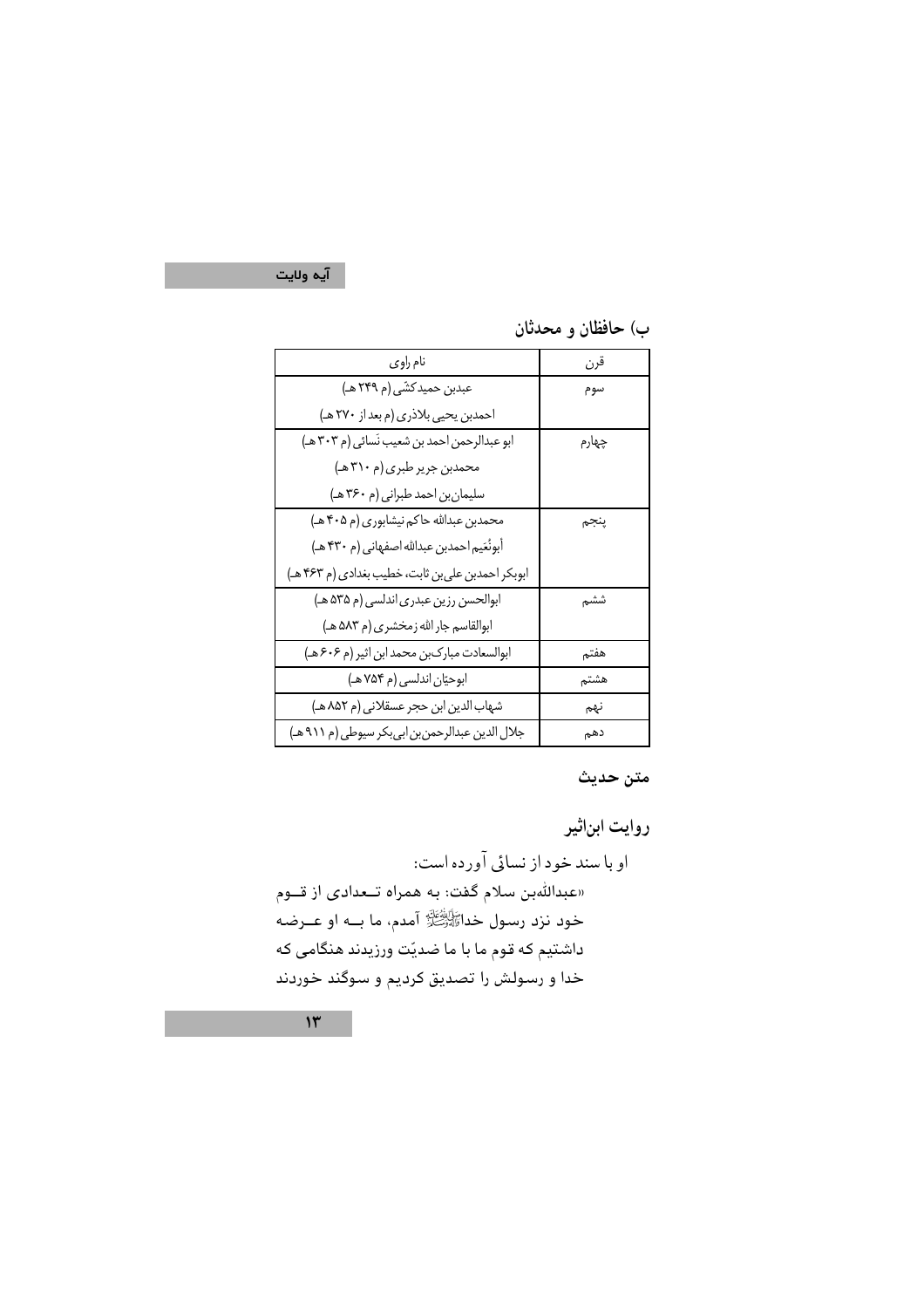۰۱ مائده، ۵۵.

٢. ابن|ثیر، جامع الاصول فی احادیث الرسول، ج ٩، ص ۴۷۸. ۰۳ ابی حاتم رازی، تفسیر القرآن العظیم، ج ۰۱ ص ۳۹۳.

 $\sqrt{\xi}$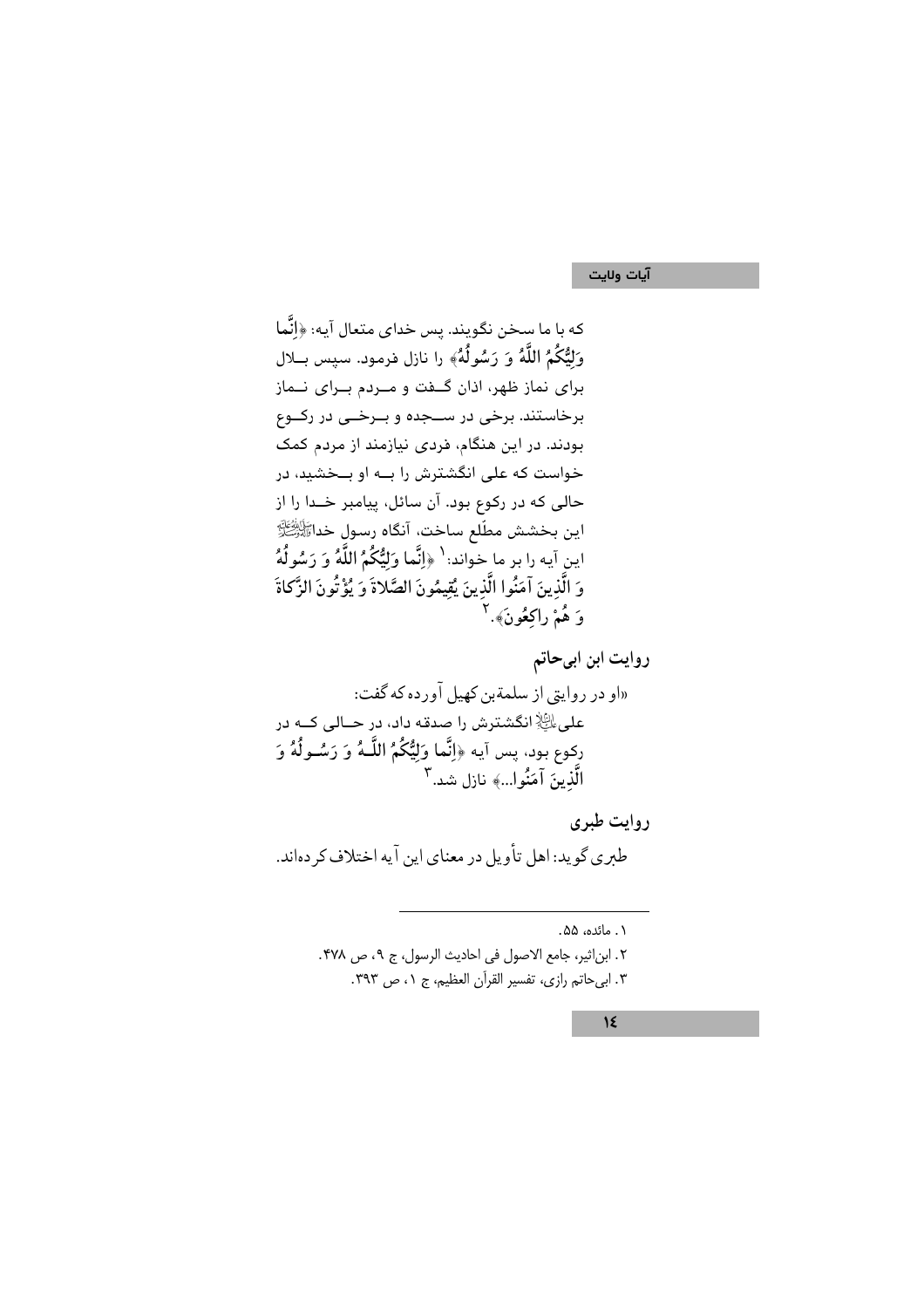#### آيه ولايت

برخي گفتهاند علي بن ابي طالب است و برخي ديگر مقصود آيــه را قام مؤمنان دانستهاند؛ او با سندی از مجاهد روایت کر ده است كه گفت: آيهٔ فوق دربارهٔ علىبن ابي طالب نازل شـده است، او صدقه داد، در حالي كه در ركوع بود. ١ روايت ابونُعَيم اصفهانى او با سندی از جابر روایت کر ده است که گفت: عـبداللهبـن سلام همراه عدهاي آمدكه آنان از دوري كردن مردم از ايشان، از زماني كه مسلمان شده بودند شكايت داشتند. وي گفت: سائلي را برايم بياوريد. ما داخل مسجد شديم. سائل به طـرف او رفت و وي پرسيد:آياکسي به تو چيزې داد؟ سائل گفت: بلي، از كنار مردي ركوع كننده عبور مىكردم كه انگشترش را به من بخشید. وی گفت: برو و او را به من نشان بده. ما رفتم و در حالي كه على ايستاده بود، گفت: اين است. پس اين آيه نازل شد: ﴿إِنَّما وَلِيُّكُمُ اللَّهُ...﴾. ٢

دلالت آيه

لفظ «وَلِيُّكُمُ» در آيــه، اولويت در تــدببر امــور و وجــوب اطاعت آنان بر مردم را مىرساند. همچنین ثابت است كه اشاره

٠١. طبري، جامع البيان، ج ۶، ص ١٨۶. ٢. ابونعيم اصفهاني، النور المشتعل مـن كـتاب مـانزل مـن القـرآن فـي على ﷺ، ص ۶۱.

 $\overline{0}$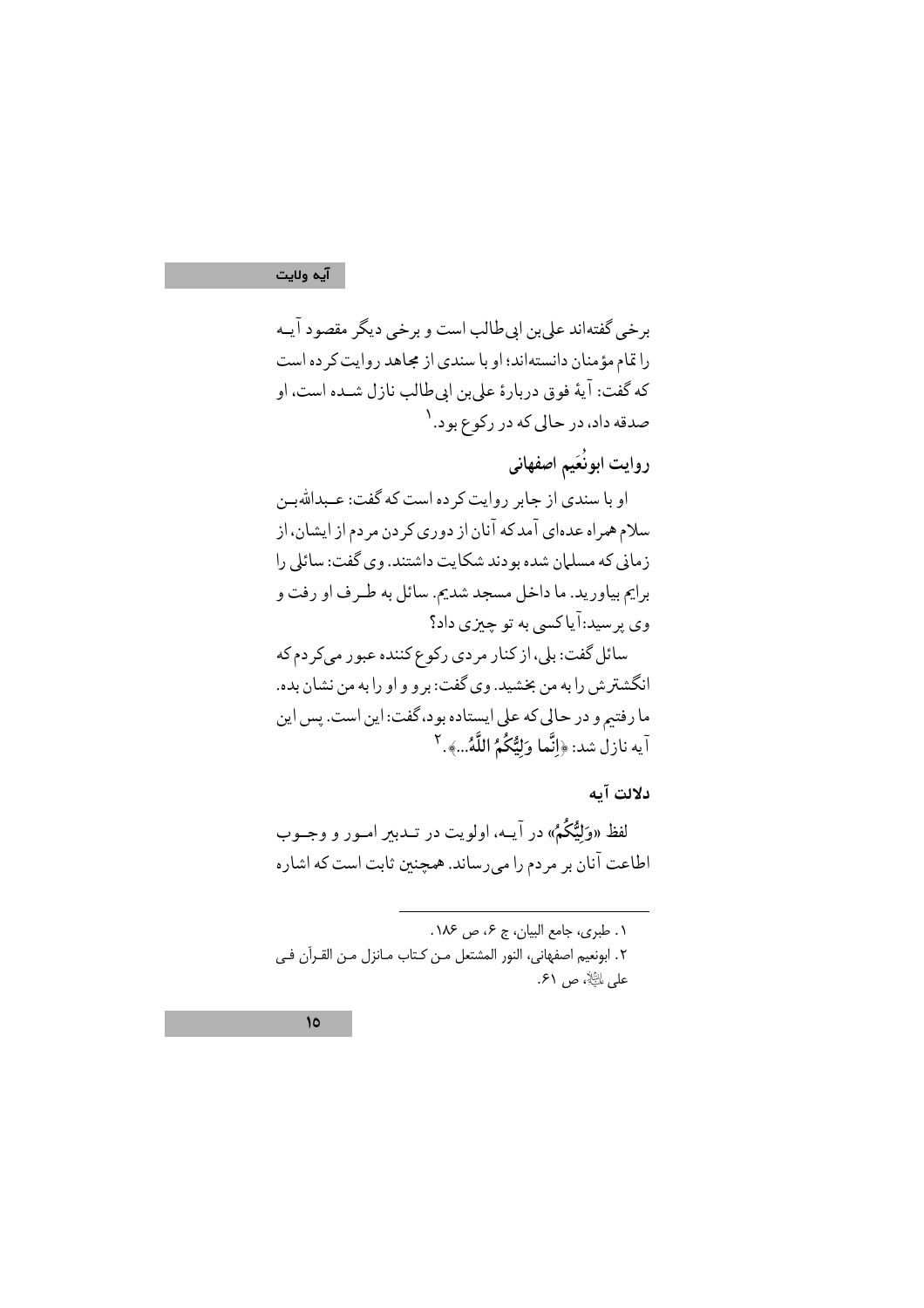سخن خدای متعال در ﴿وَ الَّذِينَ آمَنُوا﴾ امبرمؤمنان است و با این مطلب آشکار میگردد که نصّ بر امامت او گویاست. ۱ وجه دلالت در آيه آن است که منظور از لفظ «وَلِـــُّنِگُمُ» در آیه، کسی است که به تدبیر و انجام کارهای مردم متحقّق شده و اطاعت او بر همگی مر دم واجب گشته است و اثبات می شود که معناي ﴿الَّذِينَ آمَنُوا ﴾ امير مؤمنان ﷺ است. اثبيات ابن دو وصف یعنی «ولایت بر شما» و «کسانی که ایمان آوردهاند» دلالت دارد بر این که علی الله امام و رهبر برای ماست.» <sup>۲</sup> این آیه دلالت بر امامت علی الخُلاِّ دارد. استدلال به این آیه بر اثبات چند مقدمه استوار است: مقدمهٔ اول: لفظ «انَّما» دلالت بر انحصار مے کند و نقل و عقل بر این مطلب دلالت دارد؛ از نظر نقل، ادبای عربی بر این مطلب اجماع دارند. از نظر عقل، لفظ «انّ» براي اثبات و لفظ «ما» براي نني قبل از ترکیب است و همین حالت بعد از ترکیب هم در جمله صادق است و این ادامهٔ عمل به خاطر استصحاب و ابقای بر عـمل و

براي اجماع بر اين دلالت است. مقدمهٔ دوم: کلمهٔ «ولی» دلالت بر اولویت در تصرّف میکند.

دليل اين سخن نقل تمام لغويون و استعمال آنها است، مانند وليّ

١. سيد مرتضى، الذخيرة في علم الكلام، ص ۴۳۸. ٢. شيخ طوسي، تلخيص الشافي، ج ٢، ص ١٠.

 $17$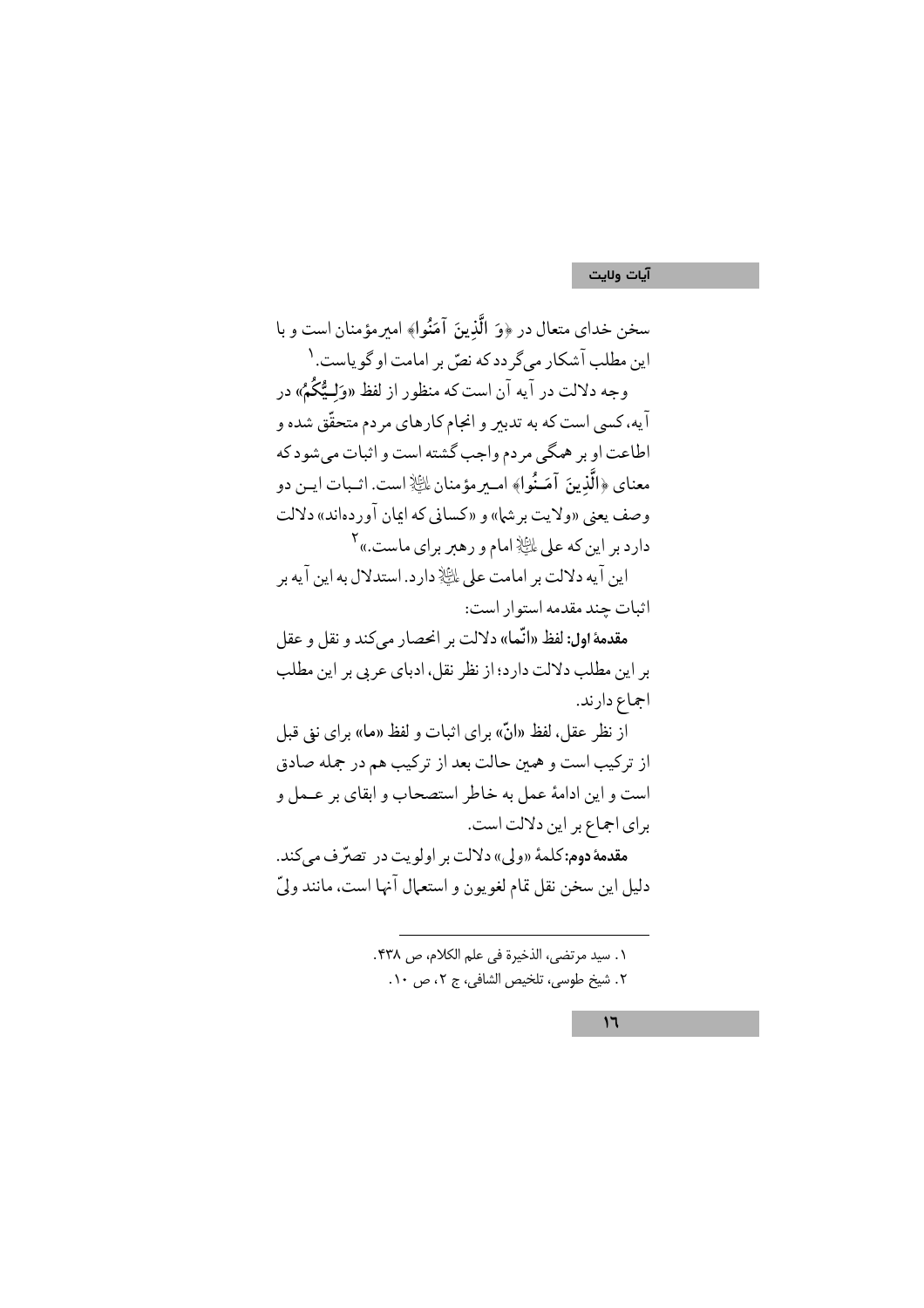#### آيه ولايت

دم (صاحب خون) و وليّ ميت (صاحب ميّت) و مانند حـديث معروف: «هر زني كه بدون اذن وليّش ازدواج كند، نكاح او باطل است.»

مقدمه سوم: مراد از کلمهٔ مؤمنان در آیه فوق، همـهٔ مـؤمنان نیست، بلکه برخی مؤمنان منظور میباشد. زیرا خدای مـتعال آنان را به ويژگي مخيصوص سيتو ده است و اگير اين وييژگي اختصاصي شود، اتحاد وليّ باكسي كه بر او ولايت وجود دارد، لازم مي آمد.

هر گاه اين مقدمات جمع شود، مي گوييم: مراد و مقصود از اين آيات، على لمائِلِ است؛ به جهت اجماعي كه در اين مورد حاصل شده است که منظور آيه همهٔ مؤمنان نيست بلکه منظور برخبي مؤمناناند كه همان على اللَّهِ إست و اگر كسي اين مطلب را تغيير دهد، خرق اجماع كرده است. زيرا بنا به اجماع مسلمانان در آيه عموميت وجود ندارد تا همهٔ مؤمنان مراد باشند و مفسران قرآن اتفاق نظر دارند که مراد این آیه حضرت عـلی الله است. او در حالت رکوع انگشترش را بخشید که آیـه نـازل شـد و در ایـن مسأله هيج مخالفي وجود ندارد. ١

١. علامه حلى، كشف المراد في شرح تجريد الاعتقاد، ص ٢٢۵.

 $\gamma$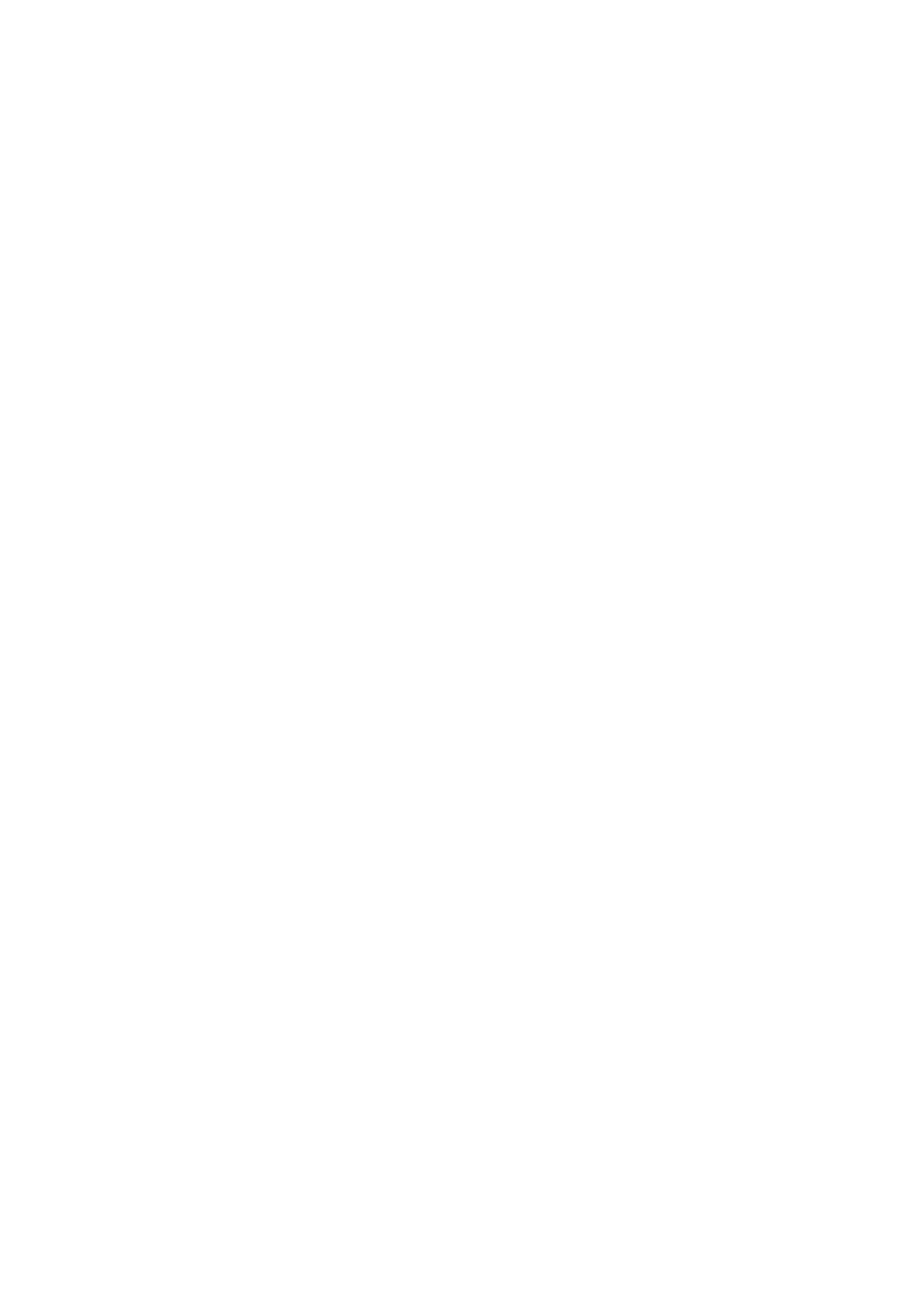# $\sum_{i=1}^{n}$

# أيه تطهير

سبب نزول آيه

۰۱ احزاب، ۳۳.

 $\overline{19}$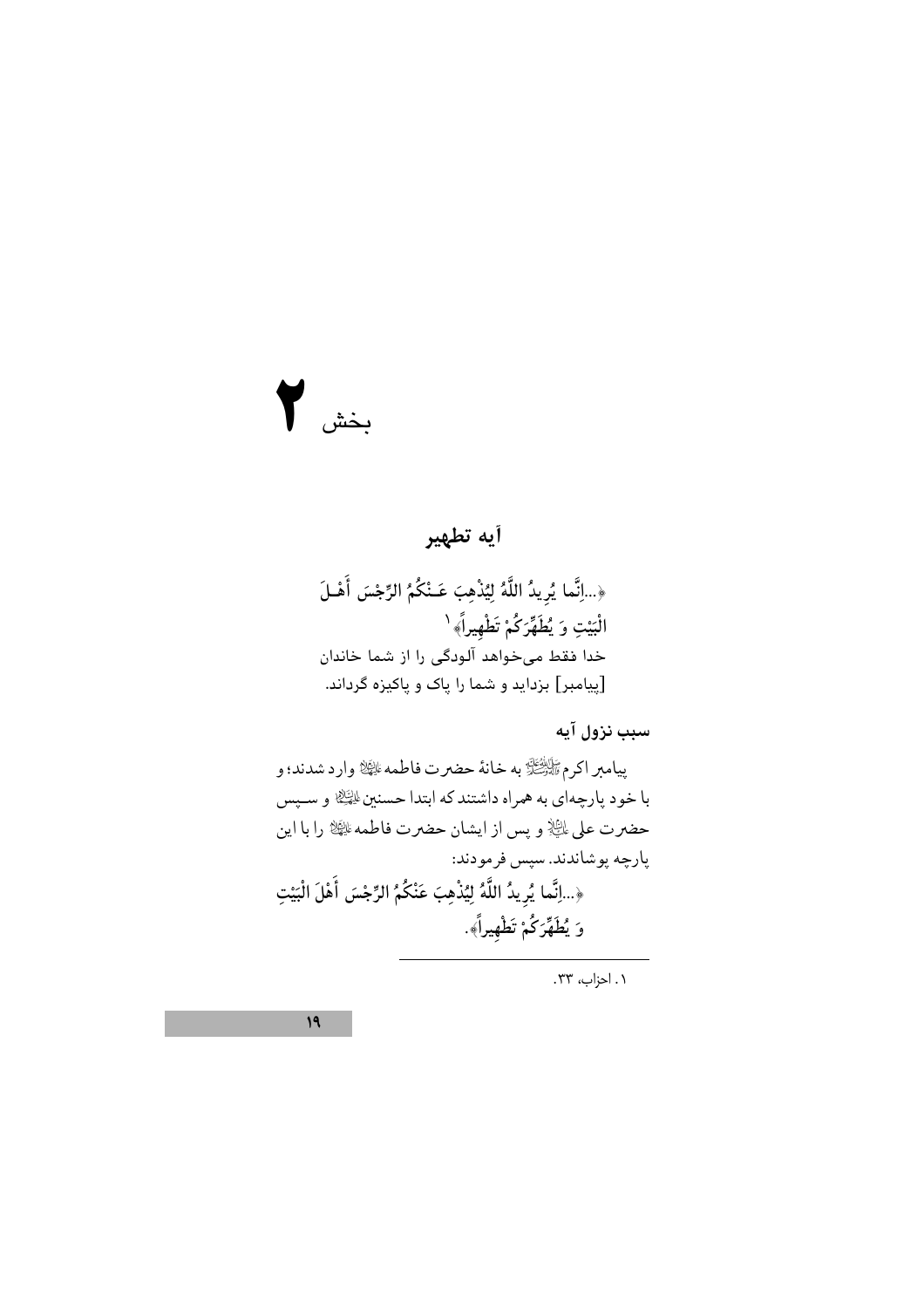اسناد حديث

الف) صحابه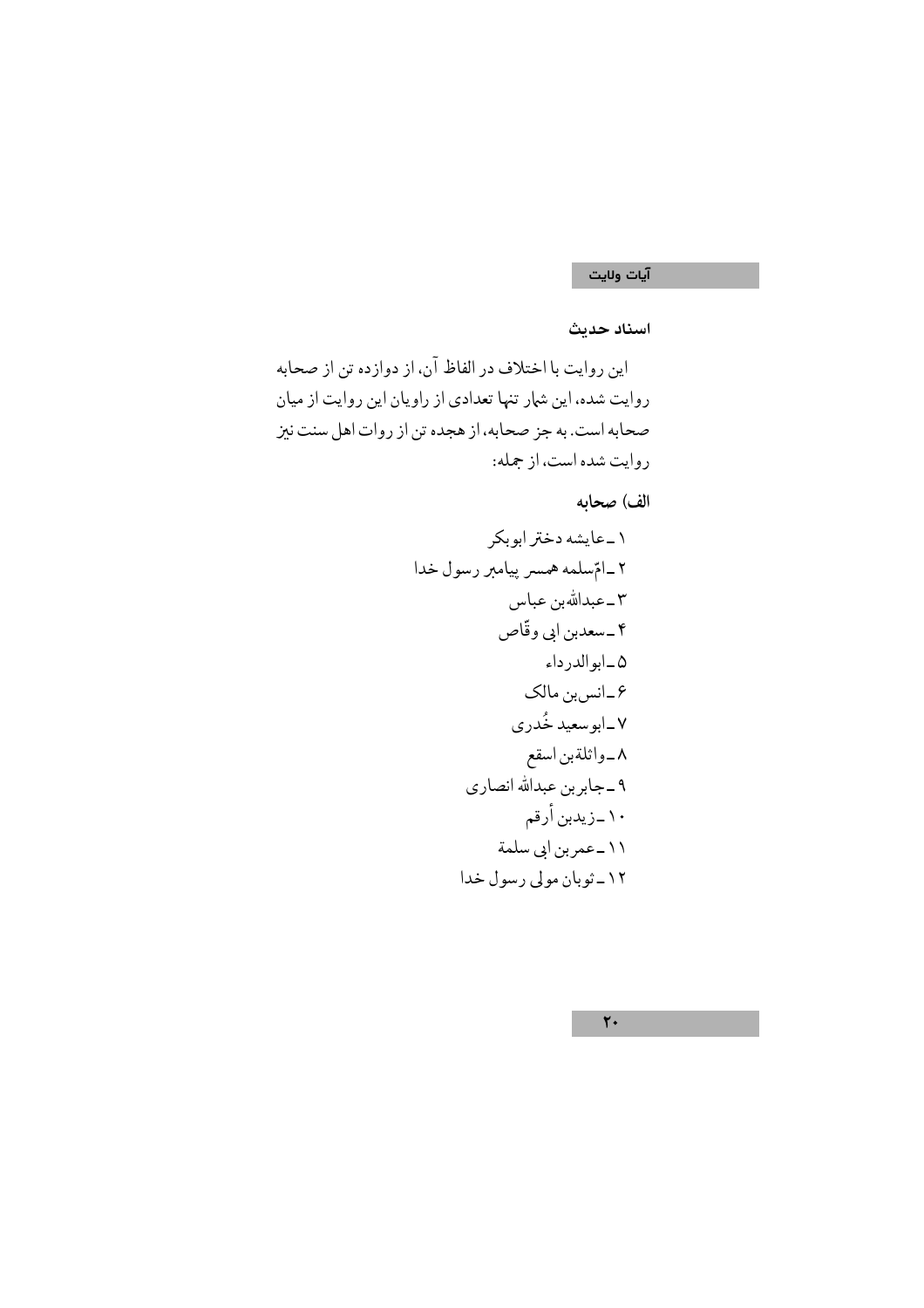آیہ تطھیر

#### ب) حافظان و محدثان

| نام راوي                                          | قرن   |
|---------------------------------------------------|-------|
| احمدبن حنبل شيباني (م ٢۴١ هـ)                     | سوم   |
| عبدبن حمیدکشّی (م ۲۴۹ هـ)                         |       |
| محمدبن عيسى ترمِذي(م ٢٧٩ هـ)                      |       |
| ابوبكر احمدبن عمروبن عبدالخالق (بزّار) (م ٢٩٢ هـ) |       |
| ابو عبدالرحمن احمدبن شعيب نَسائي (م ٣٠٣ هـ)       | چهارم |
| محمدبن جریر طبری (م ۳۱۰ هـ)                       |       |
| سلیمانبن احمد طبرانی (م ٣۶٠ هـ)                   |       |
| محمدبن عبدالله حاكم نيشابوري (م ۴۰۵ هـ)           | پنجم  |
| أبونُعَيم احمدبن عبدالله اصفهاني (م ۴۳۰ هـ)       |       |
| ابوبکر احمدبن علیبن ثابت، خطیب بغدادی (م ۴۶۳ هـ)  |       |
| ابوالسعادت مباركبن محمد ابن اثير (م ۶۰۶ هـ)       | هفتم  |
| شمس الدين محمدبن احمد ذهبي (م ٧۴٨ هـ)             | هشتم  |
| جلال الدین عبدالرحمن بن ابی بکر سیوطی (م ۹۱۱ هـ)  | دهم   |

#### متن روايت

آنچه در سبب نزول آيه روايت شد، در كتب حديث با الفاظ مختلف اما با مضمون يكسان روايت و نقل شده است، كه در اين بخش نمونههايي از آن را مي آوريم.

## روايت احمدبن حنبل

وی با سندی از عطاءبن ابی رباح از امّسلمه روایت میکندکه وي گفت: پيامبر در خانهاش بودكه فاطمه نزدوي آمد؛ در حالي

 $\mathbf{y}$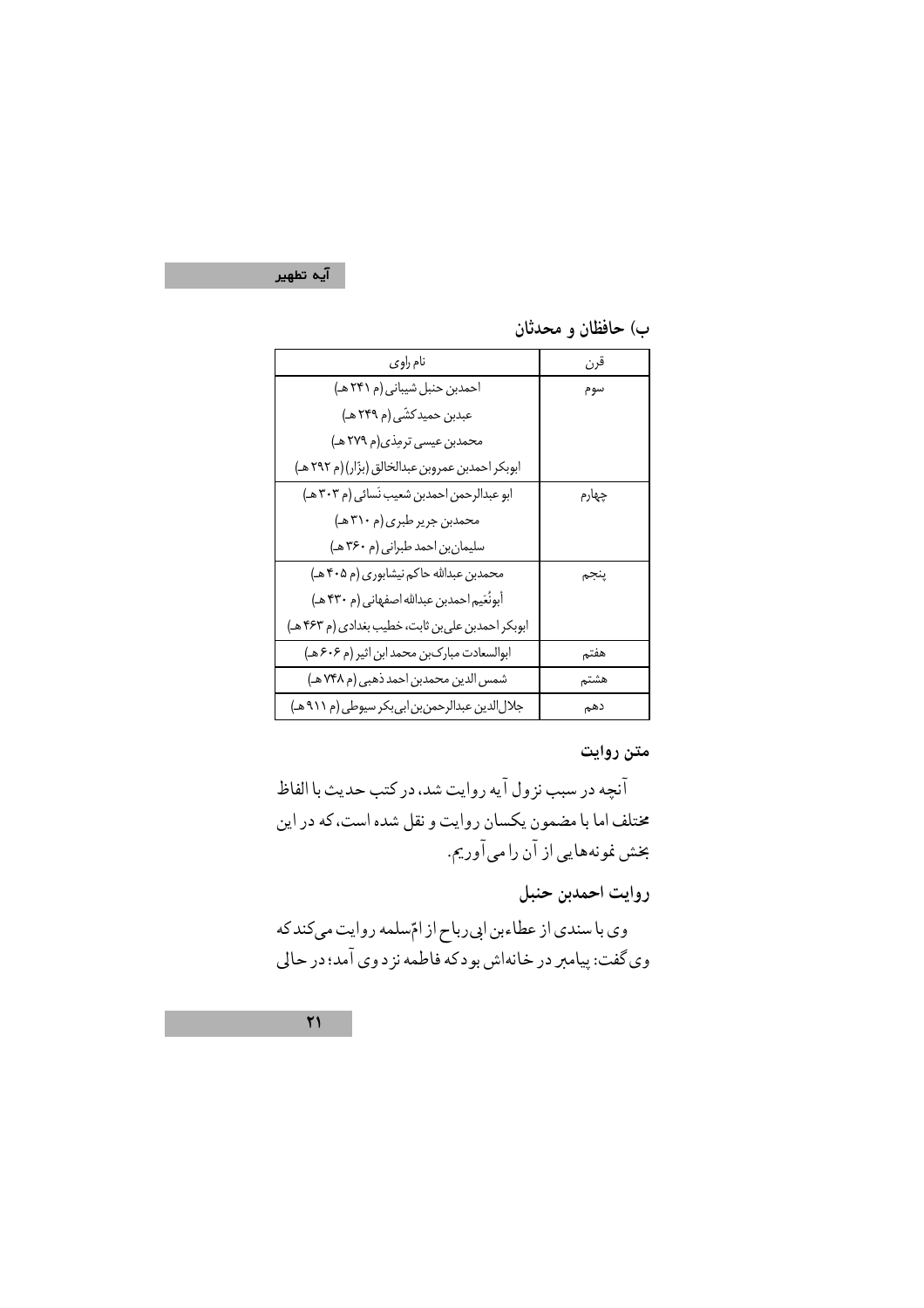كه ظر في گِلين داشت و در آن غذا بود و با آن ظر ف بر پيامبر وارد شدند. پيامبر به فاطمه فرمود: شوهر و دو پسرت را دعوت كن. امّ سلمه گويد: على و حسن و حسين بر پيامبر وارد شدند و نزد ایشان نشستند و از آن ظر ف غذا خو ردند؛ در حالی که پیامبر در اتاق خود بر روی تختی قرار داشت که زیر آن پارچهای خیبری قرار گرفته بود. امّسلمه گويد: من در اتاق در حال نماز خوانـدن بـودم كـه خداوند اين آيه را نازل كرد: ﴿...إِنَّما يُرِيدُ اللَّهُ لِيُذْهِبَ عَنْكُمُ الرِّجْسَ أَهْلَ الْبَيْتِ وَ يُطَهِّرَكُمْ تَطْهِيراً﴾. ` روايت مسلمبن حجّاج او با سندی از صفیه دختر شیبه نقل که ده کـه وی از قـول عاىشەگفت: صبح زود. پیامبرﷺ از خانه خارج شــد در حــالی کــه پارچهاي سياه و بدون مو به همراه داشت. حسن بن علي بـر وي وارد شد و پیامبر پارچه را بر روی او پوشانید. آنگاه حســین و فاطمه و علي به همينسان بر وي وارد شدند و ايشان يارچه را بر همگي آنان پوشاندند. سپس فرمودند: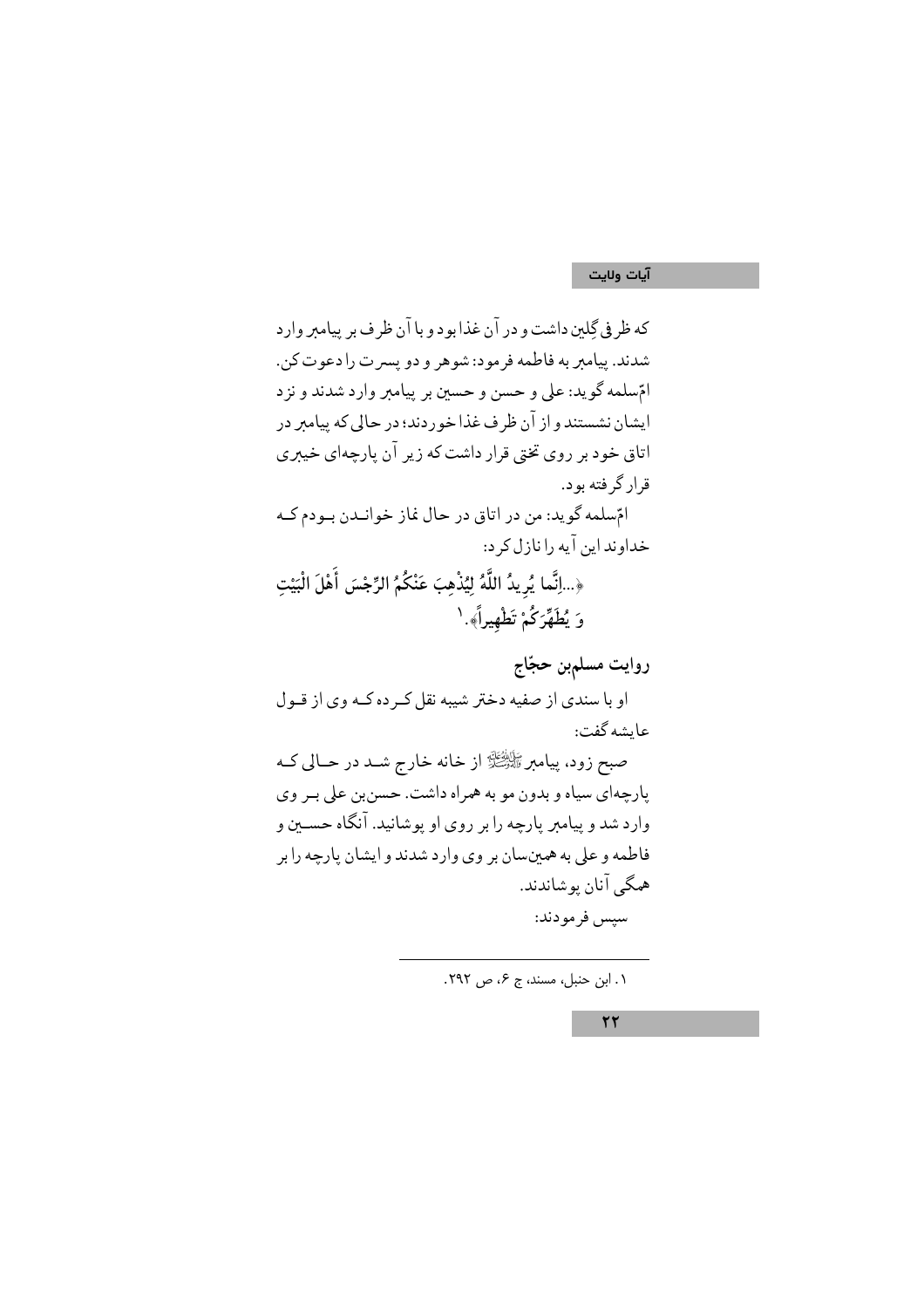آيه تطهير

روايت رزين امِّسلمه گفت: این آیه در خانه من نازل شده است: ﴿...إِنَّما يُرِيدُ اللَّهُ لِيُذْهِبَ عَنْكُمُ الرِّجْسَ أَهْلَ الْبَيْتِ وَ يُطَهِّرَكُمْ تَطْهِيراً﴾. در حالي كه من كنار در نشسـته بـودم و گـفتم: اي رسـول خدا،آيا من نيز از اهل بيتم؟ پيامبر فرمود: تو بر خير هستي، تو از همسران رسول خداءَ الثَّاثِيَّةَ هستي. امّسلمه گويد: اين آيه نازل شد در حالي كه در خانه جز رسول خداﷺ و على و فاطمه و حسن و حسين القِيْلَةُ نبود و ييامبر آنان را با پارچهای پوشانید و مے گفت: بار خدایا، اینان اهل بیت من هستند، از اینان پلیدی را دور کن و آنان را پاکیزه بگر دان. امِّسلمه گفت: اي بيامبر خدا، آيا من نيز بـا آنــانم؟ بـيامبر فرمود: تو بر جايت بايست، تو بر خبر هستي.٢ روايت حاكم نيشابوري

وي با سندي از عطاءين پسار از امِّسلمه آورده كه وي گفت: آيه ﴿...إِنَّما يُرِيدُ اللَّهُ لِـيُذْهِبَ عَـنْكُمُ الرِّجْسَ أَهْـلَ الْـبَيْتِ وَ

> ١. مسلمبن حجاج نيشابوري، صحيح مسلم، ج ٧، ص ١٣٠. ٢. ابن اثير، جامع الاصول، ج ١٠٠ ص ١٠٠ ـ ١٠١.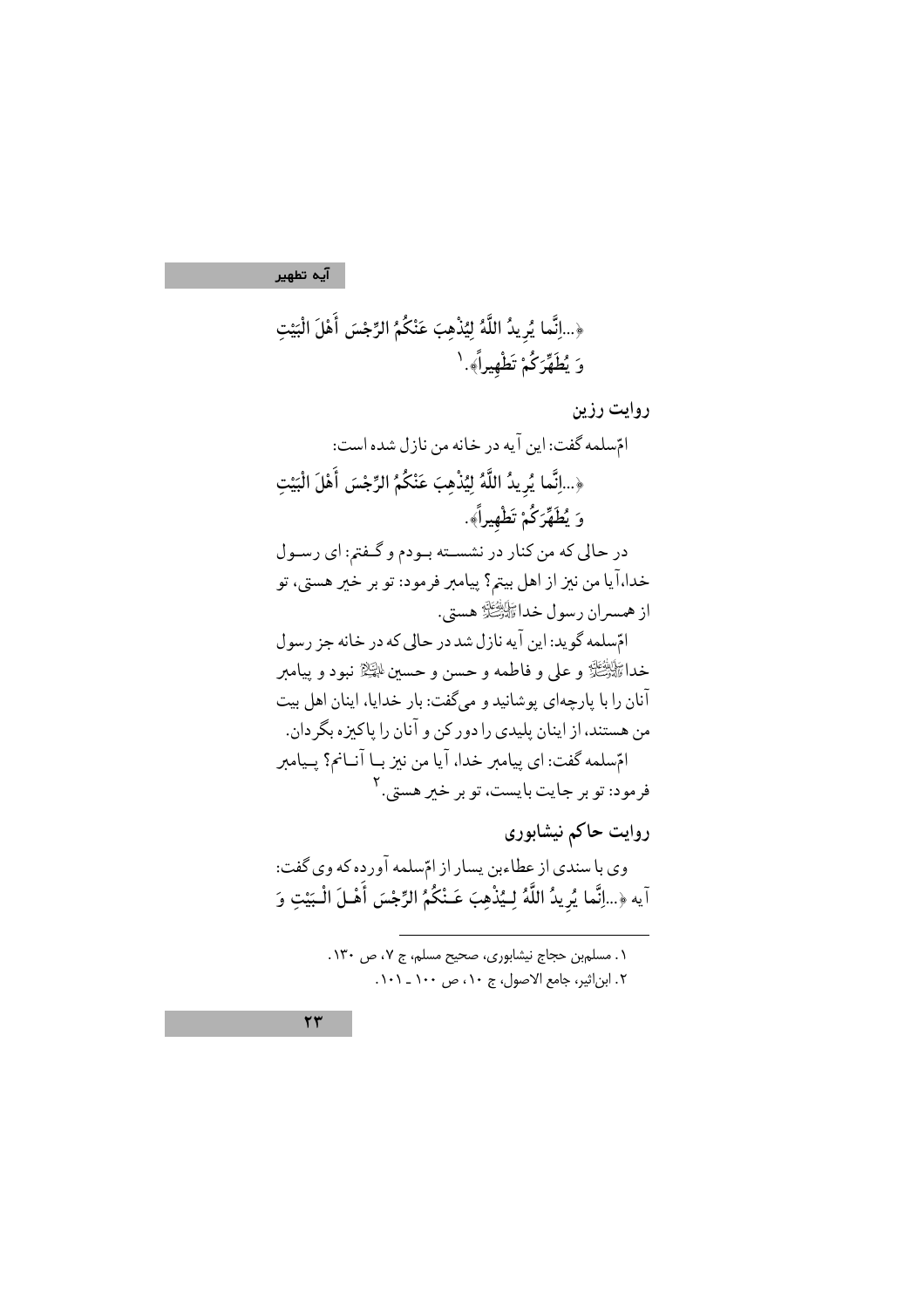دلالت روايت

٠. حاكم نيشابوري، المستدرك على الصحيحين، ج ٢، ص ٣١۶.

 $Y\xi$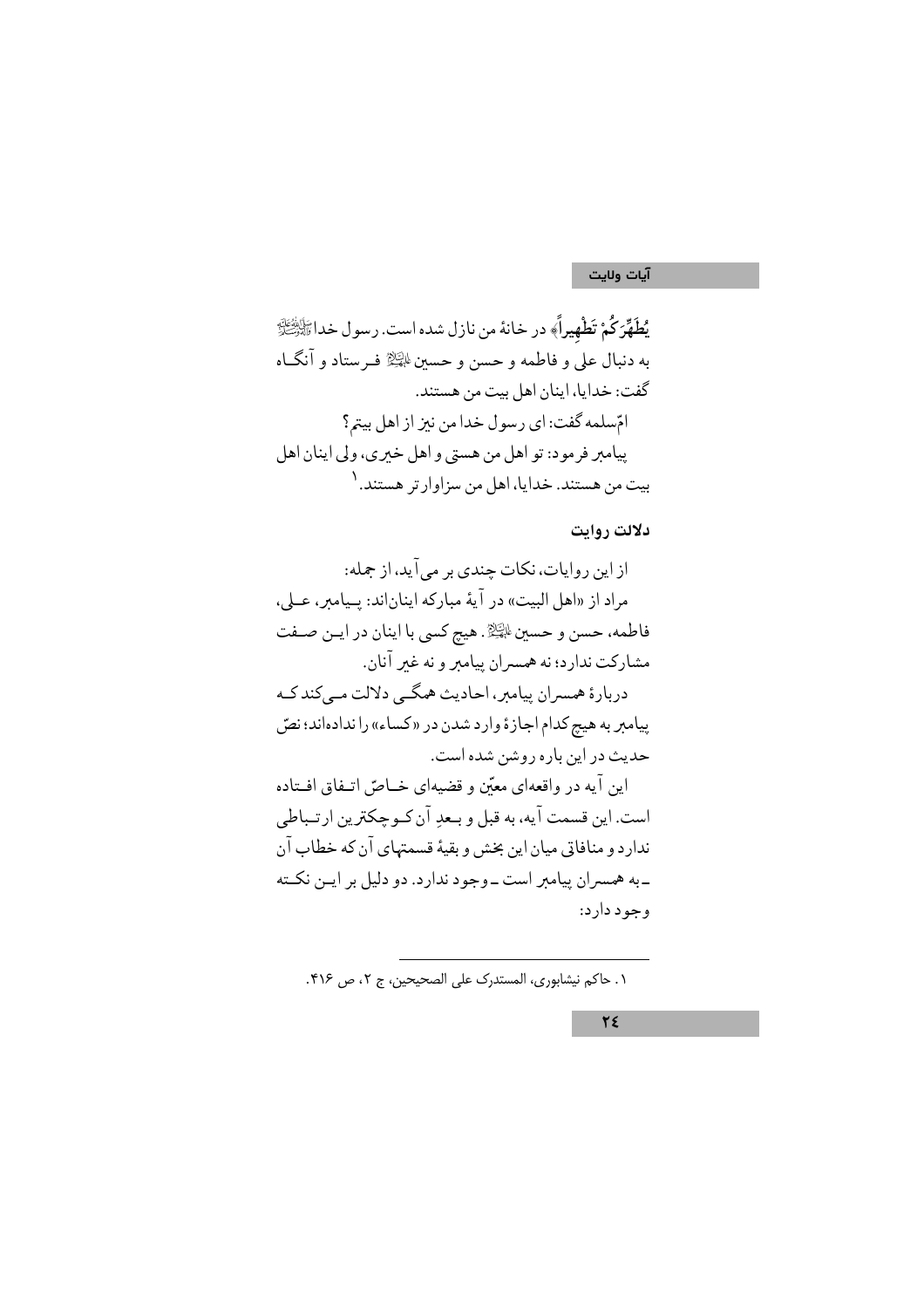#### آیہ تطھیر

الف) آوردن ضمیر «عنکم» و «یطهّرکم»، نه ضمیر «عنکنّ» و «بطهر کنّ» در آيهٔ شريفه با برداشته شدن آيهٔ تطهير هيچگونه تـغييري

ايجاد في شود، اتصال آية قبل از آيه تطهير با بـعد از آن كــاملاً حفظ مي شود و هيچ اختلافي به مفهوم آيه با برداشته شدن آيــه تطهير پيدا نمي شود.

پاسخي كه پـيامبر ﷺ بـه سـؤال امّسـلمه مـيدهد. وي می خواهد از «اهل البیت» باشد، امّا پیامبر پاسخ میدهد که تو از همسران پیامبری، نه اهل بـیت پـیامبر. از ایـن کـار پـیامبر میفهمیم که بین مفهوم و مصداق «همسران پیامبر» و «اهل بیت بيامين» تفاوت اساسي وجود دارد.

اینکه پیامبر در زمانی طـولانی از در خـانهٔ فـاطمه عـبور مي كر د و آنان را با عنوان «اهل البيت» مورد خطاب قرار مي داد و دعوت به غازشان می کر د، حاکی از این نام گـذاری خـاص است. البته د وايات در اين بار و زياد است.

دلالت آيه بر عصمت اهل البيت الطِّلِّ

اصحاب اماميه به آية تـطهـر بـر عـصمت اهــل بـيت الطَّيِّمْ استدلال کر دهاند؛ البته پس از آنکه با استفاده از روایات متواتر ميان شيعه و سنَّى كه منظور از اهل البيت التِّلاُّ را بيان كر دهانــد. بر خي از نكاتي كه از آيه بر داشت مي شو د، چنين است: «انَّما» حصر را می رساند، چراکه خدای متعال بر دن رجس

 $ro$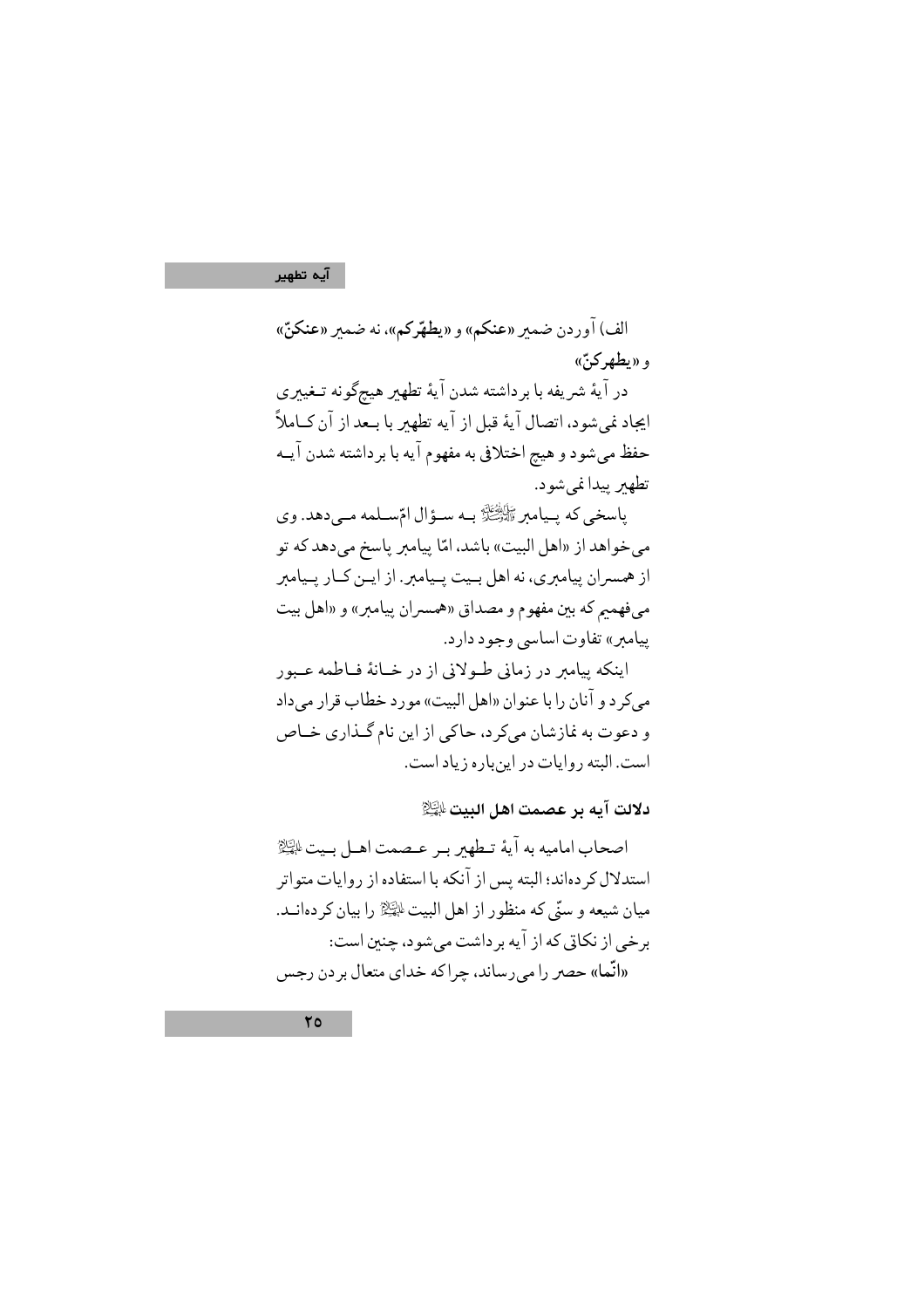$\mathsf{r}\mathsf{r}$ 

۰۱ یس، ۸۲. ۲. بقره، ۱۸۵.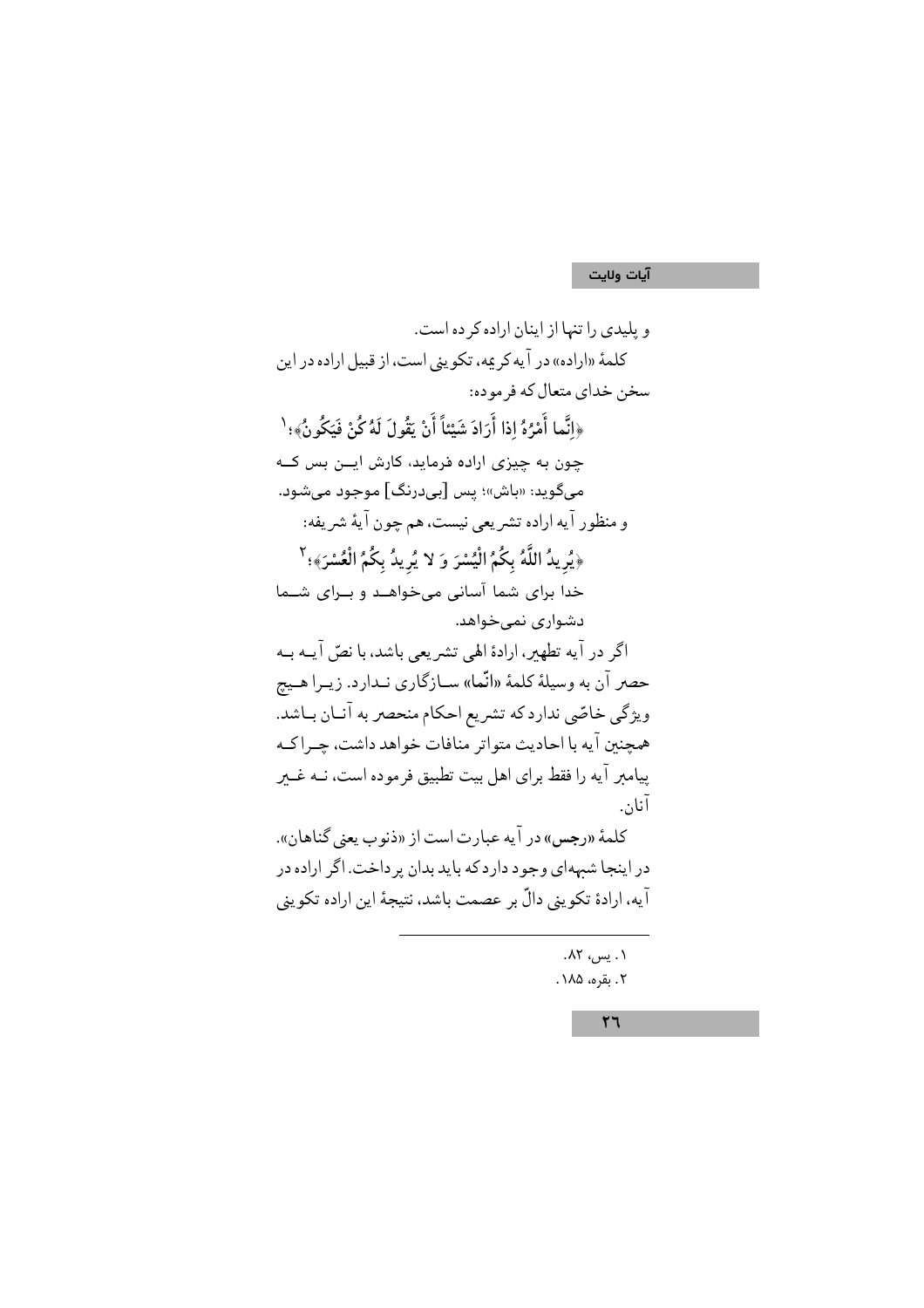#### آیہ تطھیر

آن است که مراد الهي حتاً بايد تحقّق پيدا کند. چرا کـه تخـلف از ارادۂ الهي محال است و اين قول به جبر مي انجامد و قول به جبر را علياي اماميه قبول ندارند.

علمای امامیه با توجه به اعتقاد: «نه جبر و نه تفویض بلکه امري است بين دو امر» به اين اشكال چنين پاسخ دادهاند:

مفاد آیه این است که ارادهٔ اهل بیت داعْاً مـطابق ارادهٔ الهـی است و آنان هميشه طبق تشريعيات الهي عمل ميكنند، چراكه همیشه در حالات معنوی عالی سر می کنند و خدای متعال نیز این را میداند. بنابراین صحیح خواهد بود که خدای مـتعال از ذات مقدس خودش و با ارادهٔ تکـوینی خـود خـبر بـدهد کـه غي خواهد آنان گناه بکنند. پس در افعال آنان گناه یافت غي شو د و آنان همان چيزي را مي خواهند كه خدا مي خواهد. امـا بـقيهٔ مردم چون بر این حالات معنوی نـیستند، ارادهٔ الهـي نـیز بـر ز دودن گناه از آنان تعلق نگر فته است.

اگر در آیه،این منزلت عظیم برای اهل بیت الحداً بیان و اثبات نشده بود، چرا دشمنان آنان از خوارج و نواصب، سعی در انکار تأويل آيه دربارة ايشان داشتند و مي خواستند اين فضيلت را به غير آنان \_يعني همسران پيامبر \_نسبت بدهند؛ در حالي كه خود همسران چنین ادعایی نداشتهاند، و با آن که کسی جز خود این بز د گواران، این منقبت دا برای خود اثبات نکر دهاند؟

 $YY$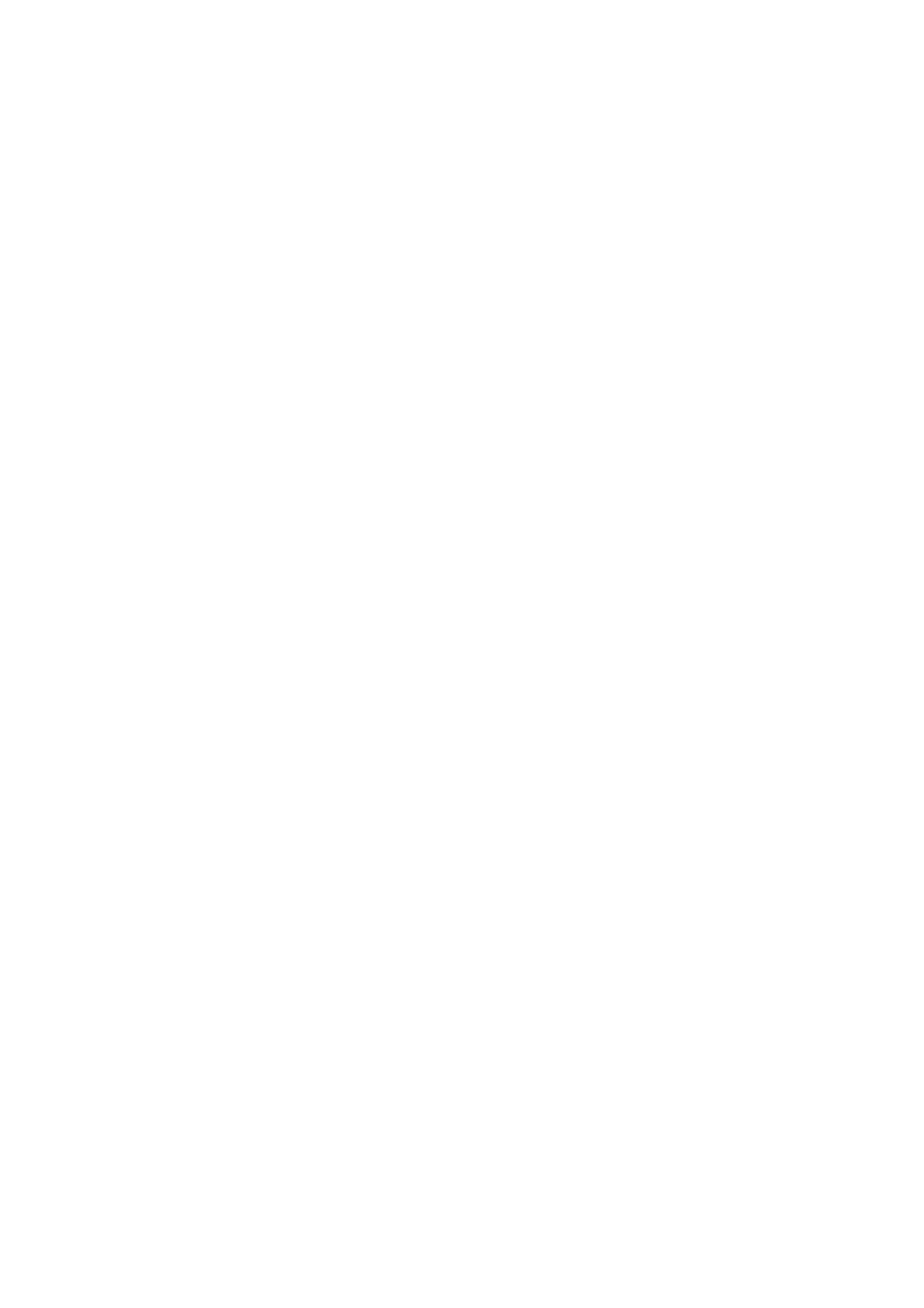# بخش  $\bigvee$

# أيه مودّت ﴿...قُل لَّا أَسْئَلُكُمْ عَـلَيْهِ أَجْـراً لِلَّا الْـمَوَدَّةَ فِـى الْقُرْبِي﴾ ` بگو: «به ازای آن [رسالت] پــاداشــی از شــما خــــواســــتار نــیستم، مگــر دوســتى دربــاره خويشاوندان.»

تعیین مصداق آیه در روایات براساس روايات تفسيري ذيـل آيـه از مـصداق (القـربي) در آیــه از پــیامبر اســلام پــرسیدند. حــضرتش ایــن افـراد را حضرت على للَّيْلَا، حضرت فــاطمه لِلْيَلَا و حســنين لِلْمَيِّلِ اصعر في مىكنند.

۰۱ شوری، ۲۳.

 $\mathbf{Y}$ q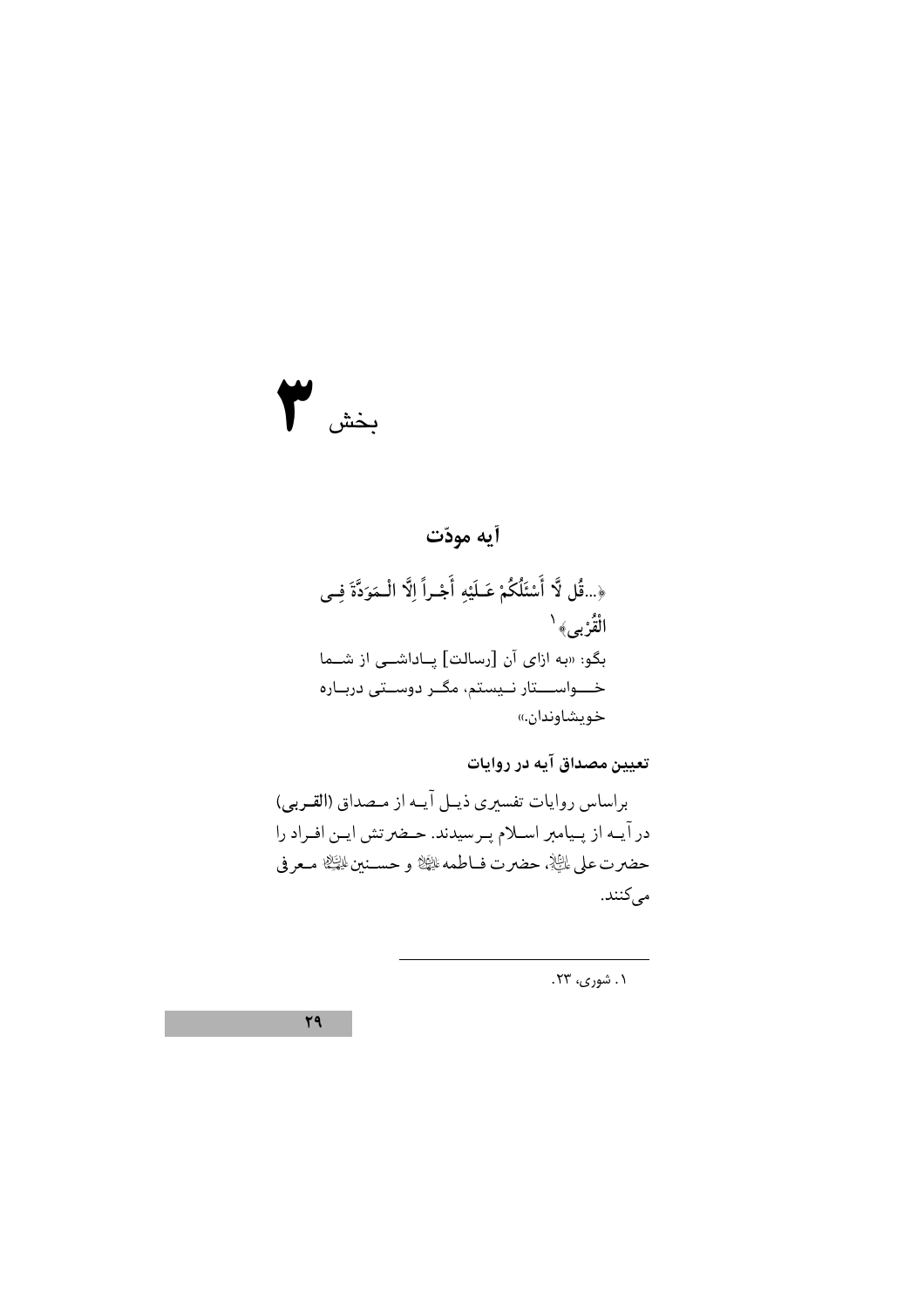اسناد روايت

# الف) صحابه

ب) تابعان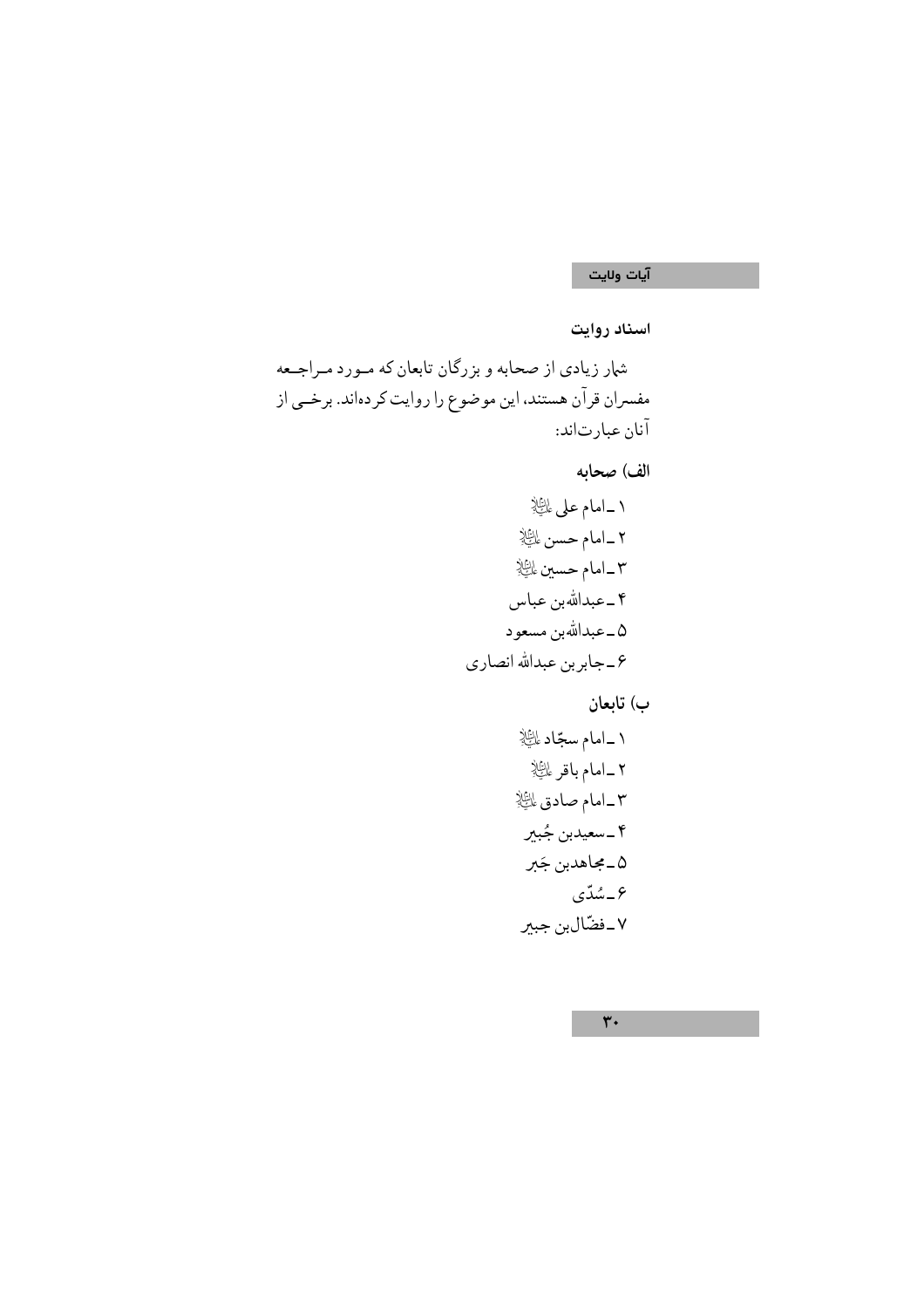## آيہ مودّت

ج) حافظان و محدثان

افزون بر صحابه و تـابعان، حــافظان و محـدثان و مـفسران بسیاری از اهل سنت نزول آیه مودّت را دربارهٔ اهل بـیت اللَخِلا مسلّم و قطعی دانستهاند. نام شماری از ایشان را براساس ترتیب زمانی ذکر مےکنیم

| نام راوي                                          | قرن   |
|---------------------------------------------------|-------|
| احمدبن حنبل شیبانی (م ۲۴۱ هـ)                     | سوم   |
| محمدبن اسماعیل بخاری (م ۲۵۶ هـ)                   |       |
| ابن ماجهٔ قزوینی (م ۲۷۳ هـ)                       |       |
| مسلم بن حجاج نیشابوری (م ۲۶۱ هـ)                  |       |
| ابوبكر احمدبن عمروبن عبدالخالق (بزّار) (م ٢٩٢ هـ) |       |
| محمدبن جریر طبری (م ۳۱۰ هـ)                       | چهارم |
| سلیمان بن احمد طبرانی (م ۳۶۰ هـ)                  |       |
| محمدبن عبدالله حاكم نيشابوري (م ۴۰۵ هـ)           | ينجم  |
| أبونُعَيم احمدبن عبدالله اصفهاني (م ۴۳۰ هـ)       |       |
| ابوالقاسم على بن حسن بن عساكر دمشقى (م ۵۷۱ هـ)    | ششم   |
| على بن محمدبن اثيرجَزري (م ۶۳۰هـ)                 |       |
| محمدبن يوسف گنجي شافعي (م ۶۵۸ هـ)                 | هفتم  |
| محب الدين، احمدبن عبدالله طبري (م ۶۹۴ هـ)         |       |
| ابوالبركات نسفى (م ٧١٠ هـ)                        | هشتم  |
| ابن کثیر دمشقی (م ۷۷۴ هـ)                         |       |
| شهاب الدين احمدبن علىبن محمد ابن حجر عسقلاني      | نهم   |
| (م ۸۵۲ هـ)                                        |       |
| جلال الدین عبدالرحمن بن ابی بکر سیوطی (م ۹۱۱ هـ)  | دهم   |
| شهاب الدین احمدبن محمدبن حجر مکّی (م ۹۷۳ هـ)      |       |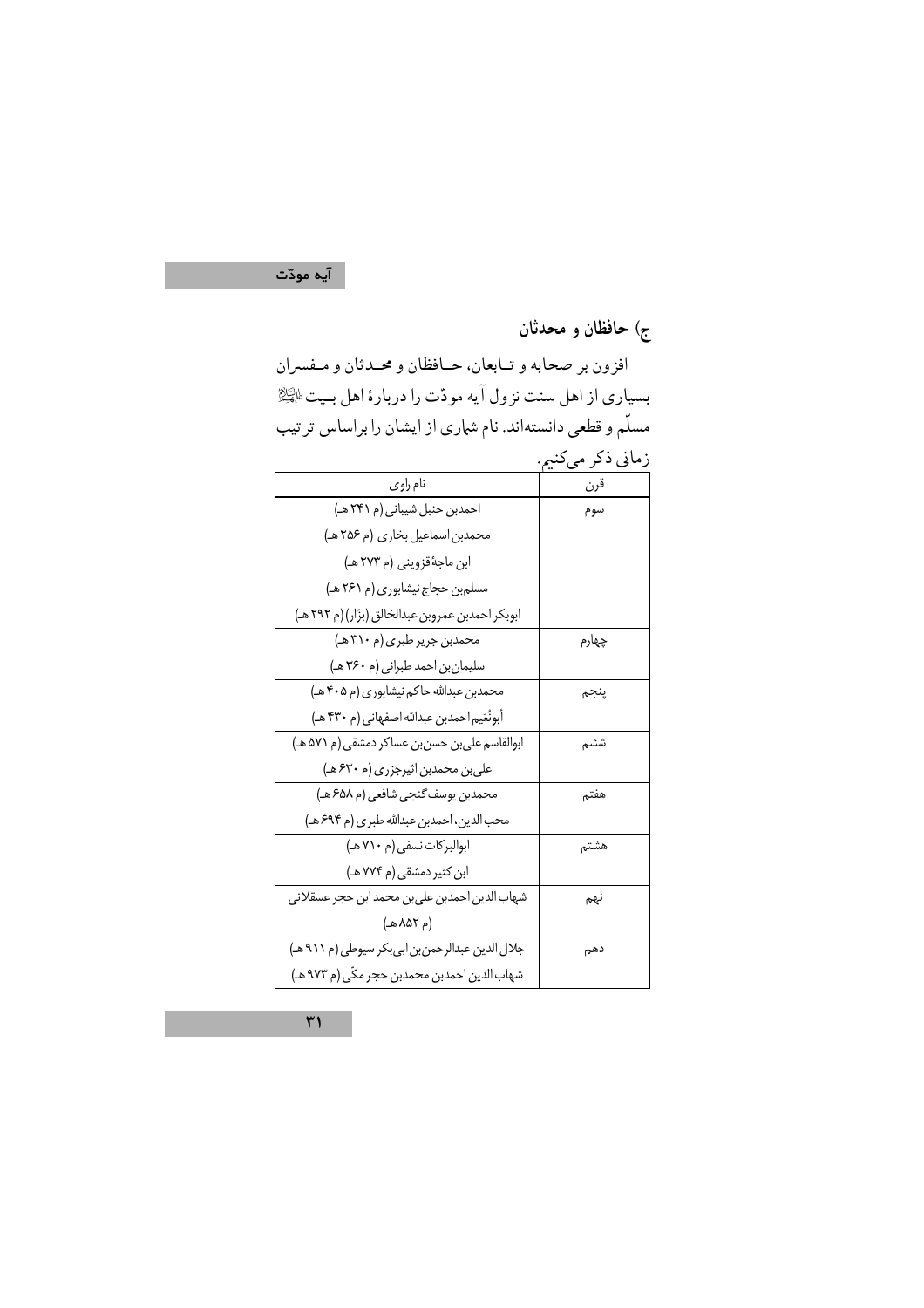متن روايت

روايت محبّ الدين طيري او با سندی از ابن عباس آورده که گفت: هنگامی کـه آیــه ﴿...قُل لَّا أَسْئَلُكُمْ عَلَيْهِ أَجْراً إِلَّا الْمَوَدَّةَ فِي الْقُرْبِيِ﴾ نازل شد. گفتند: اي رسول خدا، نزديكان تو كه دوستي آنها بر ما واجب شده چه کساني هستند؟ فرمود: علي و فاطمه و دو پسر آنها. ١

روايت طبراني

وی با سندی از سعیدبن جبیر از ابن عـباس روایت کـر ده است: هنگامي كه آيه ﴿...قُل لَّا أَسْئَلُكُمْ عَلَيْهِ أَجْراً إِلَّا الْـمَوَدَّةَ فِي الْقُرْبِيِّ نازل شد، گفتند: اي رسول خدا، آن كساني كه محبت .<br>آنان بر ما واجب گشته است، چه کسانی هستند؟ فرمود: علی و فاطمه و پسران آن دو . ۲

روايت حاكم نيشابوري

او با سندي از عمربن على از پدرش عـلىبن الحســين الخَيْلُهُ روایت کر دہ است که گفت: حسن بن علی ﷺ، پس از شہبادت پدرش، سخنرانی کر د. وی حمد خدا را به جای آورد و بر او ثنا کر د و سیس فر مود:

> ٠. محب الدين طبري، ذخائر العقبي، ص ٢۵. ٢. طبراني، معجم الكبير، ج ٣، ص ۴٧.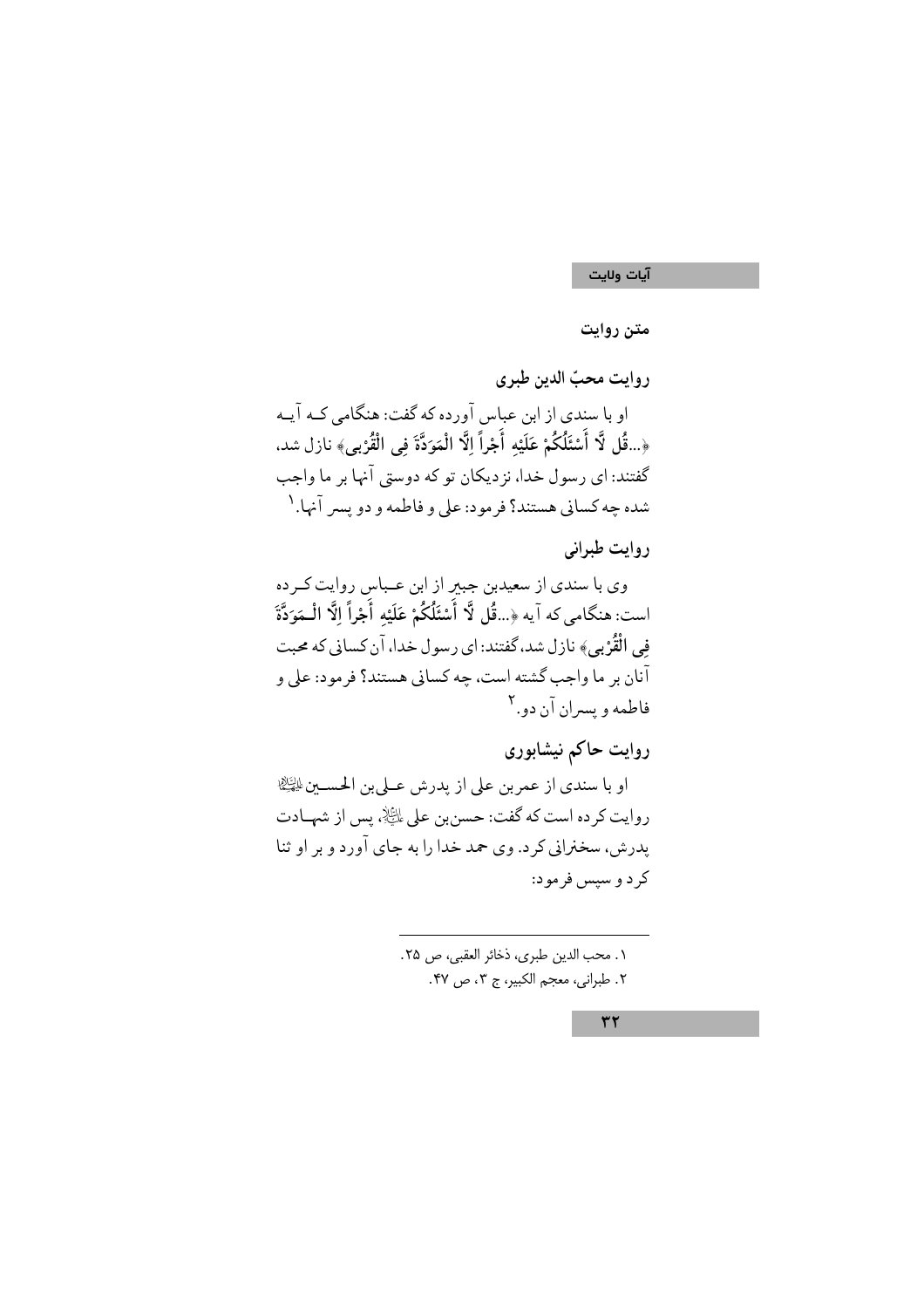#### آيه مودّت

«امشب مردی قـبض روح شـد کــه هــیچ کس از پیشینیان در هیچ عملی بر او پیشی نگرفت و هیچ کسی از آیندگان هم نمی توانند بر او سبقت بگیرند. سيس گفت:

ای مردم، هر کسی مرا میشناشد کـه شـناخته است. هر کسی مرا نمیشناسد، بـدانـد کــه مــن حسن بن علی هستم. من پسر پیامبر و پسر وصیّ ييامبرم. من يسر بشير و نذير هستم... من از اهل بیتی هستم که خداونــد مــحبّت آنــان را بــر هــر مسلمانی واجب ساخته است و در کتاب خود به يباميرش حنين فرموده است: بگو من از شما برای رسالتم مزدی نمیطلبم مگر دوستی خویشاوندانم را؛ و هر کس نـیکی انــجام دهد، برای او در آن نیکی، حُسن را بیافزایم. اقتراف حسنه [گرفتن نیکی] دوستی ما اهل بیت است.»<sup>(</sup>

روایت ابن عساکر

او نقل کر ده است که مروان به امر معاویه، دختر عبدالله بـن جعفر را برای یز ید خواستگاری کر د. ولی عبدالله امر دخترش را به امام حسین ،لیلا سپرد تا او را برای قاسم بن محمدبن جعفر عقد كند. حضرتش پس از حمد و ثناي الهي در مسجد نبوي، وقــق بني هاشم و بني اميه در آنجاگرد آمده بودند، فرمود:

١. حاكم نيشابوري، المستدرك على الصحيحين، ج ٣، ص ١٧٢.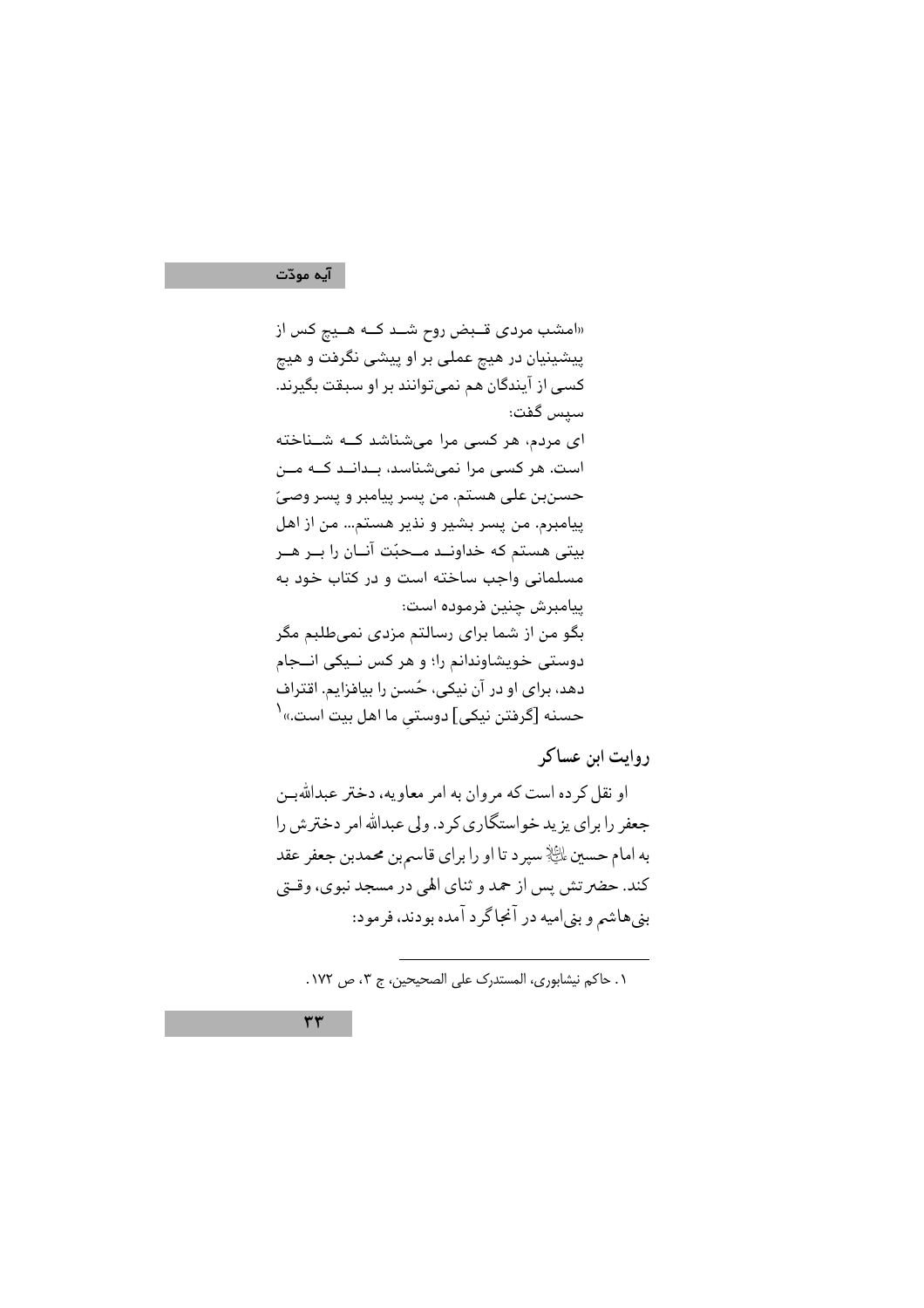«به راستی اسلام یَستی را دفع کـرد، نـقصان را بــــرطرف ســـــاخت و پــليدى را زدود. پس هــيچ سرزنشی بر مؤمن نیست مگر در گناه و معصیت. به یقین، قرابتی که خداوند حقّش را بزرگ داشته و به رعایت آن دستور داده و امر کرده که پیامبرش آن را به عنوان اجر خود برا*ی* مودّت اهلش بخواند، قرابت ما اهل بیت است...» <sup>(</sup>

دلایل و شواهد دیگر بر نزول آیه دربارهٔ اهل بیت ﷺ

بسیاری از مفسران و دیگر دانشمندان، دلایـل و شـواهـد دیگری از احادیث و اخبار را بر تأیید نزول آیه مودّت دربارهٔ اهل بيت الطِّيِّ بيان كر دهاند. در اينجا به عنوان نمونه، ديدگاه دو تن از ایشان را ذکر میکنیم. زمخشری روایت پیامبر ﷺ دربارهٔ نزول آیـه مـودّت در خصوص اهل بيت الطَّلِّ را آورده كه چنين فر مود: «بهشت حرام شده است بر هر کسی که به اهــل بيت من ظلم كند و به سبب اذيت خاندانم به من آزار رساند. هر کس کار نیکی نسبت بــه فــرزندان عبدالمطلب انجام دهد و آنــان تــلافي نكــنند، در فردای قیامت وقتی که با من ملاقات کنند، من به جای آنان یاداش ایشان را خواهم داد.»

١. تعليقه علامه محمودي بر شواهد التنزيل، ج ٢، ص ١۴۴، به نقل از انساب الأشراف، ذيل شرح حال معاويه.

٣٤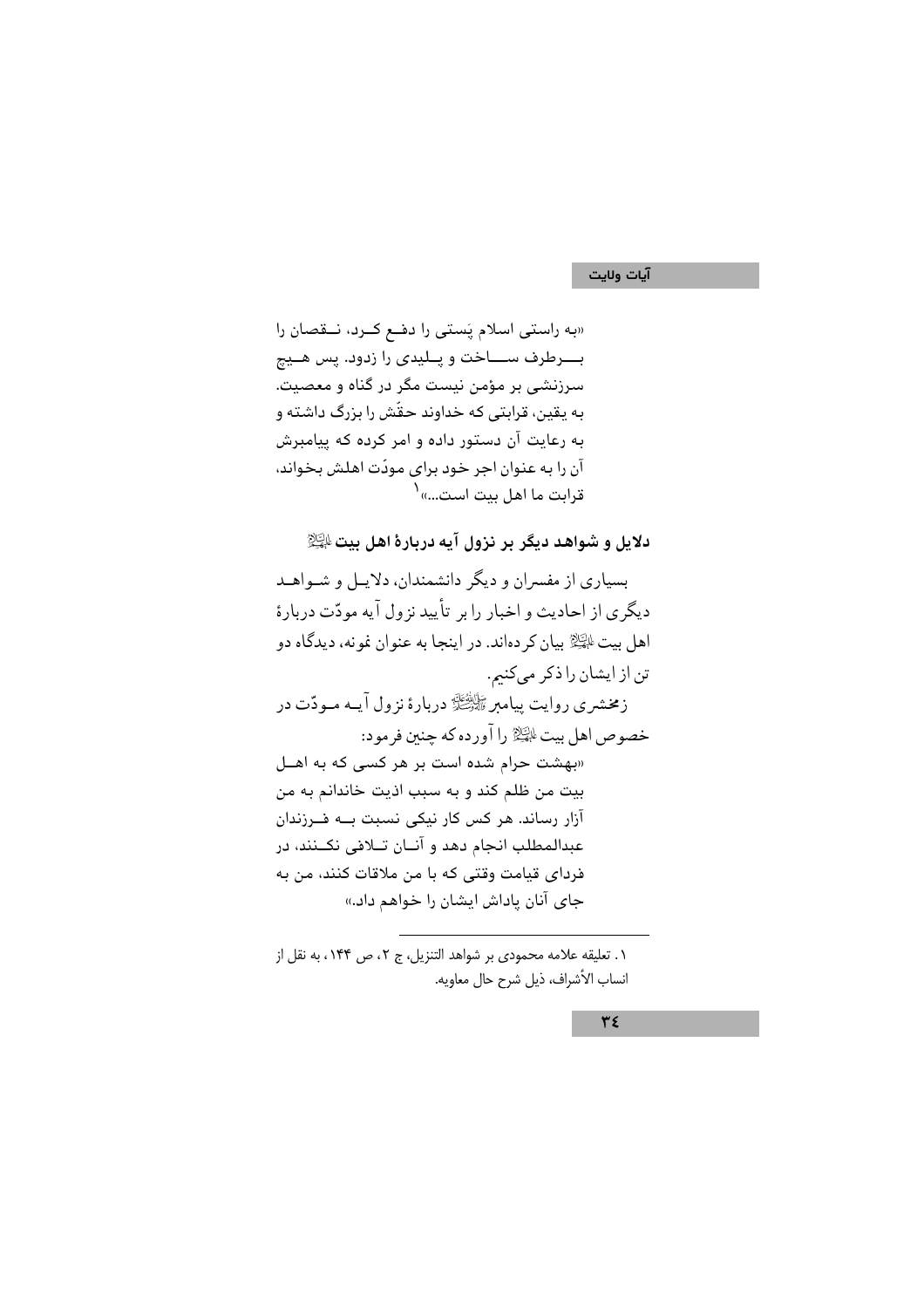#### آيه مودّت

وي در ادامه روايتي ديگر از پيامبر اکرمﷺ را نقل کـر ده است كه ايشان فر مود: «آگاه باشید! کسی که بر دوستی آل محمد بمیرد، شهید مرده است. آگاه باشید! هر کس بر دوستی آل محمد بميرد، گناهانش آمرزيده مي شود.آگــاه باشید! هر کس بر دوســتی آل مــحمد بــمیرد در حالت توبه مرده است. آگاه باشید! هر کســی بــر دوستی آل محمد بمیرد، در حــالت ایــمان کــامل مرده است. آگاه باشید! هر کسی بــر دوســتی آل محمد بميرد، ملک الموت و نکير و منکر وي را به بهشت بشارت می،دهند. آگاه باشید! هــر کس بــر دوستی آل محمد بمیرد، او را به بهشت مــیبرَند، همچون عروسی که به خانه شوهرش میبرند. آگاه باشید! هر کسی بر دوستی آل محمد بمیرد، در قبرش دو در از بهشت گشوده خواهد شد. آگاه باشيد! هر كسي بر دوستي آل محمد بميرد، قبرش را ملائكهٔ رحمت زيارت خواهند كرد. آگاه بــاشيد! هر کسی بر دوستی آل محمد بمیرد، بر طریقه و سنت پیامبر و جماعت مسلمانان مرده است. آگاه باشید! هر کسی بر دشمنی آل محمد بمیرد، هرگز بوی بهشت را استشمام نخواهد کرد».<sup>۱</sup>

١. زمخشري، الكشاف في تفسير القرآن، ج ٢، ص ٢٢٠ \_ ٢٢١.

 $ro$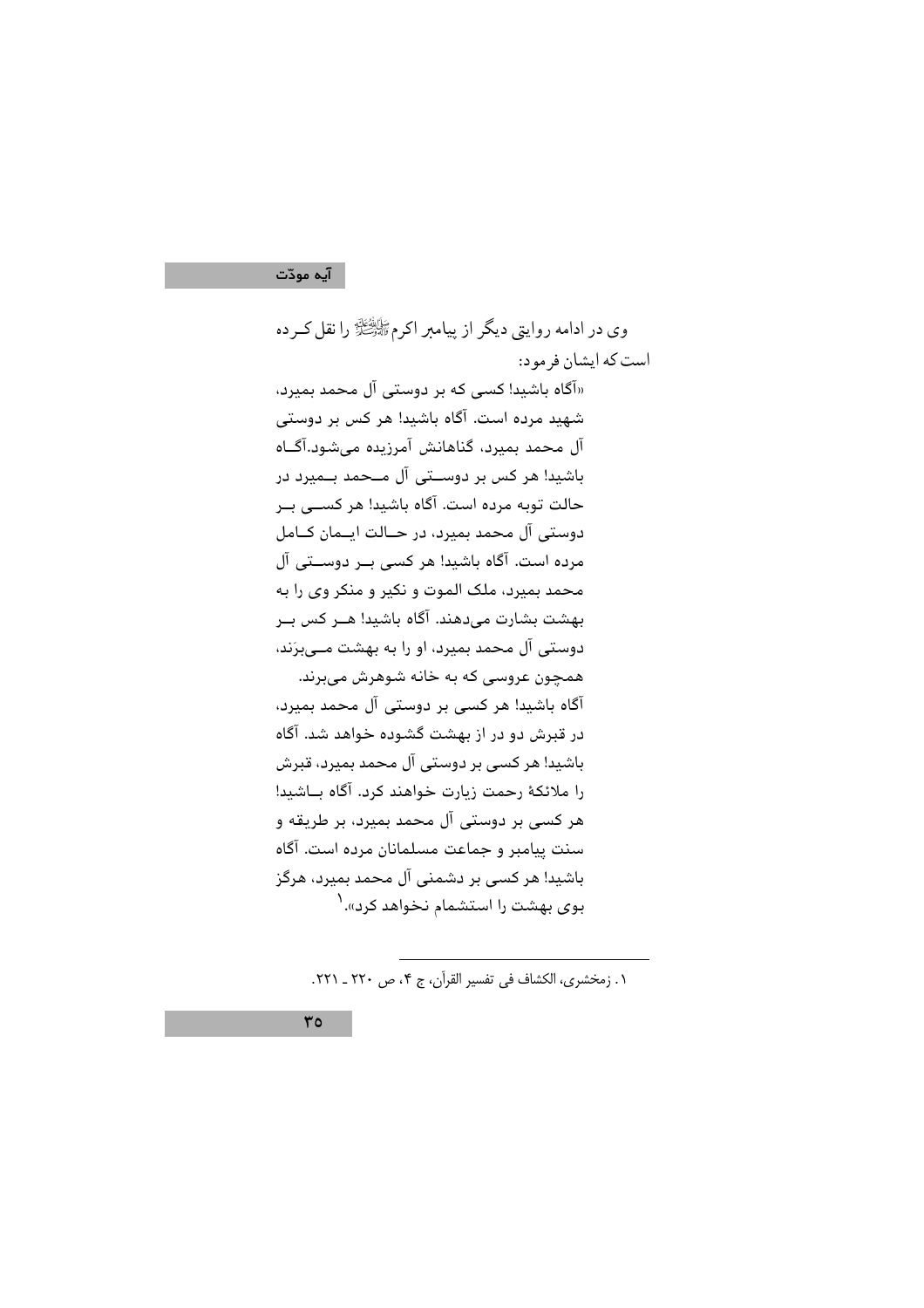فخر رازی از این عـباس روایت کـر ده است: هـنگامی کـه پيامبر گاپاييخته به مدينه آمد، به وي مصيبتهايي رسـيد و حــق برخي بر عهده او بود، ولي مـال و ثـروتي نـداشت. بـنابرايـن، انصار با خود گفتند: اي مردم، خداوند شما را به وسيلهٔ اين مـرد هدايت كرد، و او يسر خواهـر شها و همســايه شها در سرزمــين شماست. اینک قسمتی از اموالتان را به ایش گهر د آوریـد، او را حاضر گردانید و سپس آنها را به او تسلیم کنید؛ آنگاه این آیــه نازل شد:

﴿...قُل لَّا أَسْئَلُكُمْ عَلَيْه أَجْراً إِلَّا الْمَوَدَّةَ في الْقُرْبِي﴾ يعني در ٻرابر اعان، من از شامز د و اجري نمي طلبي، مگر اين كه نسبت به خويشان من محبّت كنيد. پيامبر آنها را به مودّت و دوستي خويشانش تشويق كرد.

وي در ادامه مي افزايد: «من مي گويم: آل محمد همان كساني هستند که امر همه مردم به آنان باز خواهد گشت. امر مردم بـه كساني از آنان ارجاع مي شود كه كامل تر و شـديدترند و آنـان «آل» هستند. پي تر ديد، فاطمه و علي و حسن و حسين بيشترين ارتباط و تعلق را به پیامبر داشتهاند و این مـطلب بــا نــقل های متواتري كه رسيده معلوم و مشخص است. پس لازم و بـايسته است که آنان آل و خاندان پیامبر باشند. ۱

٠. فخررازي، التفسير الكبير، ج ٢٧، ص ١۶۶.

٣٦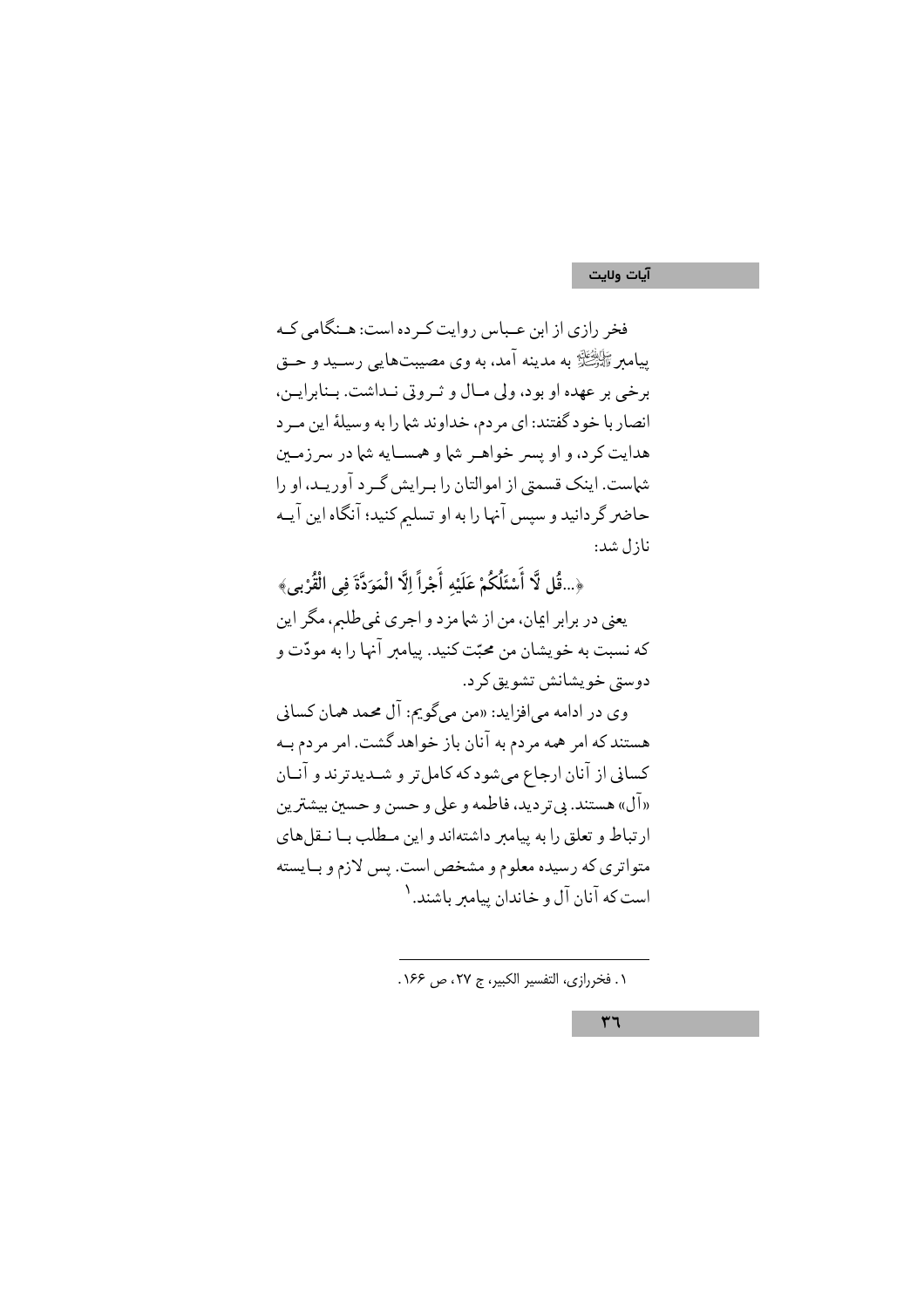آيه موڏت

دلالت آیه مودّت بر امامت و ولایت

خویشاوندی نسبی و امامت

اگر به فرض، قـرابت نسـبي دخـالت و اثـري در امـامت و خلافت نداشـته بـاشد، در ايـن صـورت بـاز هـم در امـامت اميرالمؤمنين على اللِّهِ هيچ شكي وجود ندارد. زيـرا هـر عــاملي برای استحقاق خلافت برای کسی در نظر بگیریم، تمام آنهـا در علي اللَّهِ به نحو بر تر، كامل تر و تمامتر وجود دارد. به علاوه ــ به نجوی که از کلام سید احمد این طاووس استفاده می شود ـ ایـن قرابت نسبي نيز در امر خلافت، اثر و دخالت دارد.

سيد احمد ابن طاووس در پاسخې که بر رسالۀ عثانيه جاحظ نوشته، دربارهٔ این قرابت نســبي و تأثــیر آن در مسألهٔ امــامت على پاڻايش آور ده است:

جاحظ گويد: عثانيها مي پندارند كه :«كسي به رياست ديني نمي رسد مگر به سبب دين». وي در اينباره با سخناني طولاني کتابش را انباشته و خطابهاش را زیاد کر ده و با الفاظی آراسته و كلماتي فراوان، عبارتي را آورده كه جواب او اين است:

امامیه برای استحقاق ریاست و امامت فقط نسب و خویشی را شرط نمي داند، پس تمامي پرگويي هاي او از درجـهٔ اعـتبار ساقط است. ولي اماميه مي گويند كه اگر نسب دليلي بر استحقاق باشد، بنيهاشم نسبت به ديگران و علي اللَّةِ نسبت به ديگر افراد بني هاشم اولويت دارند.

 $\mathbf{r}\mathbf{v}$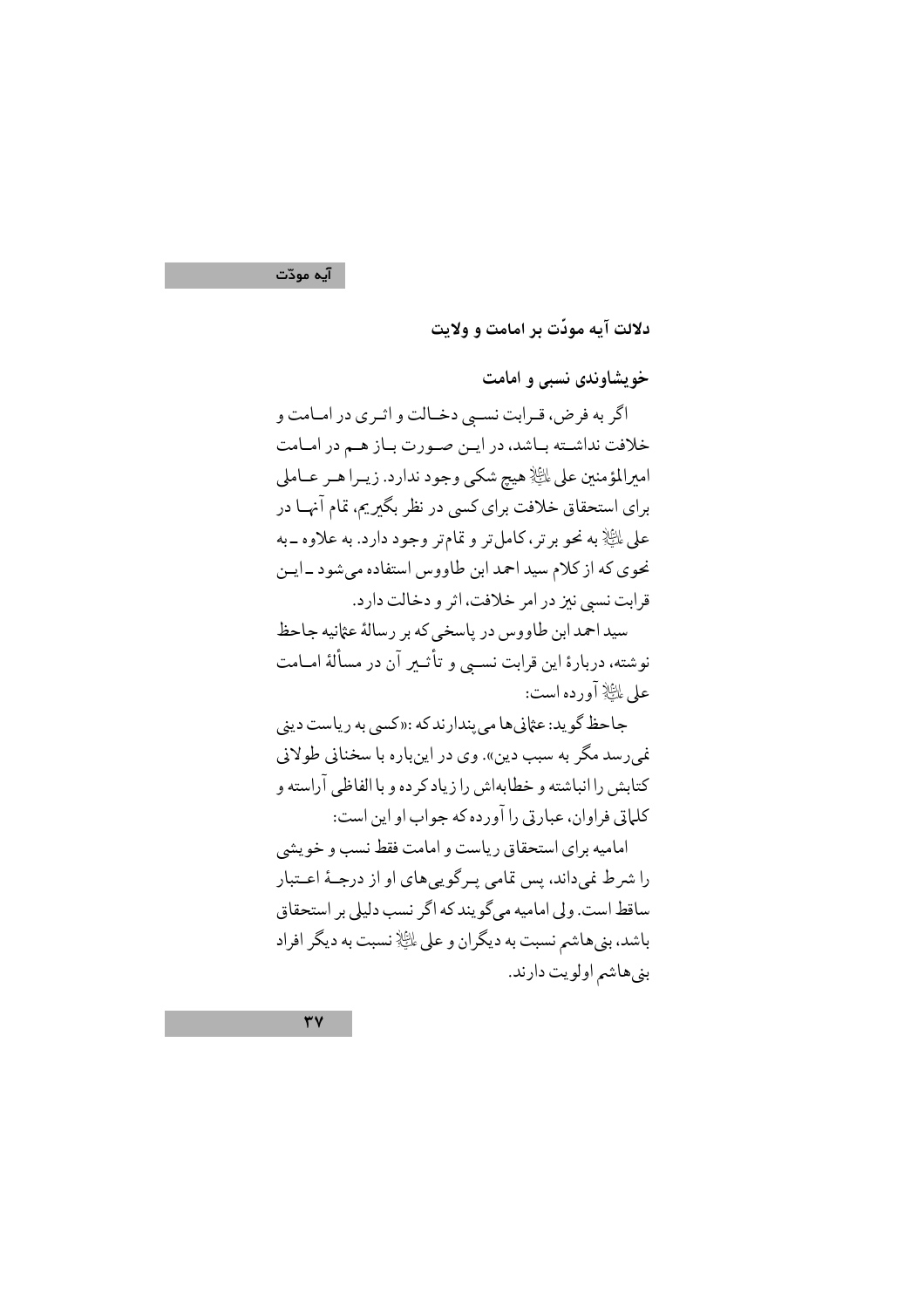اگر استحقاق به نسب و خــویشی است، پس عــلی اولویت دار د؛ زیرا او داماد رسول خدار اَ اللَّهُ اللَّهُ است.

اگر استحقاق بـه تـربيت بـاشد، عـلى اولويت دارد. اگـر استحقاق به ولادت از سرور زنان باشد، علی اولویت دارد. اگر استحقاق به هجر ت باشد، على عليٌّ با خوابيدنش در بستر رسول خدا سبب ساز آن شد. زيرا قام مهاجران، به جز رسـول خــدا، رهين اين فداكاري على بودند و همه، مديون اويند. اگر استحقاق به جهاد در راه خدا باشد، علی ﷺ اولو پت دار د. اگر استحقاق به حفظ قرآن است، على اولويت دارد. اگر به تفسیر قبرآن است، على اللَّهِ اولويت دارد. اگر استحقاق بـه عـلم است، عـلى اللَّهِ إِ اولويت دارد. اگير استحقاق بـه خـطابه و سـخن وري است، على اللَّهِ إولويت دارد و اگر استحقاق به شعر و شــاعري است، على ﷺ اولويت دار د. وي در ردّ سخن ابوعثان جاحظ كه گـفت: «هـيچ كس بـه رياست ديني جز به سبب دين نمي رسد». چنبن مــي گويد: اگــر صاحب دین دست از صلاح و نیکی بردارد، شایستهٔ ریـاست

٣٨

نخواهد بود. `

١. سيد احمد ابن طاووس، بناء المقالة الفاطمية في نقض الرسالة العثمانية، ص ٣٧٨ ـ ٣٩١.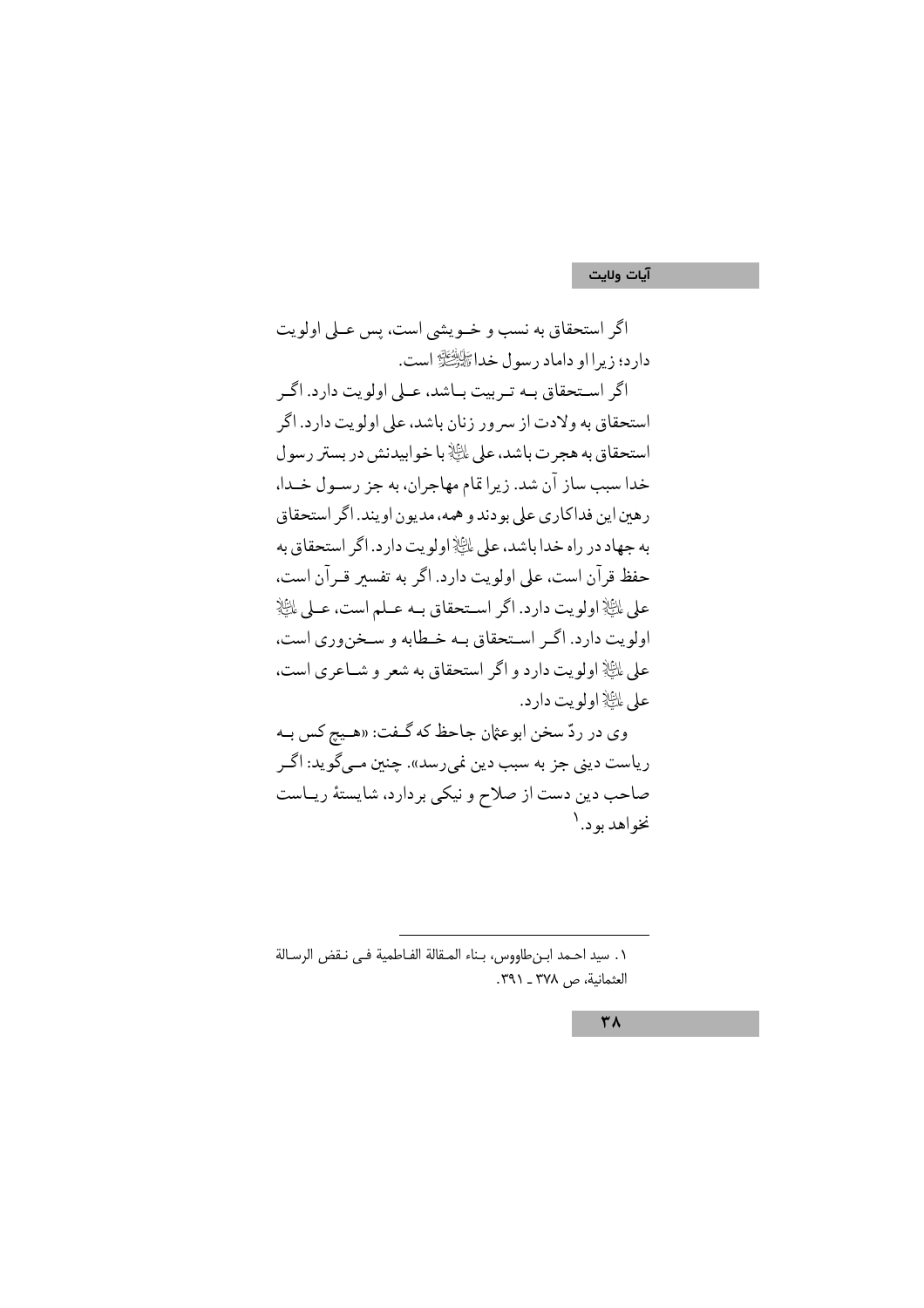آيه موڏت

واجب بودن مودَّت، وجوب اطاعت را به دنبال ميآورد مراد از مودّت، محبّت به تـنهایی نـیست. مخـصوصاً در آیـه شر يفهٔ مورد بحث، آنجا که می فرماید: «این یاداشی است که خــدا بــه بــندگانش مــژده میدهد. بندگانی که ایمان آورند و اعــمال صــالـح انجام دهند. بگو بر تبلیغ رسالتم مزدی نمیطلبم مگر این که به خویشان من دوستی کنید» در اين آيهٔ شريفه ـاگر استثناء را متصل بدانيم ـمودّت را اجر رسالت قرار داده است و معلوم است که اگـر بــن دو امـر ، تساوي نباشد، نمي توان اجر و مو دّت را با يکديگر مقابل دانست و این تساوی، صادق نیست. بنابراین، اگر ما به عظمت رسالت محمدي نزد خدا و نزد بشريّت واقف باشيم، به عظمت اين اجر و مودّت در خويشان پيامبر پي برده و بدان هدايت مي شويم. اما اگر استثنای آیهٔ شریفه را منقطع بدانیم و به روایات ذیل آن مراجعه کنیم، ما را به این نکته راهنایی میکند که مســلمانان مي خواستند در مقابل اداي رسالت پيامبر به او اموالي دهند كه وي به گشايش و راحتي بر سد؛ ايشان اين پيشنهاد را رد مي كند و مي گويد: تبليغ او اصلاً پاداشي ندارد. پيامبر مي|فزايد: اما مــن دوستي خويشانم را از شها طلب مي كنم و اين همان امر مطلوب و محبو پي است که انجام آن بر مسليانان واجب است...

یس وجوب مودّت ـ در چنین جــایگاهی؛ آنــچنان کــه در مقدورات افراد هست و از آنان خواسته شده ـ دلالت مرکند که

 $\mathbf{r}$ 9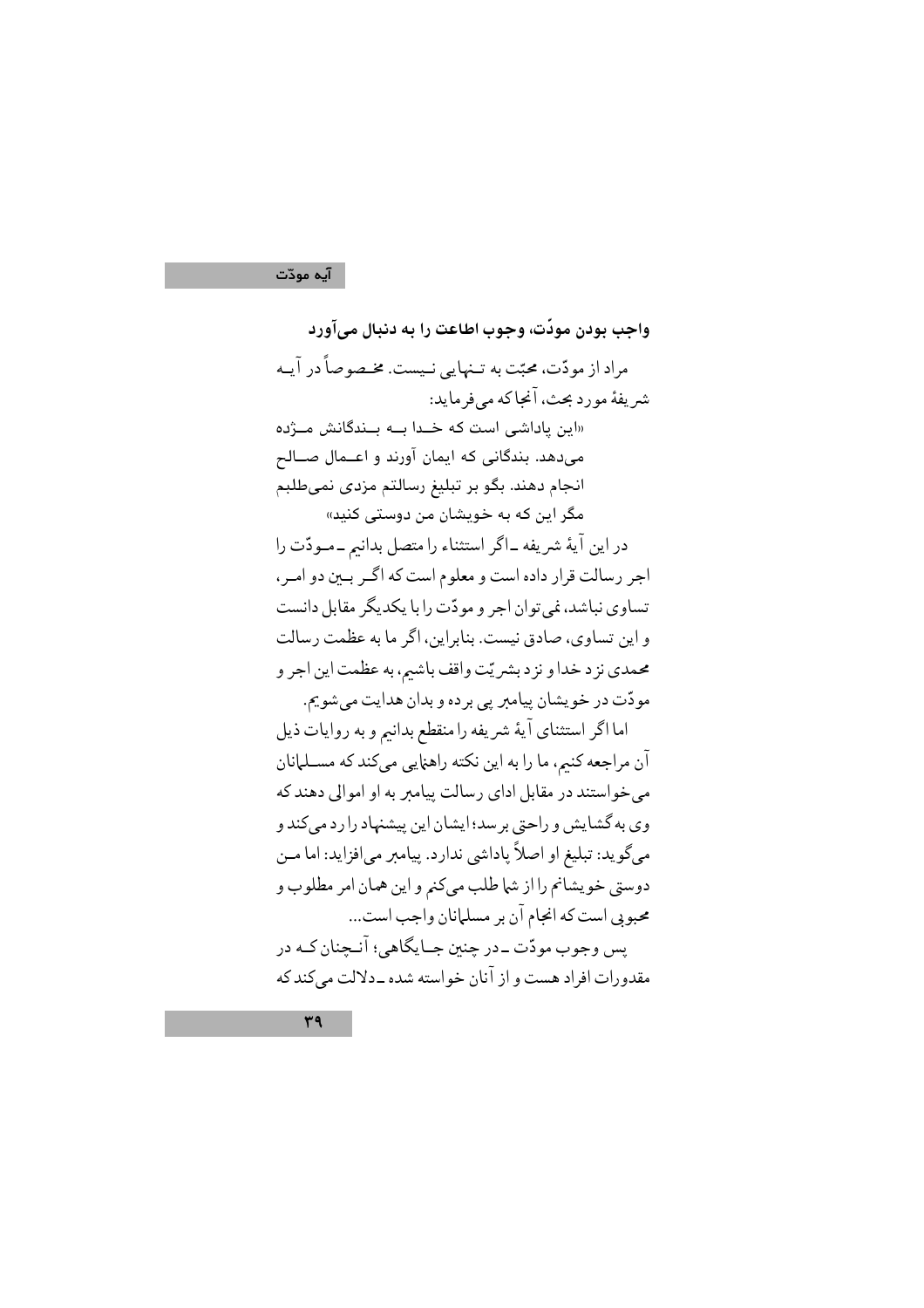اين امر از مهم تر ين امور نز د خدا و پيامبر اوست. از این رو در این آیه، تنها محبّت و مودّت خواسته نشده، بلکه محبتي خواسته شده كه به دنبال آن انقياد و اطاعت باشد. خداي متعال مي فرمايد: ﴿قُلْ اِنْ كُنْتُمْ تُحِبُّونَ اللَّهَ فَاتَّبِعُونِي يُحْبِبْكُمُ اللَّهُ...﴾؛ بگو: اگر خدا را دوست دارید، از من پیرو*ی* کنید تا خدا دوستتان بدارد...<sup>۱</sup> اتّباع و تبعیّت یعنی اطاعت امر و فرمان خدا، همان سان که در این آیه بدان اشاره شده است: ﴿وَ اِنَّ رَبَّكُمُ الرَّحْمنُ فَاتَّبِعُونِي وَ أَطِيعُوا أَمْرِي﴾ ``؛ و پروردگار شما [خدای] رحــمان است، پس مــرا پیروی کنید و فرمان مرا پذیرا باشید. اتّباع و انقياد كامل و اطاعت مطلق، همان معناي امـامت و ولايت است.

وجوب محبّت مطلق، موجب افضليت است حضرت على اللَّهُ إز كساني است كه محبّت و مو دّت او به طو ر مــطلق واجب است. كــسى كـه محـبّت وى ايـن گونه بـاشد، محبوب ترين شخص است؛ محبوب ترين شـخص نـز د خــدا و

> ٠١. آل عمران، ٣١. ۲. طه، ۹۰.

> > $\xi$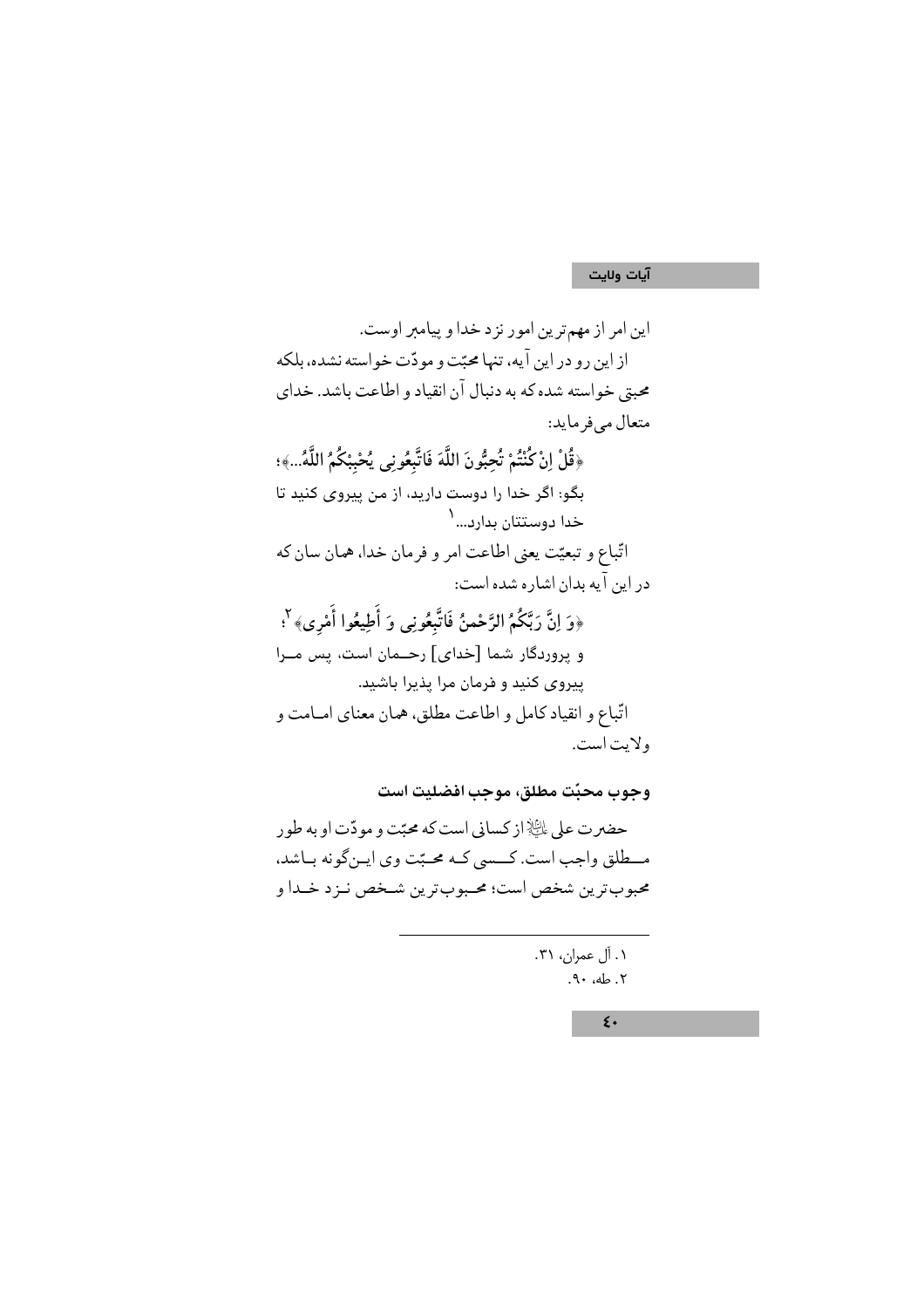### آيه مودّت

رسولش فاضل ترين افراد است و فاضل ترين امام است. بـدين روى، على الثَّادِّ بِس از رسول خداءَ السَّاتَة عَلَيْهِ امام است. اين بحث با طيّ مقدماتي روشن مي شود: مـقدمهٔ اول کـاملاً واضـح است و از آیــه شریـفه مـودّت بر می آید. مقدمهٔ دوم نیز به همین مقدار روشن است؛ یکی از روایات كه بيان مىكند على لمائِلِ محبوب ترين افراد نزد خدا و رسـولش است، «حديث طبر» است. ١ مقدمهٔ سوم نیز کاملاً واضح است؛ همان گونه که تعدادی از علمای اهل سنت به آن تصریح کردهاند: محب الدّين طبري مي گويد: «اين سخن ماست: ولايت و امامت فرد مفضول با وجود انسان افضل منعقد نمي شود».<sup>۲</sup> ابن تیمیه در جایی از کتابش، به عـدم جـواز امـامت فـر د مفضول (يايين دستي) با وجود فرد افـضل (بـرتر) قـائل شـده  $\mathbf{v}$ است.

١. براي پيامبرﷺ پـرنده بـرياني را أورده بـودند، فـرمود: بـارخـدايـا، محبوبترين مخلوق خودت را نزد من حاضر كن. أنگاه على اللَّهِ أمد و به همراه رسول خدا از آن پرنده بریان تناول کرد. «بنگرید: جلد حدیث طیر از همين مجموعه) ٢. محبّ الدين طبري، الرياض النضرة، ج ١، ص ٢١۶، بـاب خـلافت ابوبكر. ٣. ابن تيمية، منهاج السنة، ج ٣، ص ٢٧٧، چاپ قديم.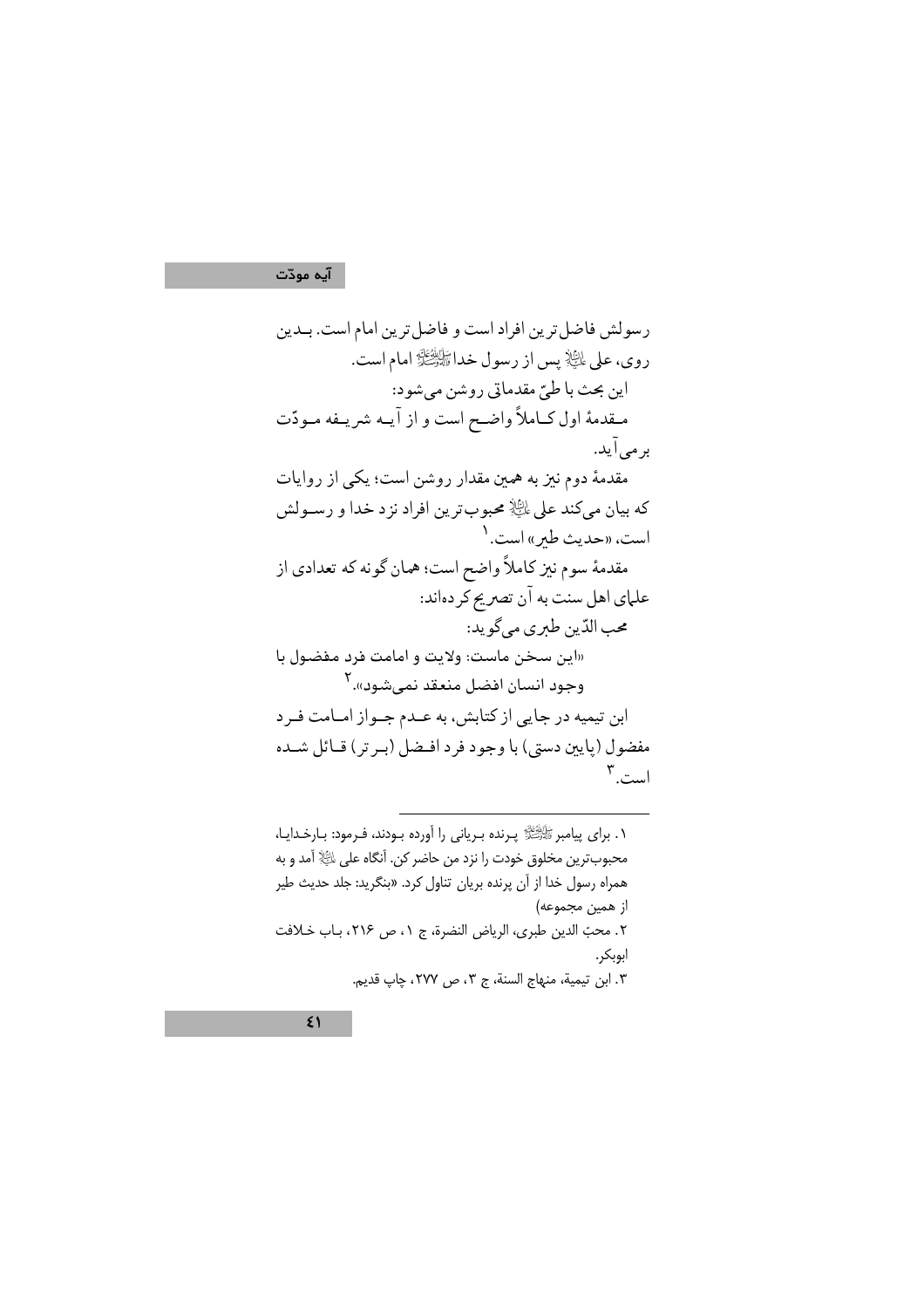وجوب محبت مطلق، مستلزم عصمت است مطلق بودن امر به مودّت ايشان، دليل بر عصمت آنان است. وقتي عصمتش ثابت شد، امامت نيز ثابت مي شود و اين مطلبي واضح است. مطلق بودن امر به مودّت اهل البيت ـكه دلالت بر اطـاعت مطلق میکند ـ دلیل بر عصمت آنان است. در این مـورد کـافی است به سخن فخر رازي در تفسير آيه ذيل نظري بياندازيد: ﴿يَا أَيُّهَا الَّذِينَ آمَنُوا أَطِيعُوا اللَّهَ وَ أَطِيعُوا الرَّسُولَ وَ أُوْلِي الْأَمْرِ مِنْكُمْ﴾؛ ای کسانی که ایمان آوردهاید، خدا را اطاعت کنید و ییامبر و اولیای امر خود را [نیز] اطاعت کنید. فخر رازي در اين باره گويد: «خدای متعال در این آیه به شکل جزمی و یقینی به اطاعت از اولی الامر فرمان داده است. هــرکس که خداوند به طور پــقینی و قــطعی دســتور بــه اطاعت او دهد، باید معصوم از خطا باشد. زیرا اگر معصوم از خطا نباشد، به خاطر اقدام وی امر به خطا خواهد بود، اما خطا به دلیل خــطا بــودنش مورد نهی واقع شده است. آنگاه این مطلب منجر به اجتماع امر و نهی در فعل واحد به اعتبار واحد بودن میانجامد؛ در حالی که این محال است. پس ثابت می شود که هر کسی را خدای متعال به طور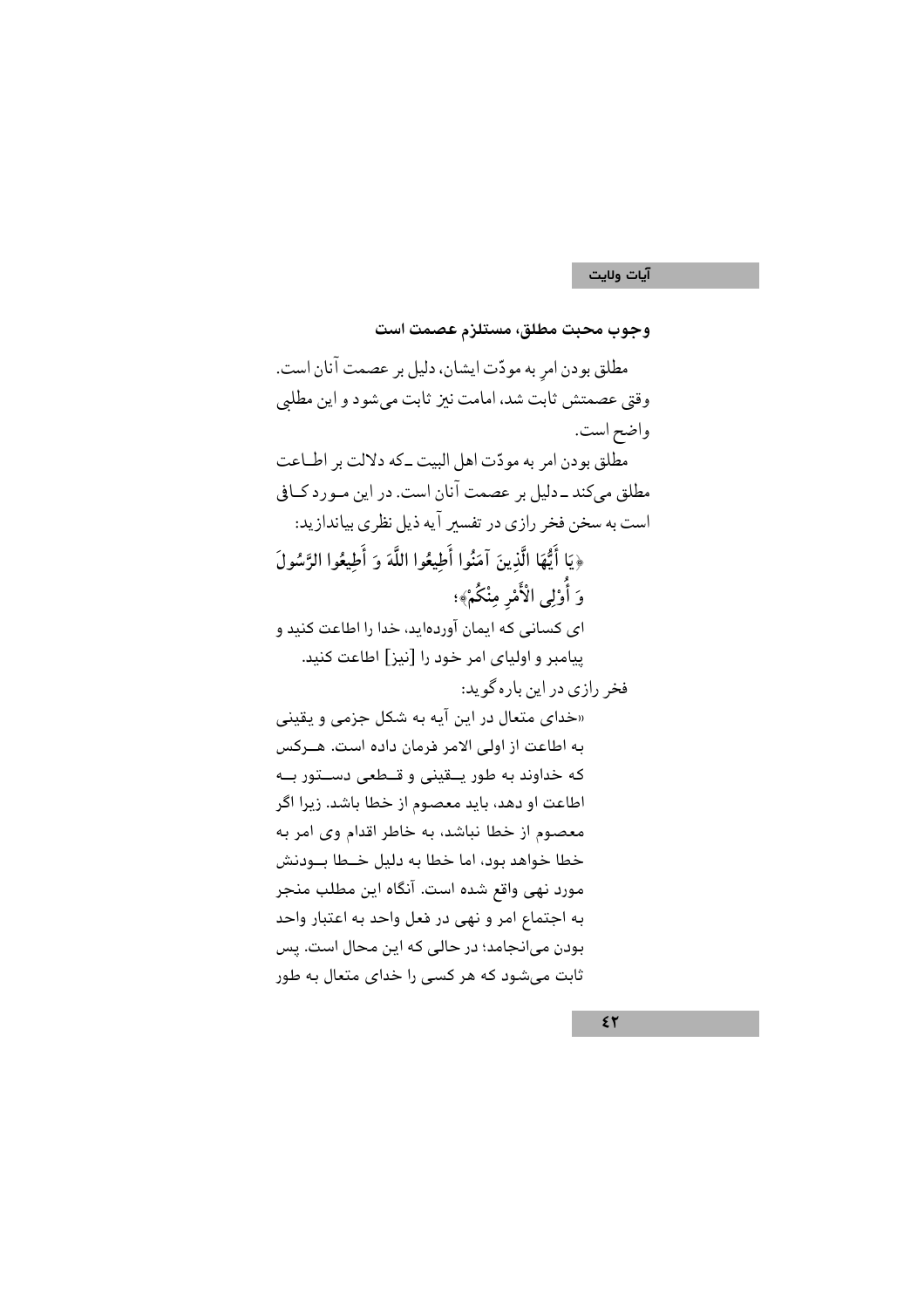## آیہ مودّت

قطعی امر به طاعت کرده باشد، بـاید مــعصوم از خطا باشد؛ پس به طور قطع ثابت شــد کــه اولی الامر که در آیه از آنها صحبت شــده حــتماً بــاید معصوم باشند.»<sup>۱</sup>

٠. فخر رازي، تفسير الكبير، ج ١٠، ص ١۴۴.

 $\xi \, \overline{\tau}$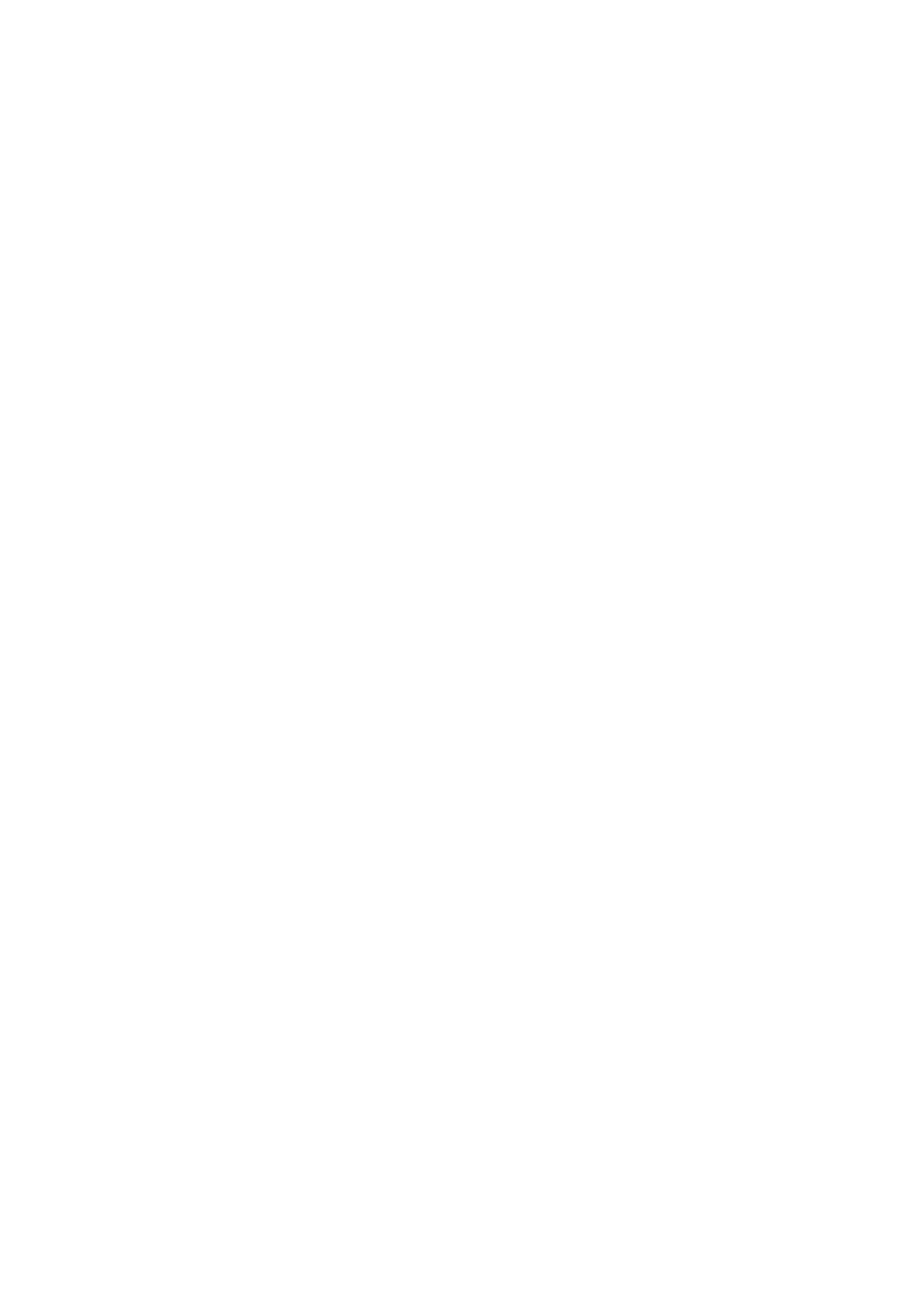# $\epsilon$ بخش

## أيه مباهله

﴿فَمَنْ حَاجَّكَ فِيهِ مِنْ بَعْدِ مَا جَاءَکَ مِنَ الْـعِلْم فَقُلْ تَعَالَوْا نَدْعُ أَبْنَاءَنَا وَ أَبْنَاءَكُـمْ وَ نِسَـاءَنا وَ نِسَاءَكُمْ وَ أَنْفُسَنَا وَ أَنْفُسَكُمْ ثُمَّ نَـبْتَهِلْ فَـنَجْعَل لَّعْنَتَ اللَّهِ عَلَى الْكَاذِبِينَ﴾ ` پس هر که در این [باره] ــ پس از دانشی که تو را [حاصل] آمده ــ با تو مــحاجّه كــند، بگــو: «بياييد پسرانهان و پسوانتان، و زنانمان و زنانتان، و ما خویشان نزدیک و شما خویشان نزدیک خود را فرا خوانیم؛ سپس مباهله کنیم، و لعنت خدا را بر دروغگویان قرار دهیم.

۰۱ آل عمران، ۶۱.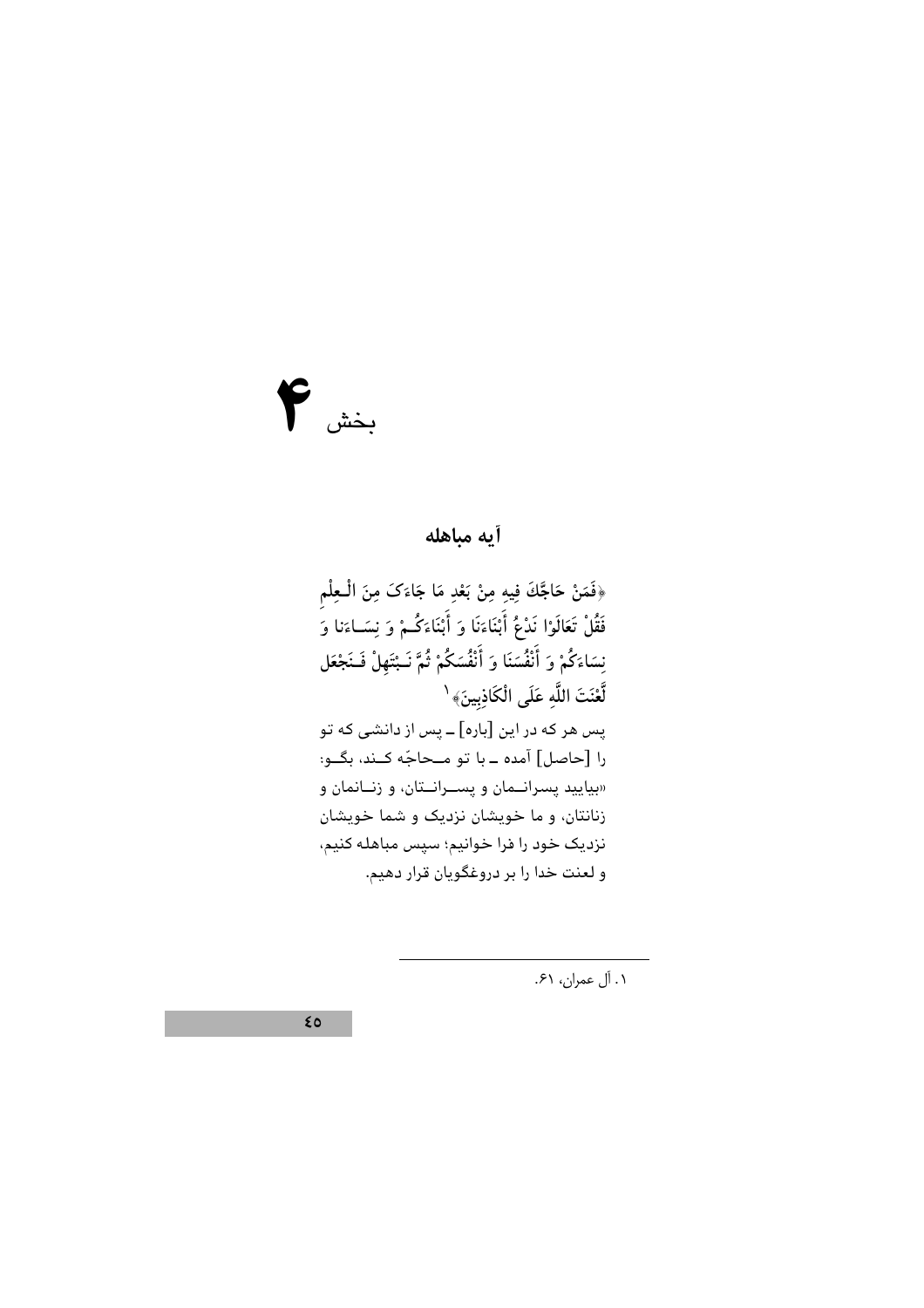سبب نزول

این آیه بنا به محتوایی که دارد و با مراجعه به منابع تاریخی، در صدد نقل ماجرای درخواست مـباهلهٔ مسـیحیان نحـران بـا ييامبر اكرمﷺ در بيست و چهارم ذي الحجهٔ سال دهم هجري است.

مسيحيان نجران از پيامبر اسلام درخواست مباهله كردند و قرار شد هر گروه با مردان و زنان و پسران خود بـراي مـباهله حاضر شوند. فر دای آن روز رسول خدا، حسین را در آغـوش داشت، دست حسن راگر فته بود، فاطمه به دنبال ایشان و علی \_(سلام الله علمهم) \_نيز يشت سر او بود. پيامبر فر مود: هنگامي که دعاکر دم، آمین بگو پید.

اسقف نجران گفت: اي گروه نصاري، من [امروز] چهرههايي میبینم که اگر خدا بخواهد، کوهها را از جایشان میکند. مباهله نکنید که هلاک میشوید و تا روز قیامت هیچ فرد مسیحی بـر روي زمين باقي نخواهد ماند.

گفتند: اي ابوالقاسم! ما انديشيديم كه با تو مباهله نكنيم، تو بر دين خود باشي و ما نيز بر دين خودمان.

پیامبر به آنان فر مود: اگر از مباهله روی گر دانید، پس اسلام بیاورید تا آنچه مسلمانان دارند برای شما هم باشد و از امتیازات آنان برخوردار شويد. ولي آنان امتناع كردند. پيامبر فرمود: پس من شما را به جنگ و منازعه دعوت مىكنم.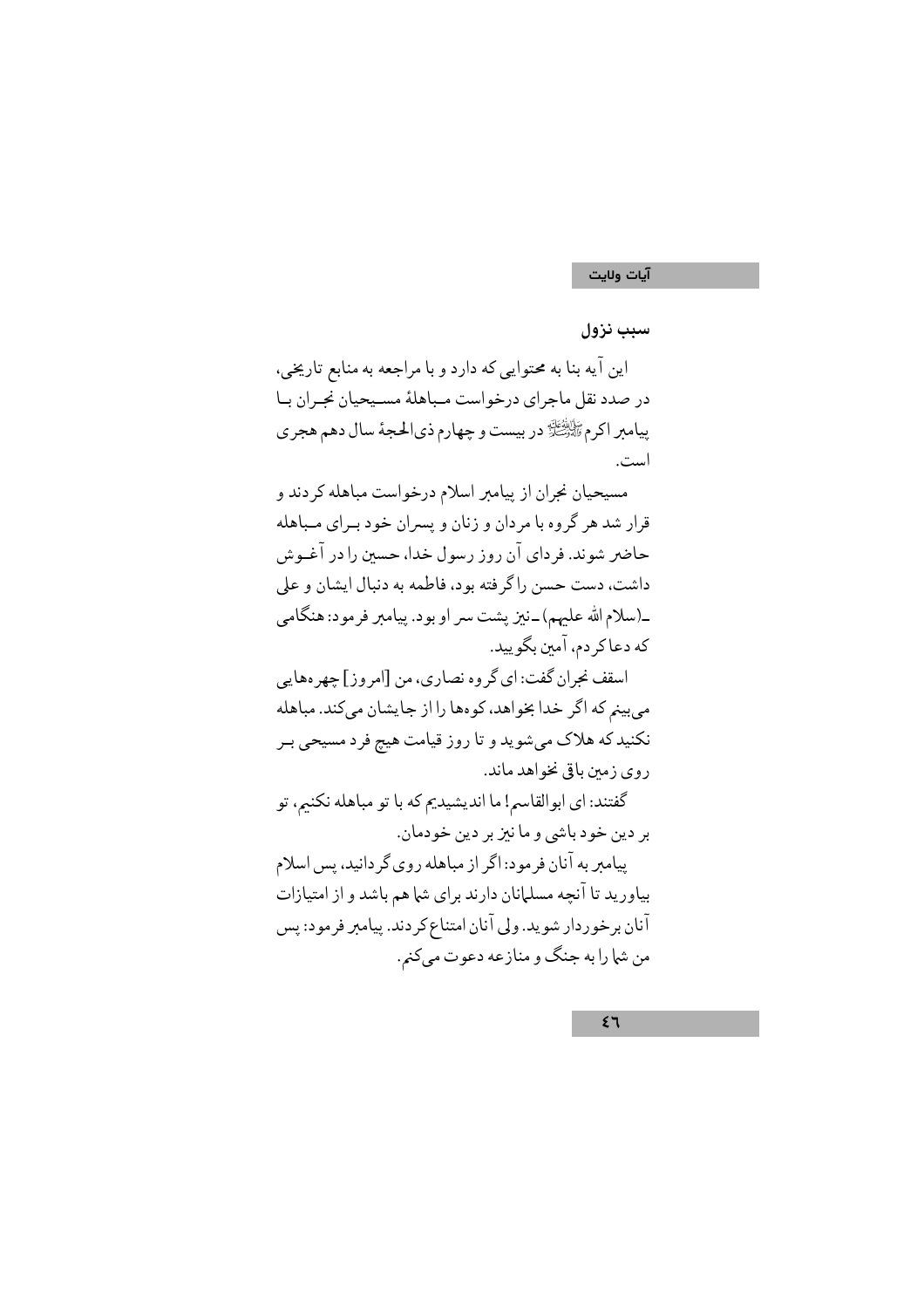## آیہ مباھلہ

آنان گفتند: ما طاقت و توان جنگیدن با عرب را نداریم، اما با تو مصالحه میکنیم که با ما نجنگید و ما را سبک و خفیف نسازید و ما را از دینان بازنگردانید. ما هم در مقابل، هر سال دو هــزار حُلّه به شما مي پردازيم. ١

اسناد روايت

الف) صحابه

١. زمخشري، الكشاف، ج ١، ص ٣٤٩ ـ ٣٧٠.

 $\xi$  Y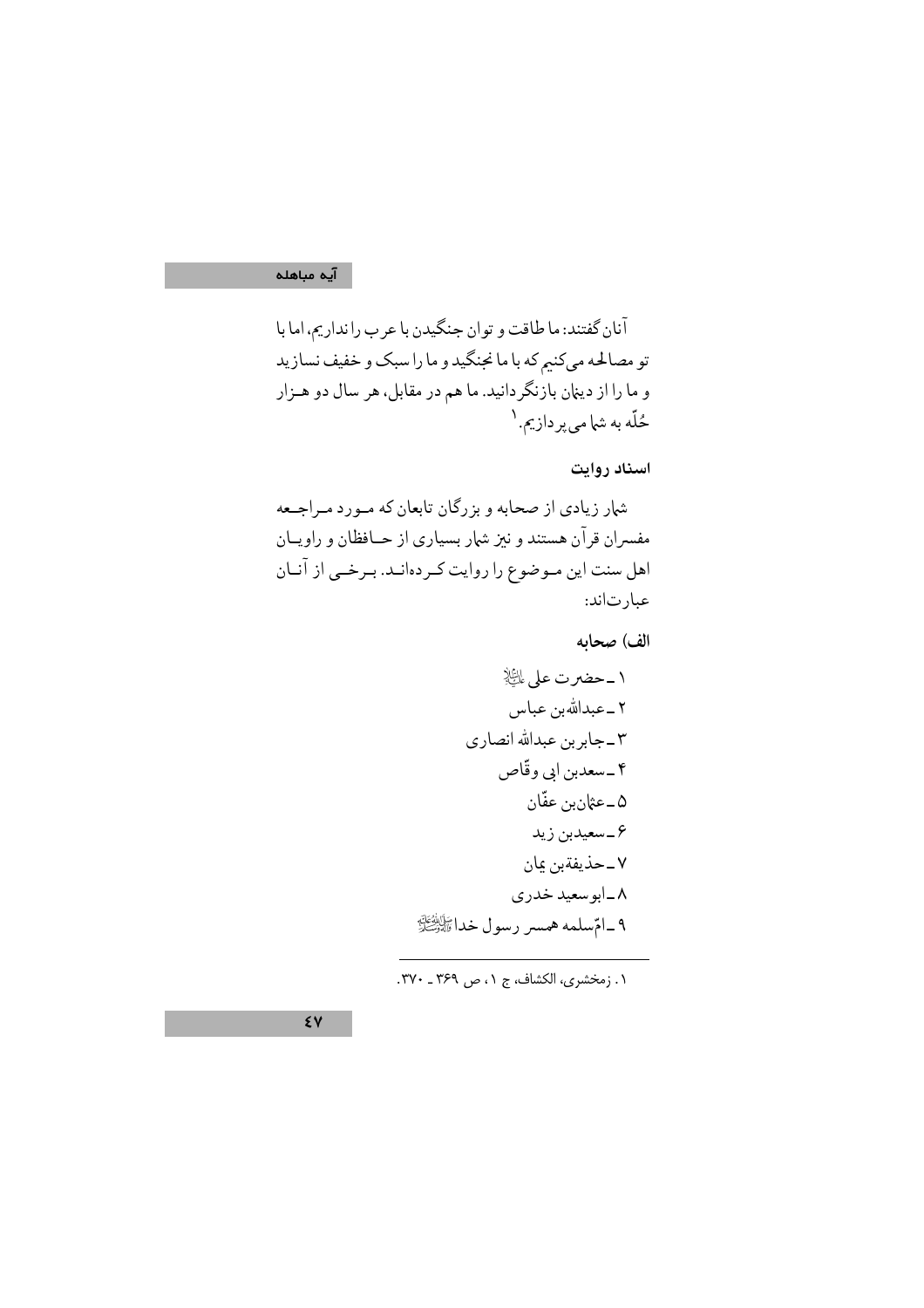ب) تابعان

۱ ــمقاتل ۲ ـ کلبی . ـ<br>۳ ــ سُدّى ۴\_قتاد

۵\_مجاهد

ج) حافظان و محدثان

| نام راوي                                       | قرن   |
|------------------------------------------------|-------|
| ابوبکر عبداللهبن ابی شیبه (م ۲۳۵ هـ)           | سوم   |
| احمدبن حنبل شيباني (م ٢۴١ هـ)                  |       |
| مسلمبن حجاج نیشابوری (م ۲۶۱ هـ)                |       |
| محمدبن عیسی ترمذی (م ۲۷۹ هـ)                   |       |
| محمدبن جریر طبری (م ۳۱۰ هـ)                    | چهارم |
| سلیمان بن احمد طبرانی (م ٣۶٠ هـ)               |       |
| محمدبن عبدالله حاکم نیشابوری (م ۴۰۵ هـ)        | ينجم  |
| أبونُعَيم احمدبن عبدالله اصفهاني (م ۴۳۰ هـ)    |       |
| ابوالقاسم على بن حسن بن عساكر دمشقى (م ٥٧١ هـ) | ششم   |
| علىبن محمدبن اثير جَزري (م ۶۳۰ هـ)             |       |
| محب الدين، احمدبن عبدالله طبري (م ۶۹۴ هـ)      |       |
| ابوالبركات نسفى (م ٧١٠ هـ)                     | هشتم  |
| ابن کثیر دمشقی (م ۷۷۴ هـ)                      |       |
| شهاب الدين احمدبن علىبن محمد ابن حجر عسقلاني   | نهم   |
| (م ۸۵۲ هـ)                                     |       |

 $\epsilon$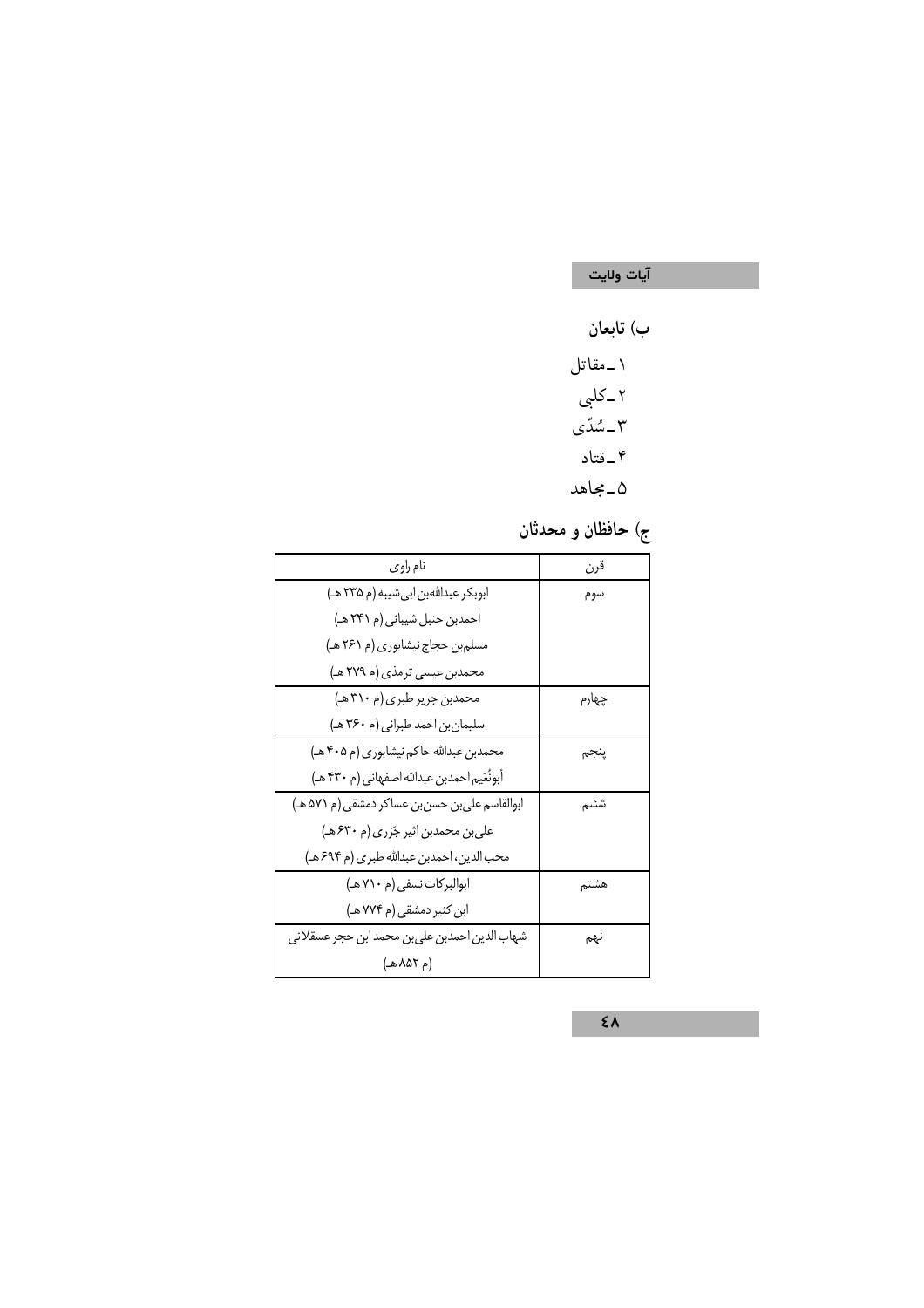## آیہ مباھلہ

| جلال الدين عبدالرحمن سيوطى (م ٩١١ هـ)        | دهم |
|----------------------------------------------|-----|
| شهاب الدين احمدبن محمدبن حجر مكّى (م ٩٧٣ هـ) |     |

متن روايت

اخباري دربارة نزول آيه دربارة حضرت امام على، حضرت فاطمه و حضرت امام حسن و امام حسین ایلیهه وارد شده است که حافظان حدیث آن را با اسـانیدش در کـتابهاي خـويش آوردهاند. از جمله:

روایت ابنعساکر

۰۱ ابن عساکر، تاریخ دمشق، ج ۰۳ ص ۹۰.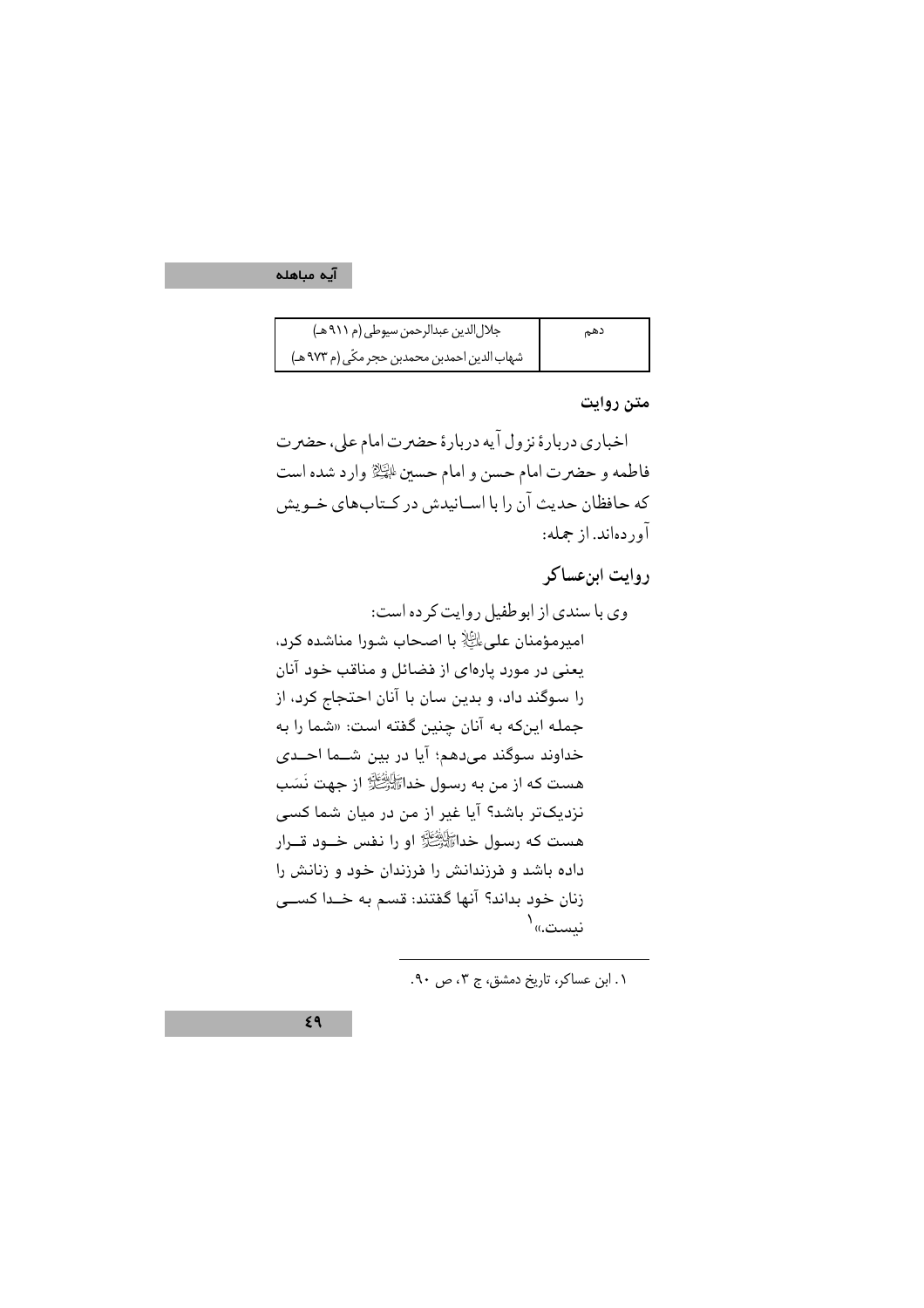روايت احمدبن حنبل

وی با سندی از عامرین سعد از پدرش روایت مے کند ک گفت: از رسول خدارگذانگیز شنیدم که علی را در یکی از جنگها جانشین خود قرار داده بود، علی به او گفت: آیا مرا در کنار زنان و کودکان باقي مي گذاري؟! پیامبر فرمود: ای علی، آیا راضی نیستی که نسبت تو به من، مثل نسبت هارون به موسى باشد مگر اينكه پس از من پيامبري نيست؟ همچنین از پیامبر شنیدم که روز خیبر میگفت: پرچم را فردا به دست مردي خواهم سيرد كه خدا و رسول را دوست دارد و خدا و رسولش نیز او را دوست دارند. ما براي دستيايي به اين افتخار گر دن كشيديم، پيامبر فر مود:

برایم علی را بیاورید... پرچم را به دستش داد و خداوند پیروزی را نصيبش كرد. نيز هنگامي كه اين آيه نازل شد: ﴿نَدْعُ أَبْنَاءَنَا وَ أَبْنَاءَكُمْ...﴾، رسول خداﷺ، على و فاطمه و حسن و حسين ﷺ را خواند و گفت: خدایا اینان اهل و خاندان من هستند. (

روايت ابنشُبَّه وي با سندي از ليثبن سعد از كسي كه برايش حديث نقل

٠١. احمدبن حنبل، مسند، ج ٠١ ص ١٨۵.

 $\bullet$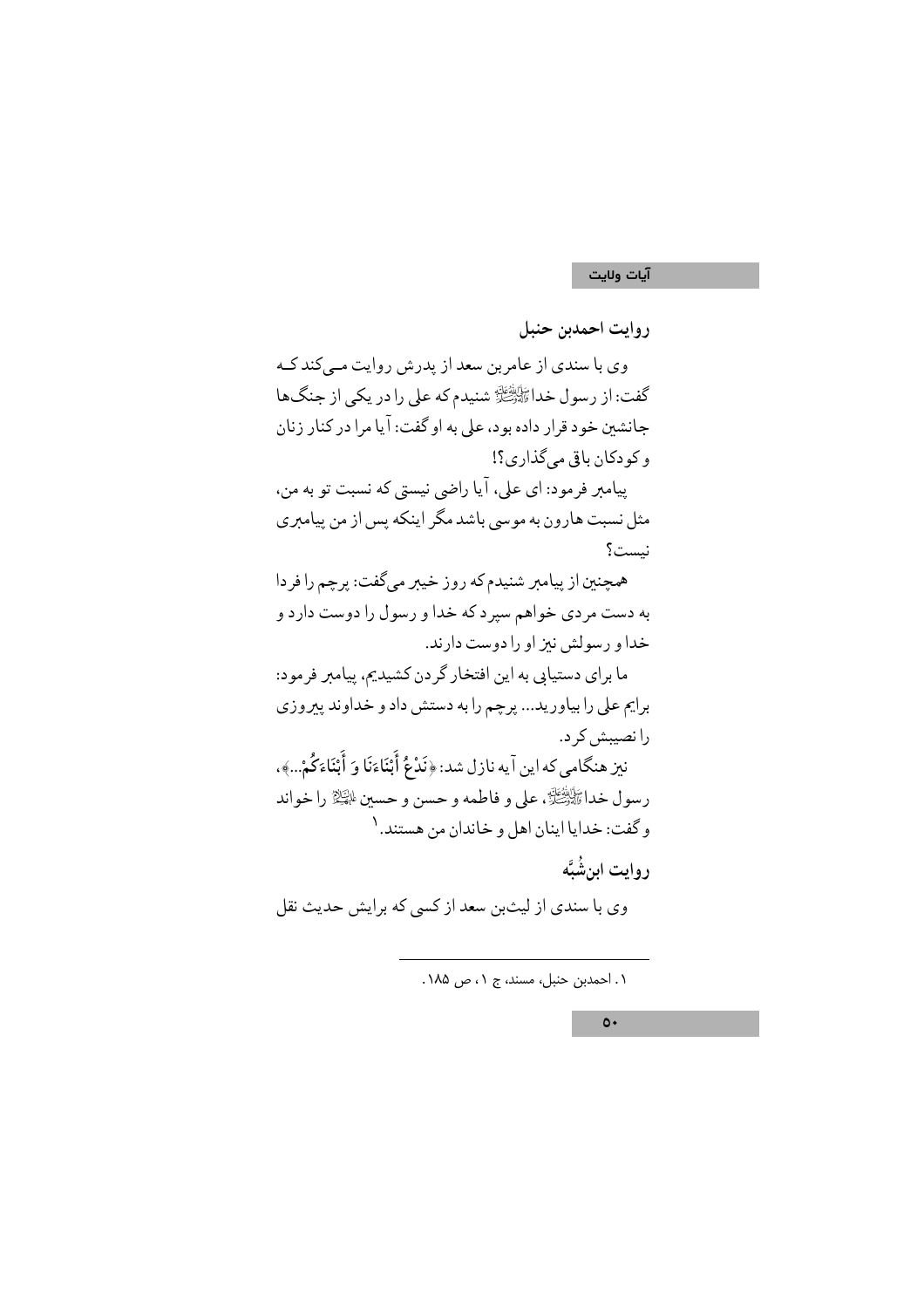#### آیہ مباھلہ

کر ده که گفته است: «دو راهب نجران نز د پيامبر ﷺ آمــدند و پیامبر، اسلام را بر آنان عرضه داشت... آن دو راهب پیامبر را به مباهله فراخوانـدند. يـيامبر دست عـلى و فـاطمه و حسـن و حسین اللَّیلا واگرفت. یکی از آن دو راهب به دیگری گفت: مرد \_پيامبر \_انصاف به خرج داد. آن دو راهب گفتند: ما با تو مباهله فم كنبر. آنگاه تن به جزيه دادند، چون از آوردن اسـلام اكـراه داشتند.»<sup>۱</sup>

روايت حاكم حسكانى

وي با اسانيد خود روايت کرده است از ځُڏَ پفةين عبان کيه گفت: «عاقب» و «سيّد» دو اسقف نجران نـزد پـيامبر آمـدند و حضرتش را به ملاعنه و نفرين يكديگر دعوت كردند. «عاقب» به «سیّد» گفت: اگر با اصحابش خارج شود، پیامبر نیست و اگر با اهل بيتش براي مباهله خـارج شـود، پـيامبر است. رسـول خدار الله الله عنه الله على را از طرف راست خــود دعوت کر د، سپس حسن راکه از سمت چیش آمد. سپس حسین راكه از سمت راست على آمد و سيس فاطمه راكه به دنبال آنان رهسيار شد. «عاقب» به «سيّد» گفت: با او مباهله مكن. اگر با او ملاعنه کني، ما و فرزندانمان هرگز روي رسـتگاري را نخـواهــيم ديـد.

٠. ابن شبّه، تاريخ المدينة المنورة، ج ٠، ص ٥٣٨.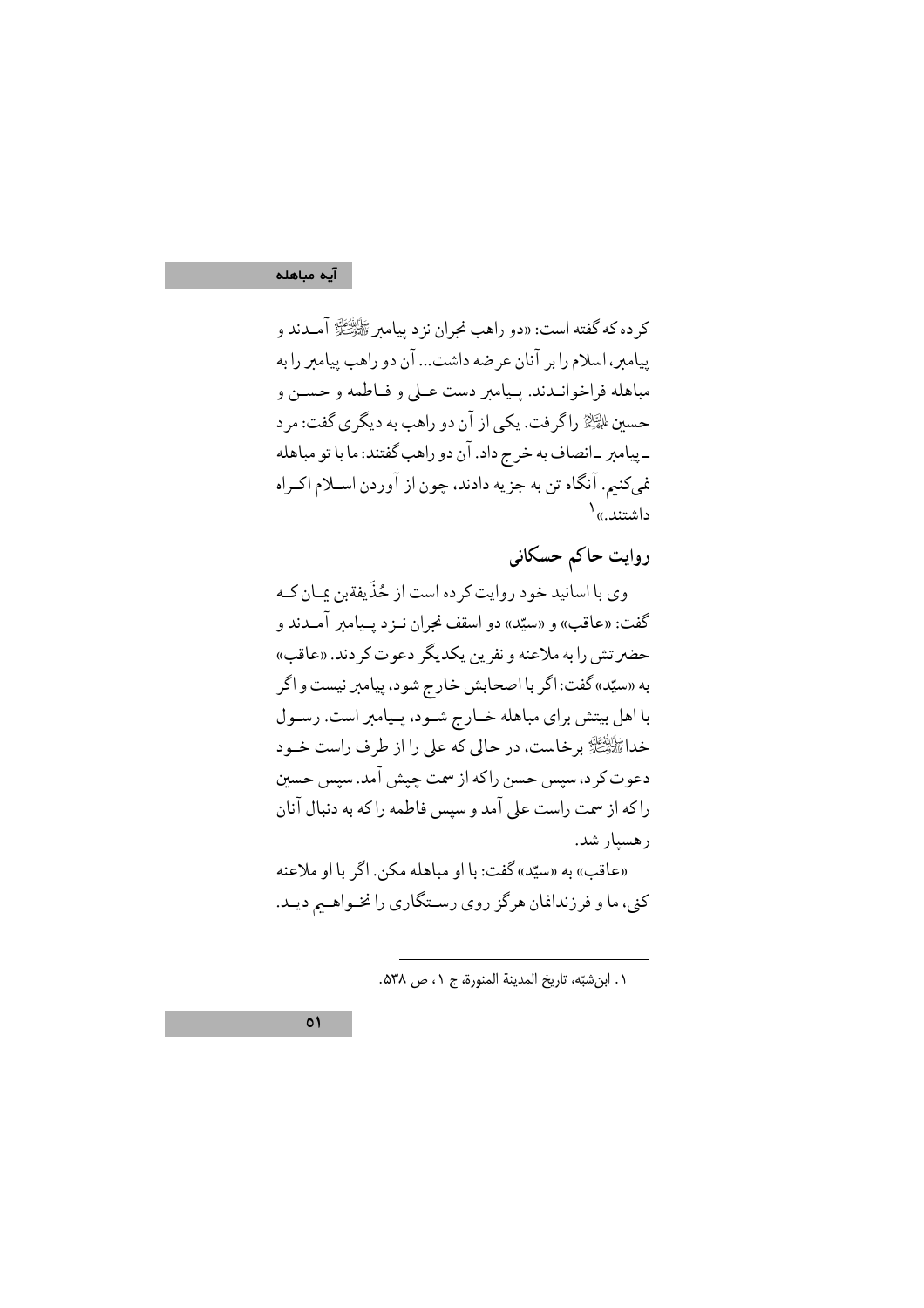رسول خدارهٔ الله این اسلام اگر با من مـباهله مـیکردید، در یک چشم به همزدني نجران باقي نمي مانَد. ١

دلالت آيه

علمای امامیه وجه دلالت آیه مباهله بر امـامت، را از امــام ابوالحسن علىبن موسى الرضا إليَّالاٍ كرفتهاند؛ شريـف مـرتضى موسوي گويد: «شيخ مفيد برايم حديث گفت: مأمون روزي بــه امسام رضسا باللهُ عسر ضه داشت: ميرا از بيز رگترين فيضيلت امبرمؤمنان على ﷺ كه قرآن بر آن دلالت مي كند، خبر ده. امام رضا لِمَثِينٍ فرمود: فضيلت و برتري او در مـباهله است؛ خداي متعال فر مود:

﴿فَمَنْ حَاجَّكَ فِيهِ مِنْ بَعْدِ مَا جَاءَكَ مِنَ الْعِلْمِ فَقُلْ تَعَالَوْا نَدْعُ أَبْنَاءَنَا وَ أَبْنَاءَكُمْ وَ نِسَاءَنا وَ نِسَاءَكُمْ وَ أَنْفُسَنَا وَ أَنْفُسَكُمْ ثُمَّ نَبْتَهِلْ فَنَجْعَل لَّغْنَتَ اللَّهِ عَـلَى الْكَاذِبِينَ﴾

ر سول خداءَآلِللْهُ عَلَيْهِ حسن و حسنن اللَّيْلِ إِلا خواند كه آن دو به منزلهٔ پسرانش بودند؛ و فاطمه را خواند که در این جایگاه بـه منزلهٔ زنان بود؛ و امیرمؤمنان را خواند که او به حکـم خــدای متعال، به منزلهٔ جان پیامبر بود. این نکته قطعی است که هـیچ

١. حاكم حسكاني، شواهد التنزيل، ج ١، ص ١٢۶.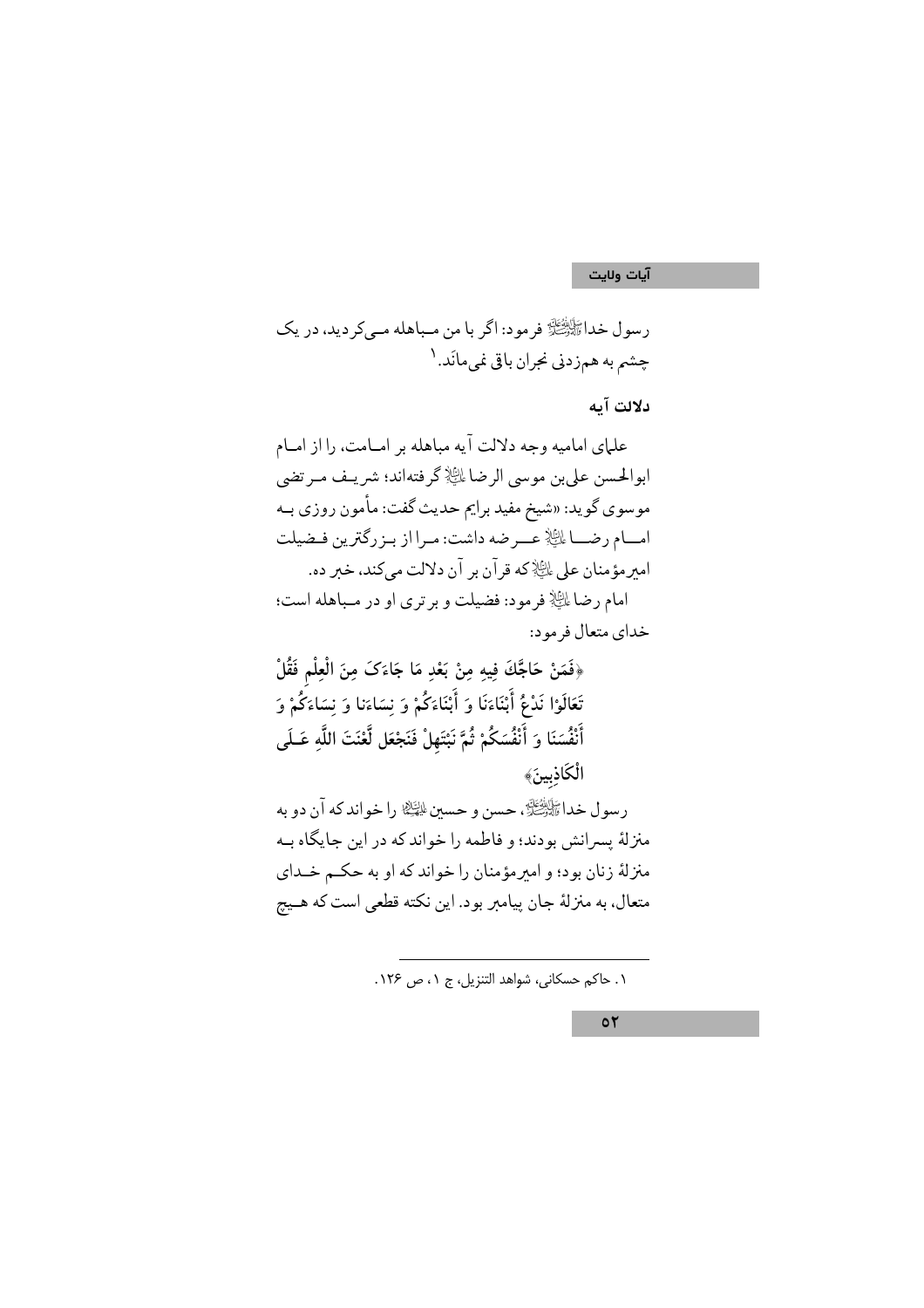آيه مباهله

كس بر تر و با فضيلت تر از رسول خدا گَهُنْگَنَّهِ نيست. پس بايدكه در حکم خداي متعال. هيچ کس بر تر از جان رسول خداﷺ نياشد.

مأمون به امام رضا لمليًّا﴿ كَفت: آيا چنين نـيست كـه خــداي متعالى «ابناء» را به لفظ جمع گفت، در حالي كه رسول خدا فقط دو پسر خود را خواند؟ و «نساء» را به لفظ جمع ذکر کـر د، ولي ييامبر تنها دخترش فاطمه را خواند؟ يس چرا جايز نباشد كـه برای خود فراخواند و در حقیقت خودش و نه دیگر ی مراد باشد و دیگر برای امیرمؤمنان، آن بر تری را که گفتی، وجود نخواهـد داشت.

امام رضا ﷺ به او فر مود: اي حاكم مسلمانان، آنـڃه گـفتي صحيح نيست. دعوتگر در آن جا دعوت كننده به غـير خـود بود؛ همانگونه که امر کننده به دیگری امر مـیکرد و دسـتور مي داد. و صحيح نيست كه در حقيقت كـسي دعـوتگر خـود باشد؛ همانگو نه که در حقیقت غی تواند کسی امر کننده به خود باشد. معلوم است که در آنجا رسول خدا مر دی جز امیرالمؤمنین را در مباهله فرانخواند. پس با این سخنان معلوم می شود کـه او همان نفس و جان رسول خداست كه خدا در كتابش مى خواسته بدو عنايت كند و حكم خود را در تــنزيل آن قـرار داده است. مأمون گفت: هنگامي كه جواب آمد، سؤال ساقط مي شود.» <sup>(</sup>

٠١. سيد مرتضى، الفصول المختارة من العيون و المحاسن، ص ٣٨.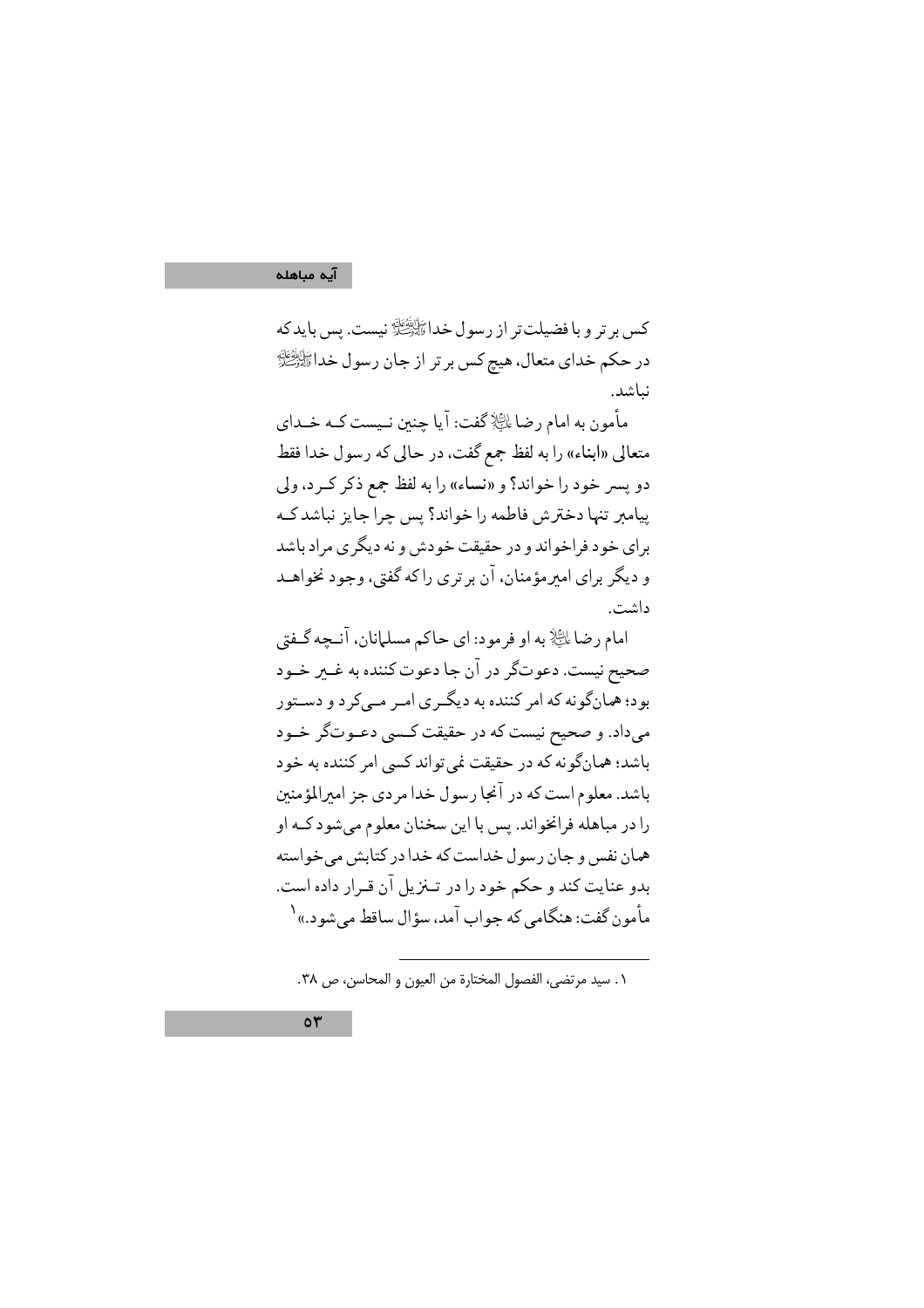شيخ مفيد گويد: «در ماجراي اهل نجران، بـياني از بـر تري امعرمؤمنان على الثَّلاِّ است، به علاوه معجز هاي براي پيامبر ِ رَأَيْشَاتَهِ كه در آن است و دلالت بر نبوت پيامبر مي كند.

بِنگر که نصارا به نبوت او اعتراف کر دند و پیامبر ﷺ بعد از امتناع آنها از مباهله، با آنان کاری نداشت و آنان می دانستند که اگر یا او مباهله کنند، بر آنان عذاب نازل خواهد شد. خدای متعال او و خاندانش را به پیروزی مطمئن سـاخت و ایـن کـه بر هان آنها پيروز است. خداي متعال در آيۀ مباهله حکم کر ده كه امبرمؤمنان، نفس رسول خدا است و اين نكته رسـيدن بـه نهايت فضل را براي اميرمؤمنان مي رساند. مباهله نشان مي دهد که حضرتش در کیال و عصمت از گناهان، با پیامبر یکسان است و خدای متعال، او و همسر و دو پسرش را \_علیرغم تفاوت سنی آنها \_بر دينش بر هان قرار داده و آشكارا بيان مي دارد كه حسن و حسين يسرانش و فاطمه اللَّه زنان او يند كه خطاب قرآن براي درخواست به مباهله و احتجاج، متوجه آنهاست. هیچ یک از امّت با آنها در این فضیلت شریک نیست، بلکه هیچ کس به آنها نمی تواند نزدیک شود و نمی تواند در آن مورد با آنها همسان شود. اين يكي از فضائل مخصوص اميرمؤمنان است که برای وي اثبات مي شود؛ بنابر آن چه ماگفتيم.» <sup>(</sup> شیخ طوسی گوید: یکی از استدلالهایی کـه بـر فـضیلت

١. شيخ مفيد، الارشاد في معرفة حجج الله على العباد، ج ١، ص ١٤٩.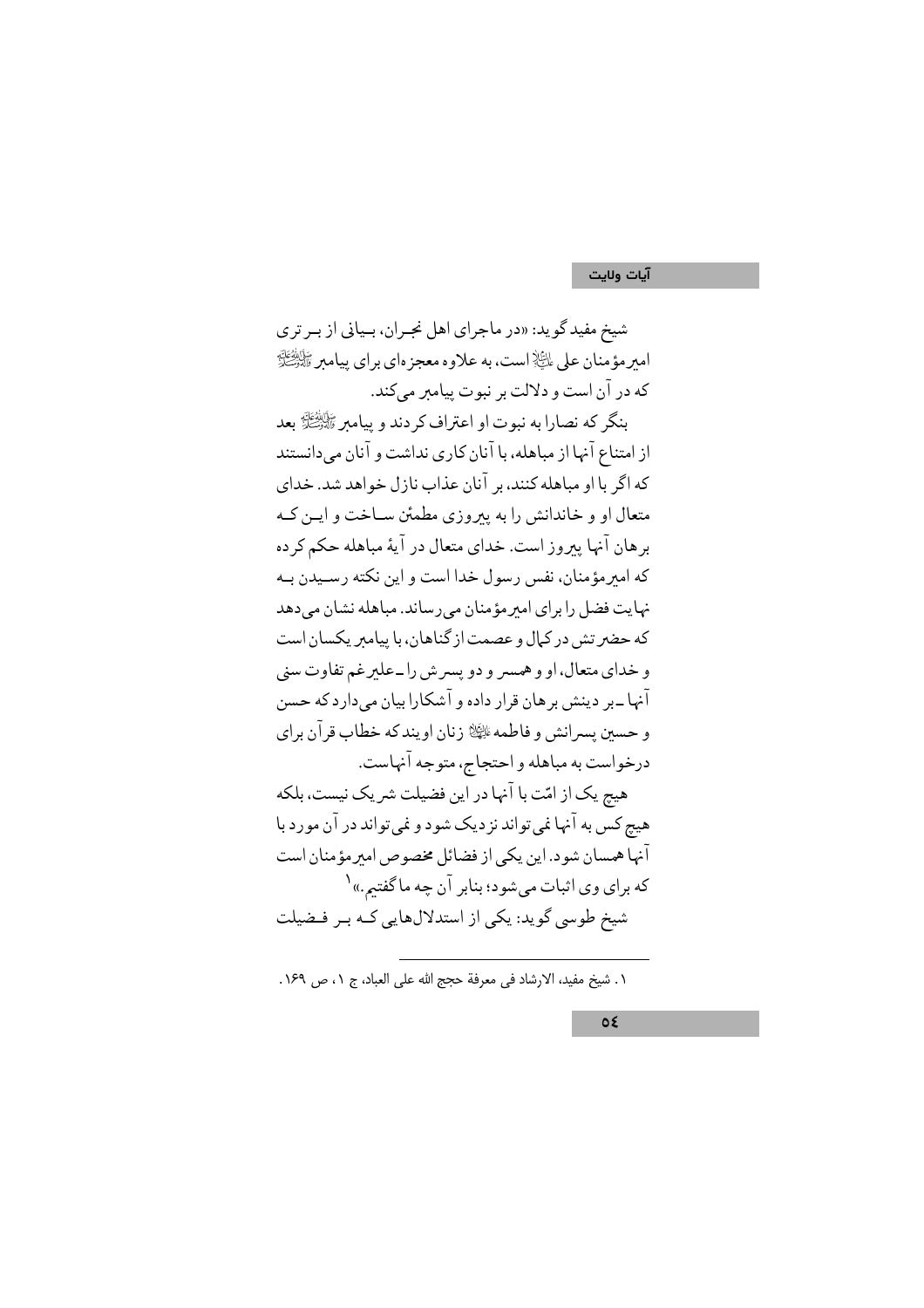### آيه مباهله

على اليَّالِهِ مي شود، سخن خداي متعال است كه فرمود: ﴿...فَقُلْ تَعَالَوْا نَدْعُ أَبْنَاءَنَا وَ أَبْنَاءَكُمْ وَ نِسَاءَنا وَ نِسَاءَكُمْ وَ أَنْـفُسَنَا وَ أَنْفُسَكُمْ...﴾؛ وجه دلالت بر آن: ثابت شــده كــه بِــيامبر ﷺ امسرمؤمنان و فباطمه و حسن و حســبن التِّلاِّ را بـه مـباهله فراخوانده است و اهل نقل و تفسیر بر این مطلب اجماع دارند. في توان كسي را به اين مقام خواند تا حجت باشد، مگر كسي كه در غايت برتري و علوّ مقام باشد. در مورد سخن خداي متعال: ﴿أَنْفُسَنَا وَ أَنْفُسَكُمْ﴾، جايز نيست كه مدعوّ \_دعوت شده \_در اين آيه پيامبر باشد. چون او داعي -دعوت كننده -است و روا نیست که انسان خو دش را دعوت کند، بلکه باید غیر خو دش را فراخواند؛ همان گونه که جایز نیست انسان به خودش امر و نهی کند.

سخن خدای متعال را بنگرید: ﴿و انفسنا و انفسکم﴾ ایـن سخن، ناگزير اشـاره بـه غـــبر رســول دارد و بــايد اشــاره بــه امیرمؤمنان الخِّلا باشد؛ برای این که هـیج کـسی در مـورد غـیر امبرمؤمنان و همسر و فرزندش ادعا نکر ده کـه در ايـن قـصه، مباهله وارد شده باشند....»

٠. شيخ طوسى، تلخيص الشافى، ج ٣، ص ۶ ـ ٧.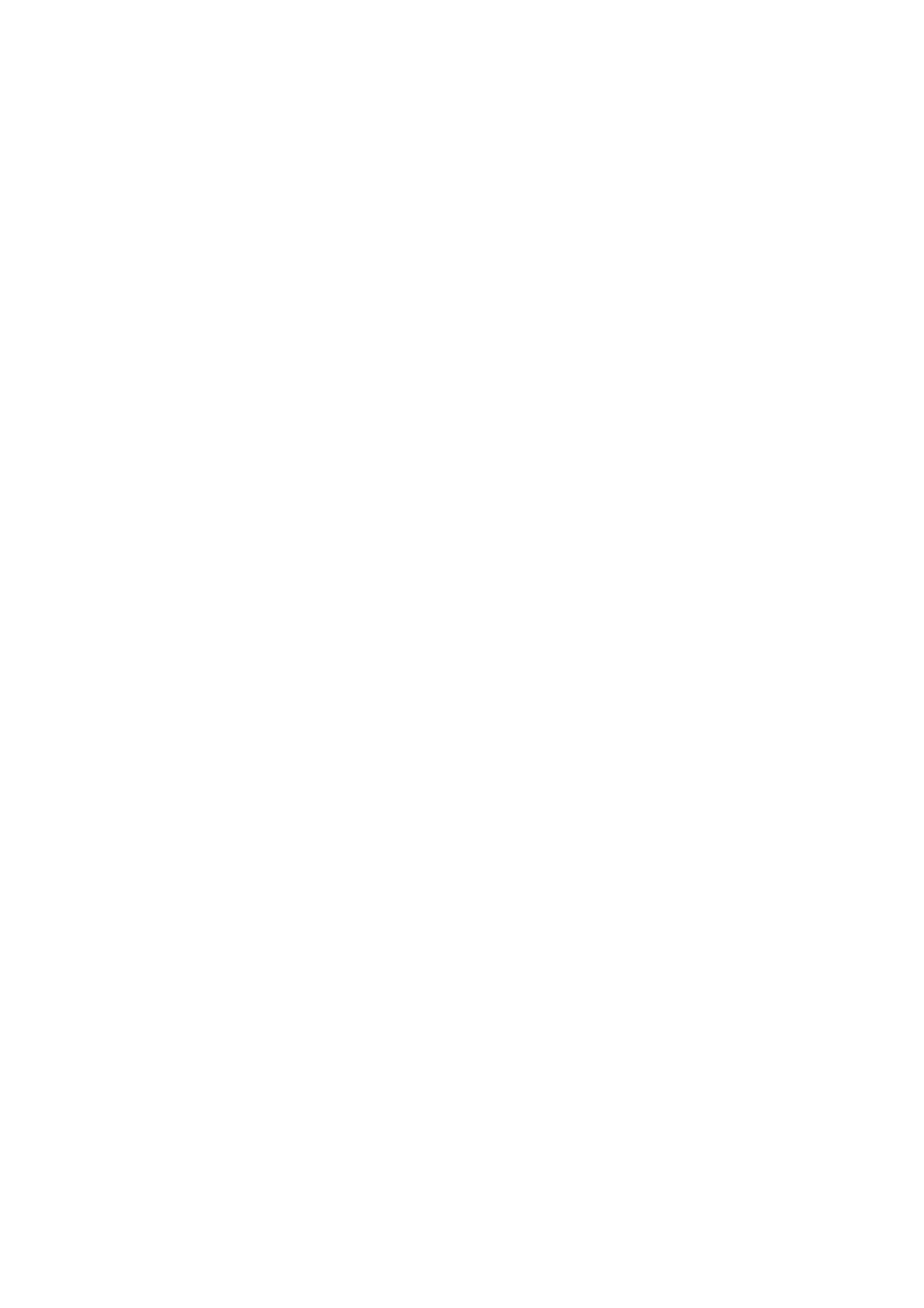

## أيه انذار

﴿اِنَّمَا أَنْتَ مُنْذِرٌ وَ لِكُلِّ قَوْمٍ هَادٍ﴾ ` [ای پیامبر،] تو فقط هشدار دهندهای، و برای هر قومی رهبری است.

تعیین مصداق آیه در روایات

براساس روايات تفسيري ذيل آيه، در مورد مصداق (هَــادٍ) در آیه از پیامبر اسلام میپرسند و ایشان این فرد را حـضرت على لِلتَّالِ معرفي ميكنند.

اسناد روايت

 $\circ \mathsf{v}$ 

۰۱ رعد، ۷.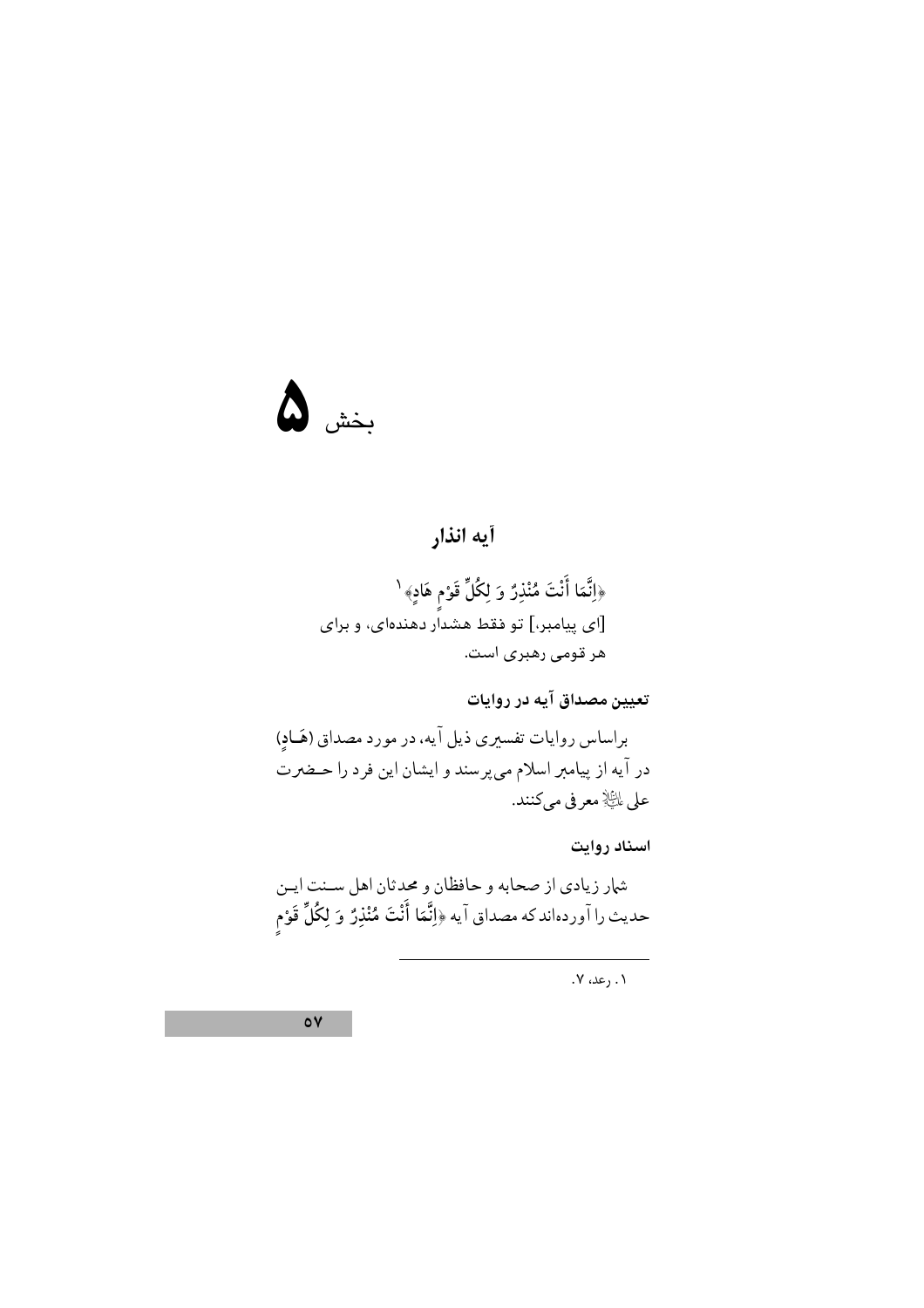ب) حافظان و محدثان

| نام راوي                                       | قرن   |
|------------------------------------------------|-------|
| ابوعبدالله حسین بن حکم حبری کوفی (م ۲۸۶ هـ)    | سوم   |
| عبداللهبن احمدبن حنبل شيباني (م ٢٩٠ هـ)        |       |
| محمدبن جریر طبری (م ۳۱۰ هـ)                    | چهارم |
| سليمانبن احمد طبراني (م ٣۶٠هـ)                 |       |
| محمدبن عبدالله حاكم نيشابوري (م ۴۰۵ هـ)        | ينجم  |
| أبونُعَيم احمدبن عبدالله اصفهاني (م ۴۳۰ هـ)    |       |
| ابوالقاسم علي بن حسن بن عساكر دمشقى (م ٥٧١ هـ) | ششم   |
| شیرویهبن شهردار دیلمی (م ۵۰۹ هـ)               |       |
| فخرالدین محمدبن عمر رازي (م ۶۰۶ هـ)            | هفتم  |
| ابوعبدالله محمدبن يوسف گنجي شافعي (م ۶۵۸ھـ)    |       |
| ابراهيم بن محمد حَمّوئي (م ٧٢٢ هـ)             | هشتم  |
| ابن کثیر دمشقی (م ۷۷۴ هـ)                      |       |

 $\circ \land$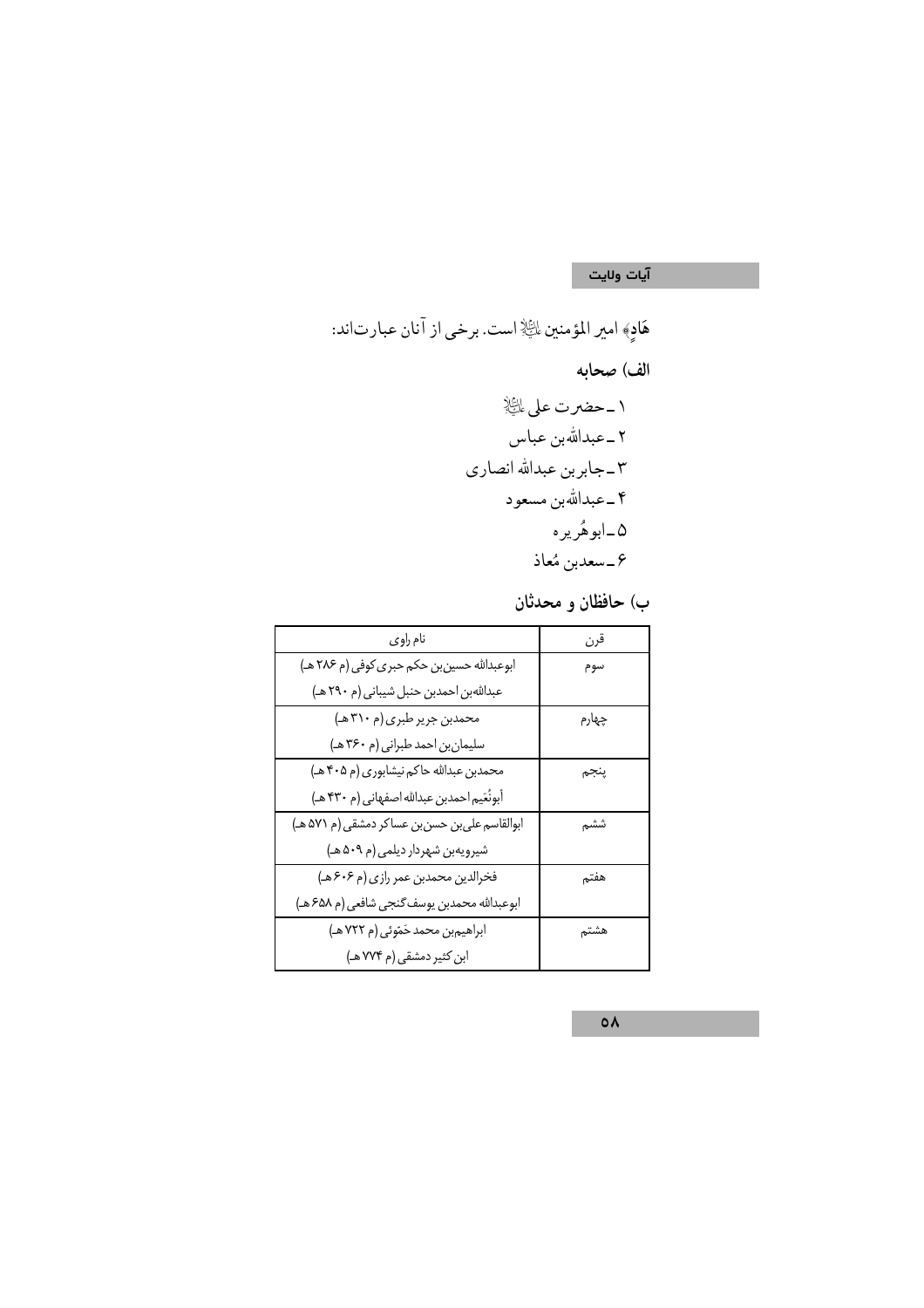## آيه انذار

| نورالدين هيثمي (م ٨٠٧ هـ)                        | نهم |
|--------------------------------------------------|-----|
| جلال الدین عبدالرحمن بن ابی بکر سیوطی (م ۹۱۱ هـ) | دهم |
| شهاب الدين احمدبن محمدبن حجر مكّى (م ٩٧٣ هـ)     |     |

متن حديث

رواياتي كه بيانگر مصداق آيه انذار است، با الفــاظ مخــتلف روایت شده است؛ اما همه یک مضمون راگزارش مـی کند و آن تعیین مصداق برای کلمهٔ «منذر و هادی» در آیه است که پیامبر اکرمﷺ خود را منذر و حضرت علی ﷺ را هادی معر في کر ده است. در ادامه به برخی از این روایات اشاره میکنیم.

روايت طبرى

وي با سندي از ابن عباس روايت كرده است كه گفت: وقتي اين آيه نازل شد: ﴿إِنَّمَا أَنْتَ مُنْذِرٌ وَ لِكُلِّ قَوْمٍ هَـادٍ﴾؛ رســول خداءَ اللَّهِ اللَّهُ وستش را د وي سبنه على مالِيٌلَ نهاد و گُفت: من هشدار دهندهام و براي هر قومي هدايتگري است و به شانهٔ عــلي لمائِلاٍ اشاره كرد و گفت: تو هادي هستي، اي علي. تنها به وسـيله تـو هدايتجويان پس از من هدايت خواهند شد.»<sup>۱</sup>

روایت حاکم نیشابوری وي با سندي از عبّادين عبدالله اسدي از علي ﷺ آورده كه

٠. طبرى، جامع البيان في تفسير القرآن، ج ١٢، ص ٧٢.

 $O<sub>1</sub>$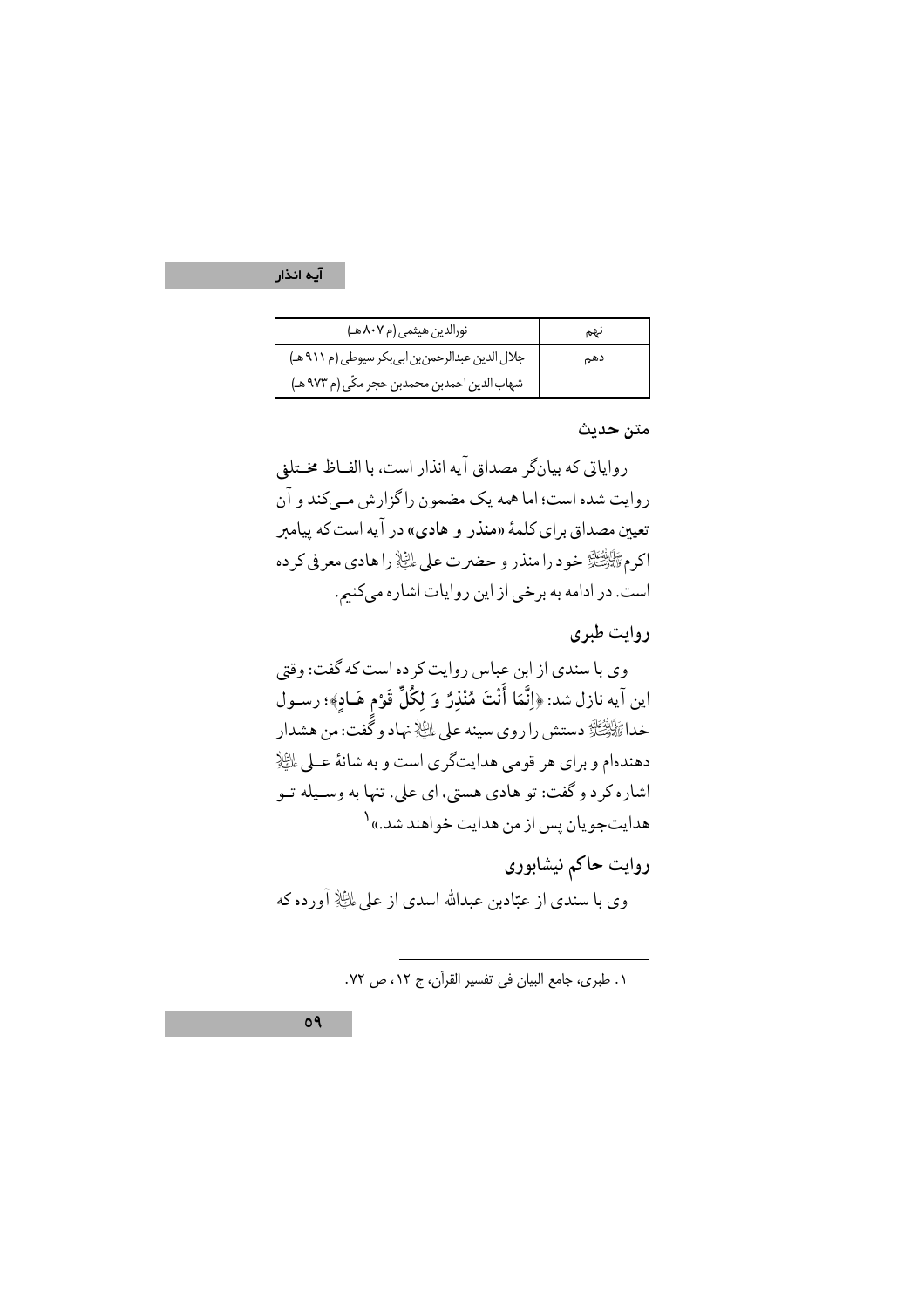ذيل آية: ﴿إِنَّمَا أَنْتَ مُنْذِرٌ وَ لِكُلِّ قَوْمٍ هَـادٍ﴾، عـلى اللَّهِ كَـفت: رســـول خـــدائِيَّاتِيَّةِ مــنذر (بــيم دهــَنده) است و مــن هــادي (هدايتگر) هستم. ١ روایت ابن عساکر او با سندی از این عباس روایت کر ده است که گفت: وقتی آيه ﴿إِنَّمَا أَنْتَ مُنْذِرٌ وَ لِكُلِّ قَوْمٍ هَادِ﴾ نازل شد، پـيامبر ﷺ فرمود: من منذر هستم و عـلي هـادي است. اي عـلي، هـدايت جو يان فقط به تو هدايت مي شوند.»<sup>٢</sup> روايت سيوطى

وي با سندي روايت كرده است كه وقتي آيه ﴿إِنَّمَا أَنْتَ مُنْذِرٌ وَ لِكُلِّ قَوْمٍ هَادِ﴾ نازل شد، رسـول خــداﷺ دست خــود را روی سینهاشٌ قرار داد و گفت: من منذر هستم و با دســتش بــه شانهٔ على ﷺاشاره كرد و گفت: تو هادي هستي. يا علي!، پس از من، هدايت شو ندگان فقط به وسيلهٔ تو هدايت مے شو ند. ۳

دلالت آىه

باید به اجزاء و مفردات آیه دقت کرد؛ کلمهٔ «انّــما» بــدون تر ديد، دلالت بر انحصار مي كند. «انذار» خبير دادن هميراه بيا

١. حاكم نيشابوري، المستدرك على الصحيحين، ج ٣، ص ١٢٩. ٢. ابن عساكر، تاريخ مدينة دمشق، ج ٢، ص ۴۱۷. ٣. سيوطى، الدرالمنثور، ج ۴، ص ۴۵.

٦.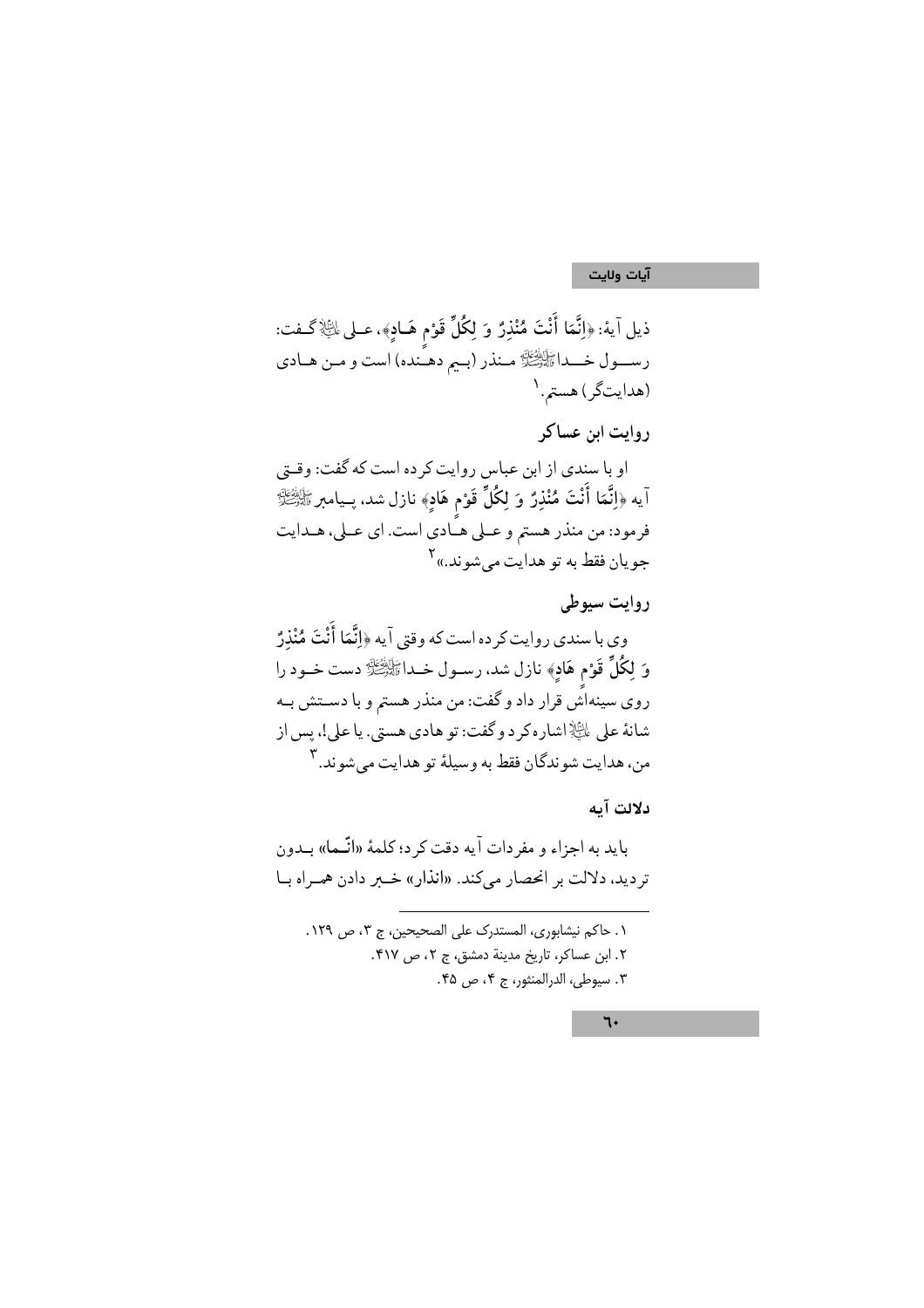## آیه انذار

هشدار دادن است، همان طور که «تبشیر» خبر دادن به چــبزی همراه با سرور و خوشحالي است. بیضاوی در تفسیر ﴿إِنَّمَا أَنْتَ مُنْذِرٌ﴾ گفته است: «تــو هــم چون دیگر پیامبران، برای انذار و هشدار فرستاده شدهای، و بر تو نيست مگر آوردن آن چه نبوت تو را آشكار سازد.»<sup>(</sup> آيات وارد شده در اين موضوع زياد است. در برخي از آنها نيز الفاظ گوناگون حصر و انحصار وجود دارد كه ايـن مـعنا را می رساند، مانند این آیات: ﴿إِنَّمَا أَنْتَ نَذِيرٌ وَ اللَّهُ عَلَى كُلِّ شَيْءٍ وَكِيلٍ﴾؛ ۚ تو فقط هُشدار دهندهای، و خدا بــر هــر چــیزی نگهبان است. ﴿قُلْ يَا أَيُّهَا النَّاسُ إِنَّمَا أَنَاْ لَكُمْ نَذِيرٌ مُّبِينٌ﴾؛ ٚ بگو: «ای مردم، مــن بــرای شــما فــقط هشــدار دهندهای آشکارم.» در ہرخے از آپات، «انذار» را عبلّت غبایی و نہبایی سرای پیامبر دارای کتاب و نزول وحی بر وی دانستهاند؛ مانند آیات: ﴿وَ أُوحِيَ إِلَيَّ هٰذَا الْقُرْآنُ لِأُنْذِرَكُمْ بِهِهِ؛ ۚ ۚ

> ٠. بيضاوى، انوار التنزيل و اسرار التأويل، ج ٣، ص ١٨٢. ۲. هود، ۱۲. ٣. حج، ۴۹. ۴. انعام، ۱۹.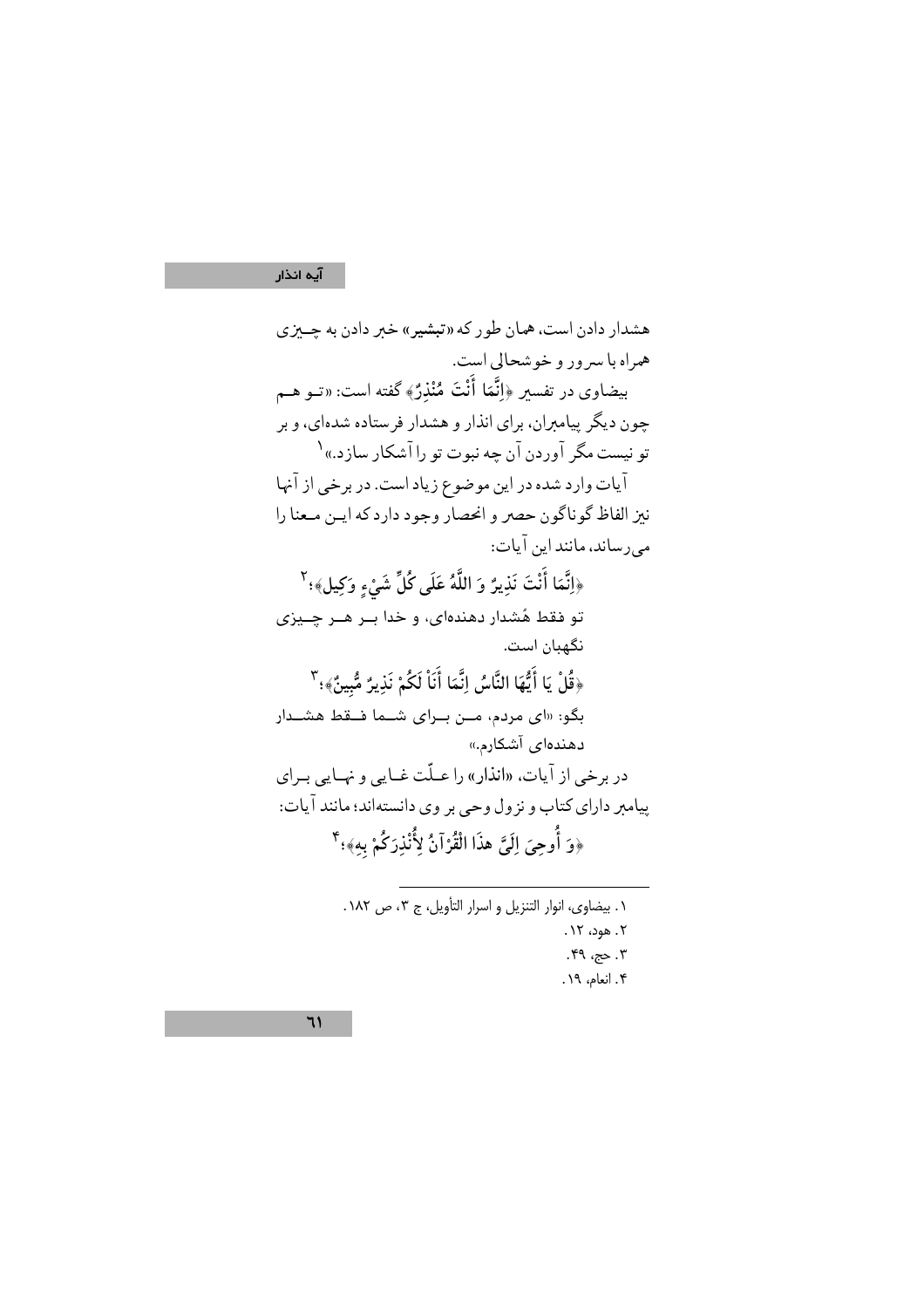و اين قرآن به من وحي شده تا به وسيله آن، شما و هر کس را [که این پیام به او] برسد، هشدار دهم. ﴿وَ مَا أَرْسَلْنَاكَ إِلَّا مُبَشِّراً وَ نَذِيراً﴾؛ ` و تو را جز بشارتگر و هشدار دهنده نفرستادیم. آيات زيادي بر اين موضوع دلالت مى كند كه وظيفهٔ رسول خدار السَّلَائِيَّةِ چِيزِي جز «انذار» و «تبشير» نيست، و هر دو اينها يعني ٻيم (هشدار ٻر عاقبت سوء و پر پشاني) و امـيد (مـژ ده ٻـر سر ور و خوشي) دو گونه خبر دادن است. وظيفهٔ پـيامبر فـقط خبر دادن است، يعني ابلاغ كردن و رساندن پيام. اين لفظ يعني ابلاغ در آيات زيادي هم آمده است، به علاوة حصر و انحصار در آن؛ مانند آيات: ﴿فَهَلْ عَلَى الرُّسُلِ اِلَّا الْبَلاغُ الْمُبِينُ﴾ <sup>٢</sup>؛ آیا جز ابلاغ آشکار بر پیامبران [وظیفها*ی*] است؟ ﴿مَّا عَلَى الرَّسُولِ اِلَّا الْبَلاغُ﴾ "؛ بر پيامبر [خدا وظـيفهاى] جـز ابـلاغ [رسـالت] .<br>نىست. با توجه به آنچه گفته شد مـعناي آيــه چــنين مــيشودكــه بيامبر تَأْلِيَّهُمْ هشدار دهنده است و براي هر قومي هدايتگر ي

> ١. فرقان، ۵۶. ٢. نحل، ٣۵. ۰۳ مائده، ۹۹.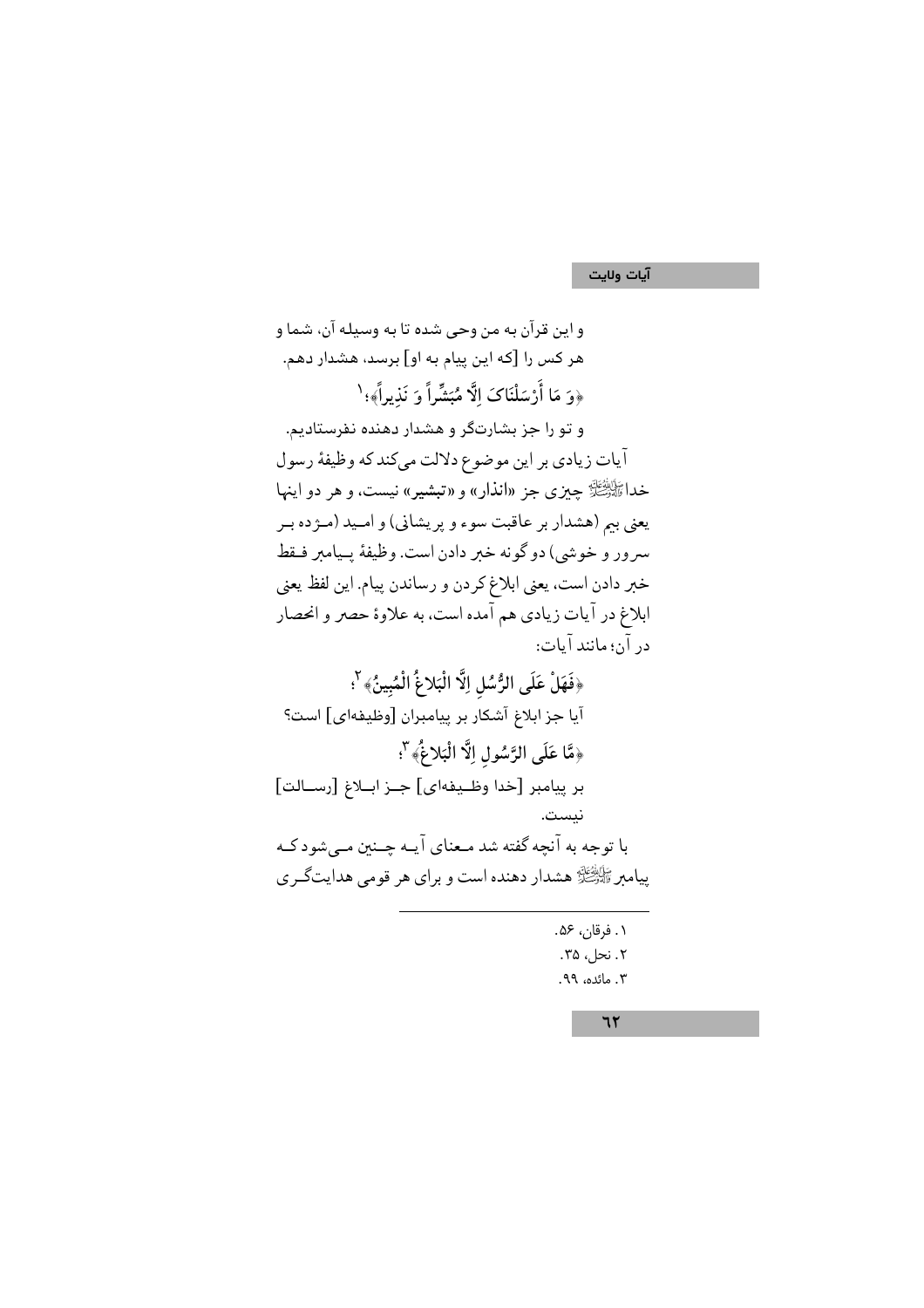## ۔<br>آیہ ان**ذار**

است به آنچه پیامبر آورده است و او علی ﷺ است؛کسی که این [تعاليم] را نگاه داشته و نــشر داده و بــه گــرفتن و عــمل بــدان فراخوانده است، و عــلى الخَّالِهِ پس از پــيامبر ﷺ بـا سـخن و عملش به سوي خدا و اسلام هدايتگر خواهد بود. آیه به کمک احادیث فراگیری که یاد شد، بـر ایـن مـطلب دلالت دار د که خدای متعال، وظیفهٔ بیامبر را «انذار» قرار داده است. وظيفةً على اللَّيَّالِ نيز ارشاد امّت و راهنمايي آنهاست بــه راه مستقیمی که به ســیره و ســنت پــیامبر گَاپْگَنَگَهُ مــنتهی مــیشود. بنابراین، امام مرشد امّت است و قائم مقام پیامبر و مقتدای بعد از او برای امّت است.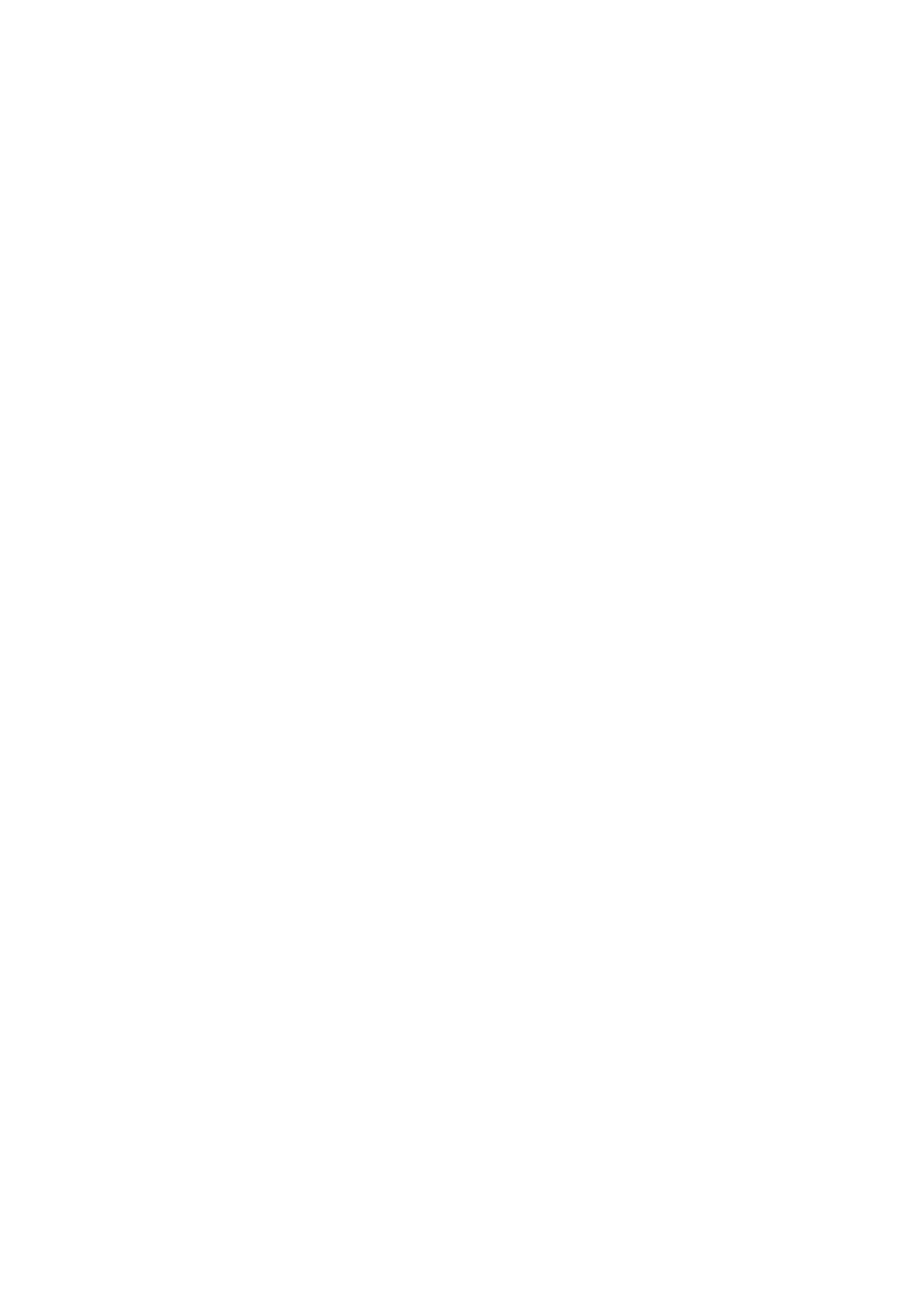## $\epsilon$ بخش

## اً يه ﴿اِنَّهُم مَّسْؤُلُونَ﴾ ﴿وَ قِفُوهُمْ اِنَّهُم مَّسْؤُلُونَ﴾ ا و بازداشتشان نمایید که آنها مسؤولند.

تعیین مصداق آیه در روایات

براساس روایات تفسیری ذیل آیه، دربارهٔ مصداق آنچه که در قبال آن از مؤمنان سؤال مـيشود، از پـيامبر اسـلامﷺ پرسیدند.ایشان آن را پرسش از ولایت علی اللَّهِ معرفی میکنند.

اسناد روايت

شماري از حسافظان و محـدثان اهـل سـنت ايـن روايت را آوردهاند. برخی از آنان عبارتاند:

٠١. صافات، ٢۴.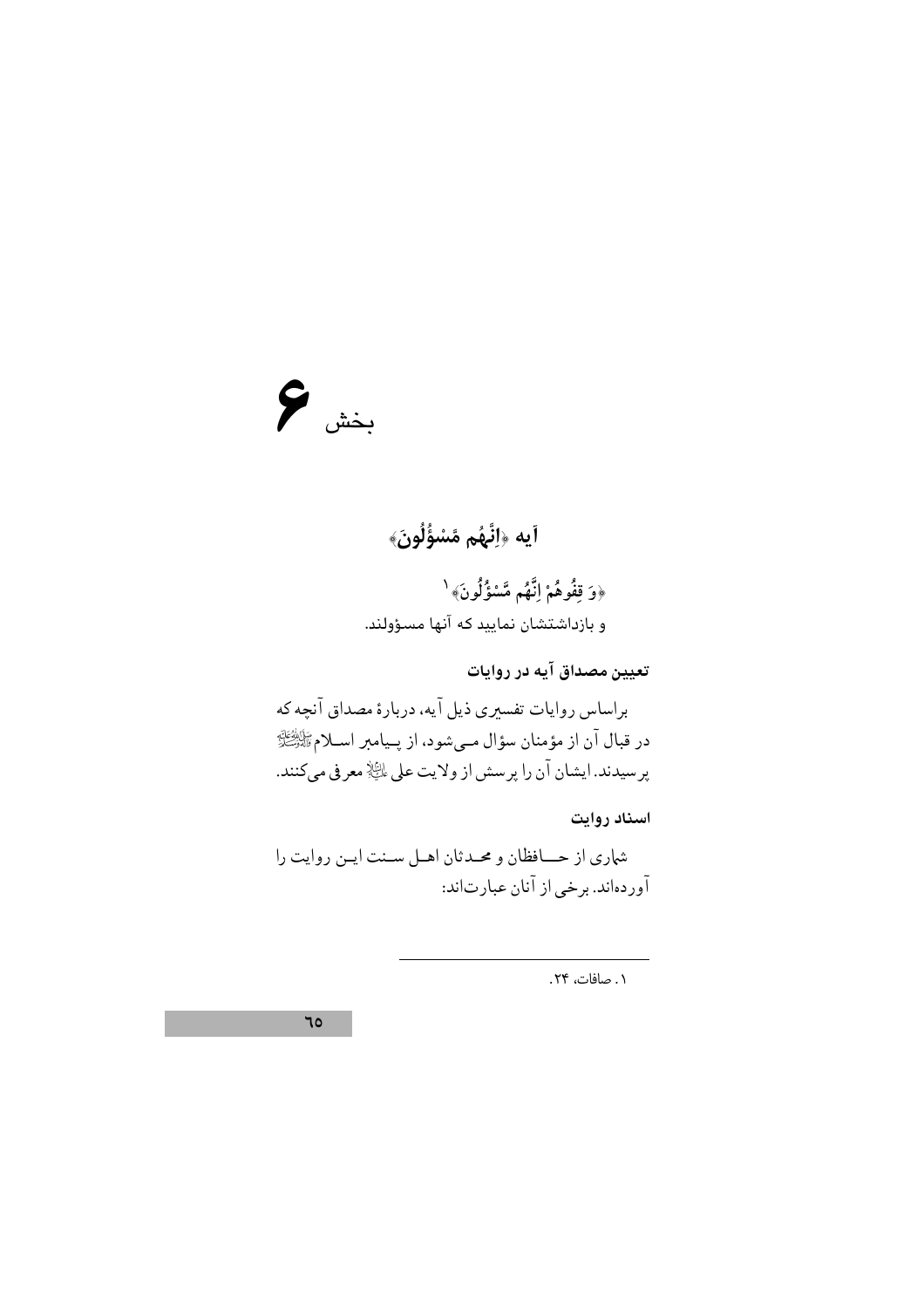| نام راوي                                          | قرن          |
|---------------------------------------------------|--------------|
| ابوعبدالله حسین بن حکم حبری کوفی (م ٢٨۶ هـ)       | سوم          |
| محمدبن جریر طبری(م ۳۱۰ هـ)                        | چهارم        |
| سليمان بن احمد طبراني (م ٣۶٠ هـ)                  |              |
| أبونُعَيم احمدبن عبدالله اصفهاني (م ۴۳۰ هـ)       | پنجم         |
| عبیداللهبن عبدالله حاکم حسکانی نیشابوری(م ۴۹۰ هـ) |              |
| ابوالمؤيد موفق بن احمد مكي، خطيب خوارزمي          | ششم          |
| (م ۵۶۸ هـ)                                        |              |
| ابوعبدالله محمدبن يوسف گنجي شافعي (م ۶۵۸ هـ)      | هفتم         |
| شهاب الدين احمدبن محمد خفاجي (م ١٠۶٩ هـ)          | دهم و يازدهم |

### متن حديث

روایتی که ذیل تفسیر آیه، به ولایت امــیرمؤمنان $\mathbb{P}$  وارد شده، در کتابهای مختلف اهل سنت آمده است، برخـی آن را بـا يک سند و برخي با چند سند و برخي بدون سند ذکر کردهاند. به نمونههايي از آن ميپردازيم:

روايت حبرى

او با سندی از شعبی از ابنءباس روایت میکند که ذیل آیه فوق گفته است: يعني دربارة ولايت علىبن ابي طالب اللَّهِ سؤال مىشود.<sup>۱</sup>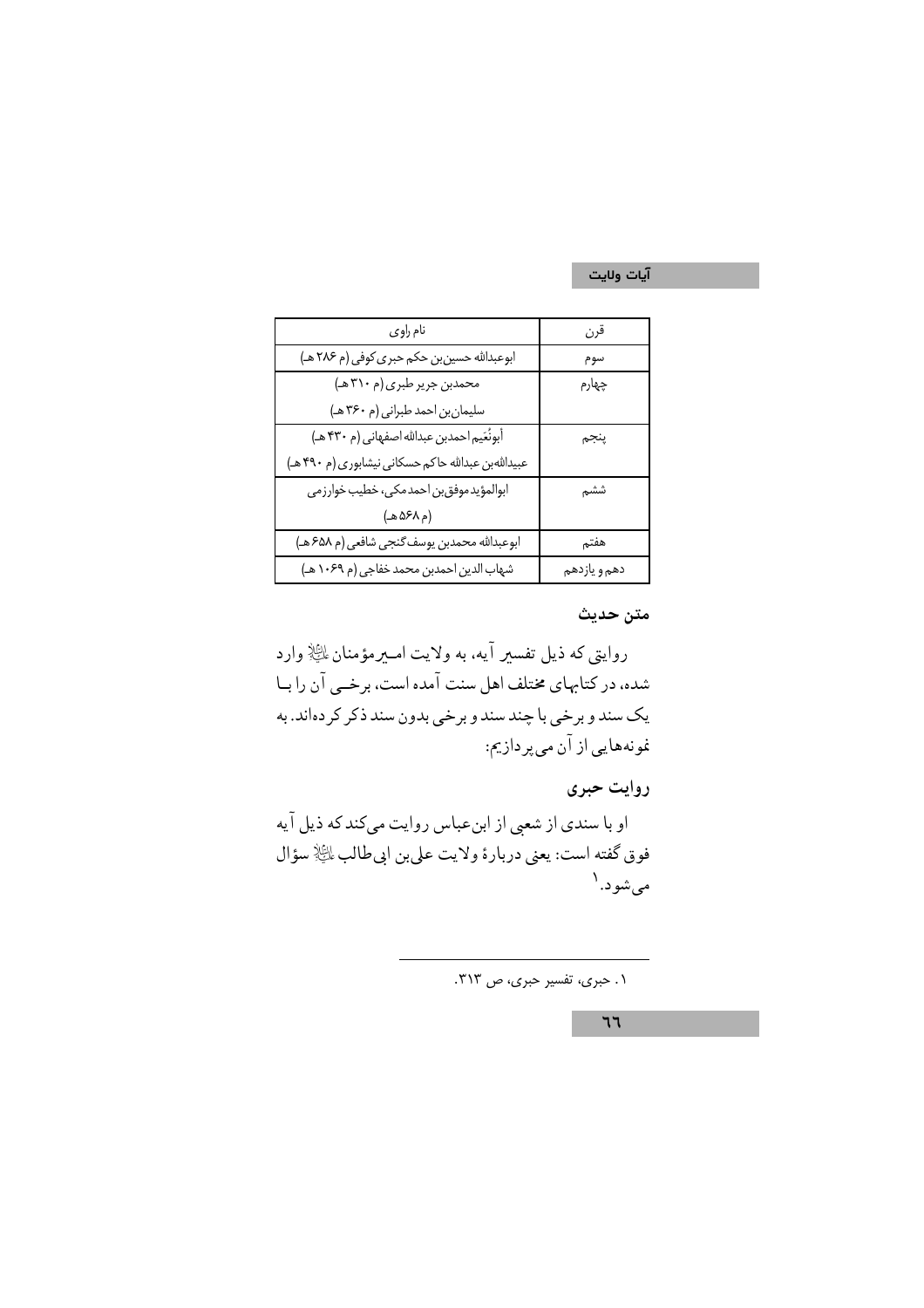اَيه ﴿اِنَّهُم مَّسْؤُلُونَ﴾

روايت حاكم حسكاني وي با چند سند اين روايت را آورده است كه دو نمونه از آن را مبي آو ديم: الف \_وي با سندي از ابو سعيد خُدري از پيامبر ﷺ دربارهٔ آيه ﴿وَ قِفُوهُمْ إِنَّهُم مَّسْؤُلُونَ﴾ روايت مىكندكه فرمود: دربارة ولايت على بن ابي طالب ﷺ سؤال مي شو د. ب ـ او با سندي از سعيدبن جبير از ابن عباس روايت كر ده است که گفت: رسول خداﷺ فرمود: هنگامی که روز قیامت شود، من و على بر كنار «صراط» بايستيم، هيچ كسي از كنار ما عبور نخواهدكرد مگر آن كه مـا از او دربـارهٔ ولايت عـلى لِكَيْلاً مي پرسيم. هركه با او بود (ميگذرد)، و گـرنه مـا او را در آتش خواهيم افكند. و اين همان سخن خداي متعال است: ﴿وَ قِفُوهُمْ اتَّهُم مَّسْؤُلُونَ﴾. `

روايت خفاجي

ر وايت وي بدون سند آمده است. او چنین آور ده است: «حافظ جمالالدین زرندی پس از بیان حدیث «مـن کـنت مو لاه فعليّ مو لاه»گو يد: «امسام واحسدي گويد: «اين ولايت و سريبر ستي كـه ییامبر پَیْنَیْنَیْ آن را برای علی اثبات کرده، همان چیزی است که

١. حسكاني، شواهدالتنزيل، ج ٢، ص ١٤٠ ـ ١۶۴.

 $7V$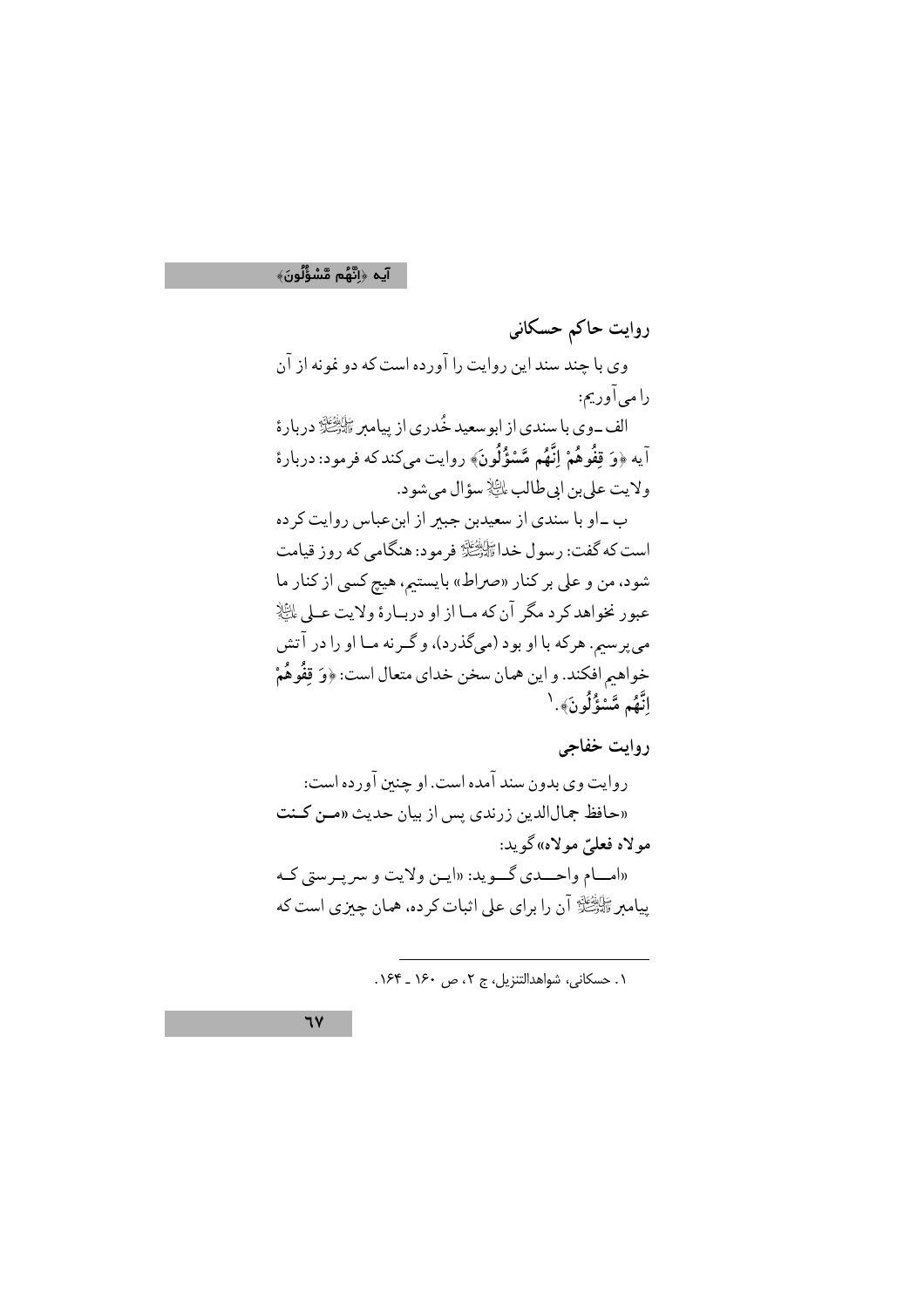روز قـیامت از آن پـرسش مـیشود.» در تـفسیر کـلام الهــی ﴿وَقِفُوهُمْ إِنَّهُم مَّسْؤُلُونَ﴾ روايت شده است: يعني دربارة ولايت علي و اهل بيت پرسش مي شود. زيرا خداوند متعال به پيامبرش دستور داده که مردم را آگاه کند که بر تبلیغ رسالت، چــیزی از آنان نمي خواهد مگر مودّت و دوستي اهل بيت را. مـعناي ايـن مطلب آن است كه ايشان مورد پر سش واقع مي شوند. انتظار و توقع آن است كه دربارهٔ اهل بيت پـيامبر، مـوالات و دوســق رعايت شود، همانگونه كه پيامبر خواسته است، نه اين كه آنان را ضایع کنند و به حال خود واگذارند که البته در این صورت، مورد بازخواست قرار مى گيرند و تبعاتى به دنبال دارد. دو روايت مؤيد مطلب فوق بيان كر ده است: الف \_روايتي از عبدالله بن انس كه گفت: رسول خــداً ﷺ

فرمود: هنگامی که روز قیامت شود و بر کنارهٔ جهنم پلی نصب شود، هیچ کس از آن عبور نخواهد کرد مگر این که به همراه خود، .<br>نامهٔ دوستی و ولایت علی بن ابی طالب را داشته باشد.

ب ــ پیامبر ﷺ فرمود: قسم به کسی کــه جــانم در دست اوست، روز قیامت قدمی از قدم بر داشته نمی شود مگـر آنکـه خدای متعال از هر کس در مورد چهار چیز می پرسد: عمرش که در چه راه گذرانده، بدنش که در چه راه فر سوده، مالش که از چه راهي كسب و در چه راهي خرج كرده و دوستي ما اهـل بـيت، عمر گفت: اي پيامبر خدا، علامت و نشانهٔ دوستي شا چيست؟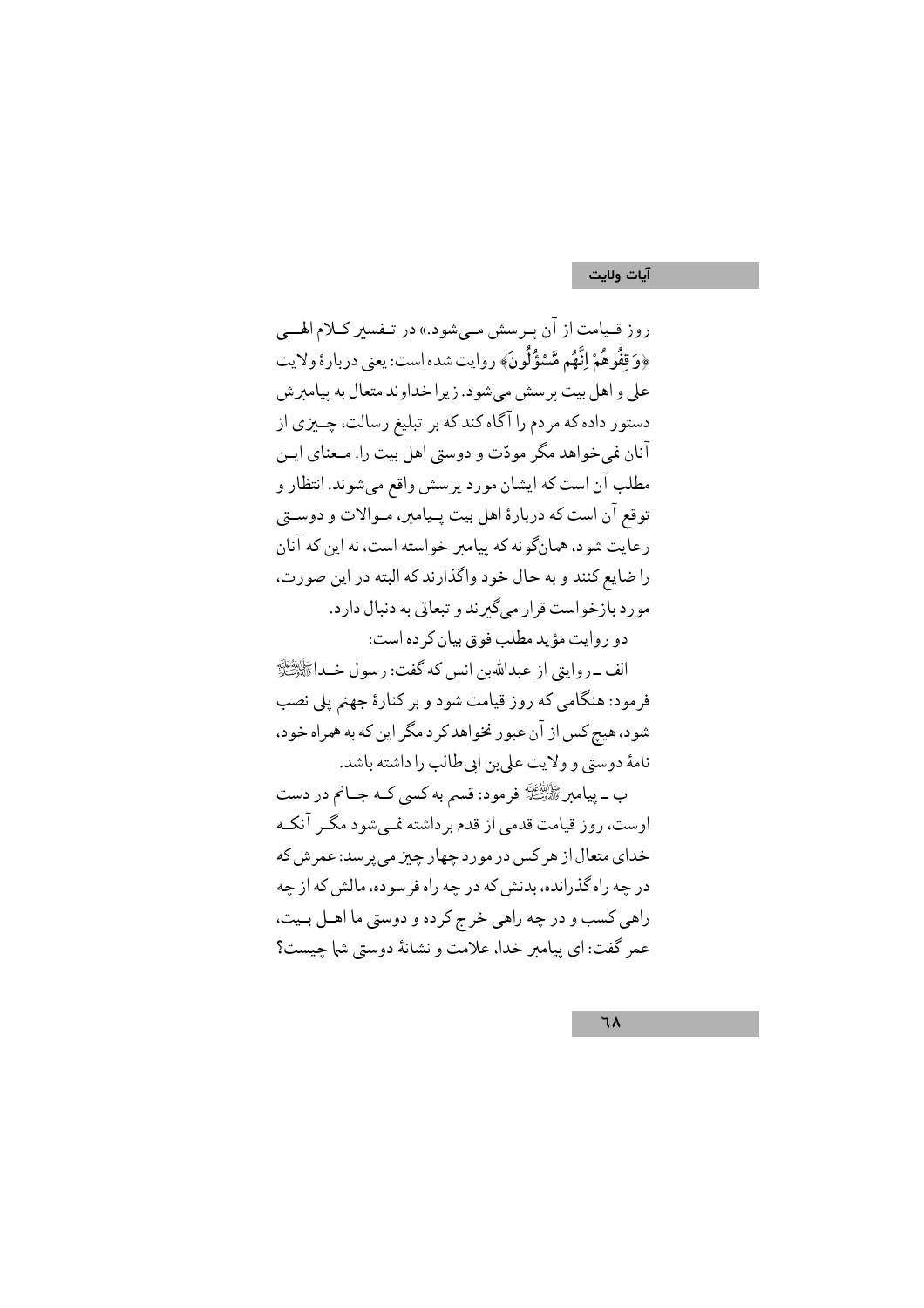ا**َيه ﴿اِنَّهُم مَّسْؤُلُونَ﴾** 

حضرت دستش را بر سر على كه در كنارش نشسته بود، نهاد و گفت: نشانهٔ دوستی من دوستی این شخص بعد از من است.» <sup>۱</sup> روايت حمويي وي با سندي از ابوسعيد خدري از ميامبر ﷺ دربارۂ اين آيه ﴿وَ قِفُوهُمْ إِنَّهُم مَّسْؤُلُونَ﴾ فـرمود: دربـارة ولايت عـلىبن ايي طالب پر سيده مي شود. واحدي گويد: معناي اين مطلب آن است كه از آنان سـؤال مي شود آيا حــق مــوالات و دوســتي را، آن چــنان كــه رســول خدار الله عنه الله عنه الله عنه و وصيت فـرمود. انجــام دادهانــد يــا خىر؟٢

١. خفاجي، تفسير آيـه المـودة، ص ٨٢؛ زرنـدي، نـظم درر السـمطين، ص ۱۰۹. ٢. حمويي، فرائدالسمطين، ج ١، ص ٧٨ ـ ٧٩.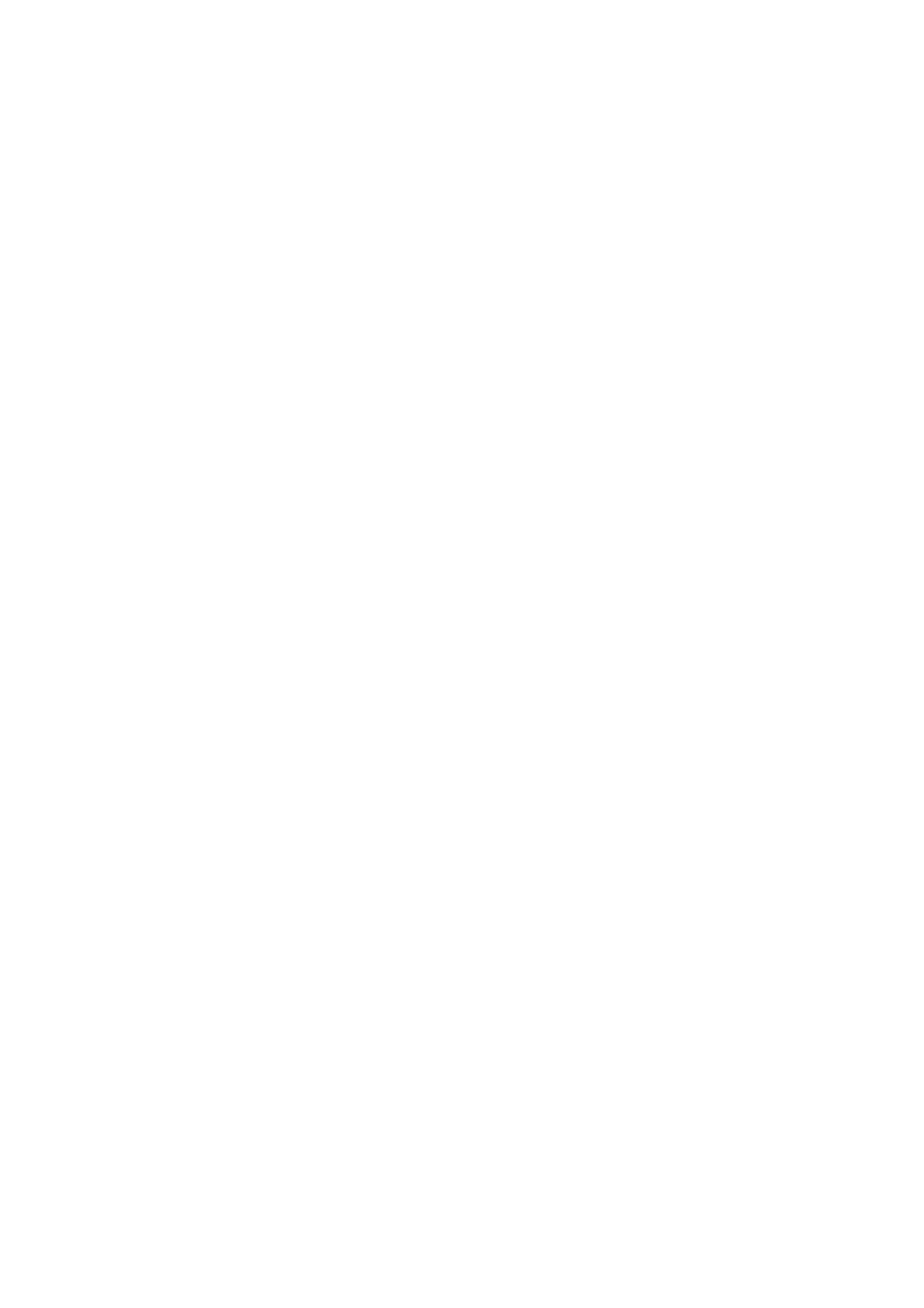

## أيه سابقون

﴿وَ السَّابِقُونَ السَّابِقُونَ ۞ أُوْلئِكَ الْمُقَرَّبُونَ﴾ ْ ﴿و سبقت گيرندگان مقدّمند ۞ آنـانند هــمان مقرّبان [خدا]﴾

تعیین مصداق آیه در روایات

بر اساس روایات تفسیری ذیل آیه، دربارهٔ مصداق آیــه از ابن عباس سؤال مي شود، و او مصداق آيه را حضرت عـلى الثِّلا معرفي ميكند.

اسناد روايت

شماري از حافظان و محدثان اهل سنت روايتِ ابـنعباس را آوردهاند، چنین است. برخی از آنان عبارتاند:

١. واقعه، ١٠ ـ ١١.

 $Y<sub>1</sub>$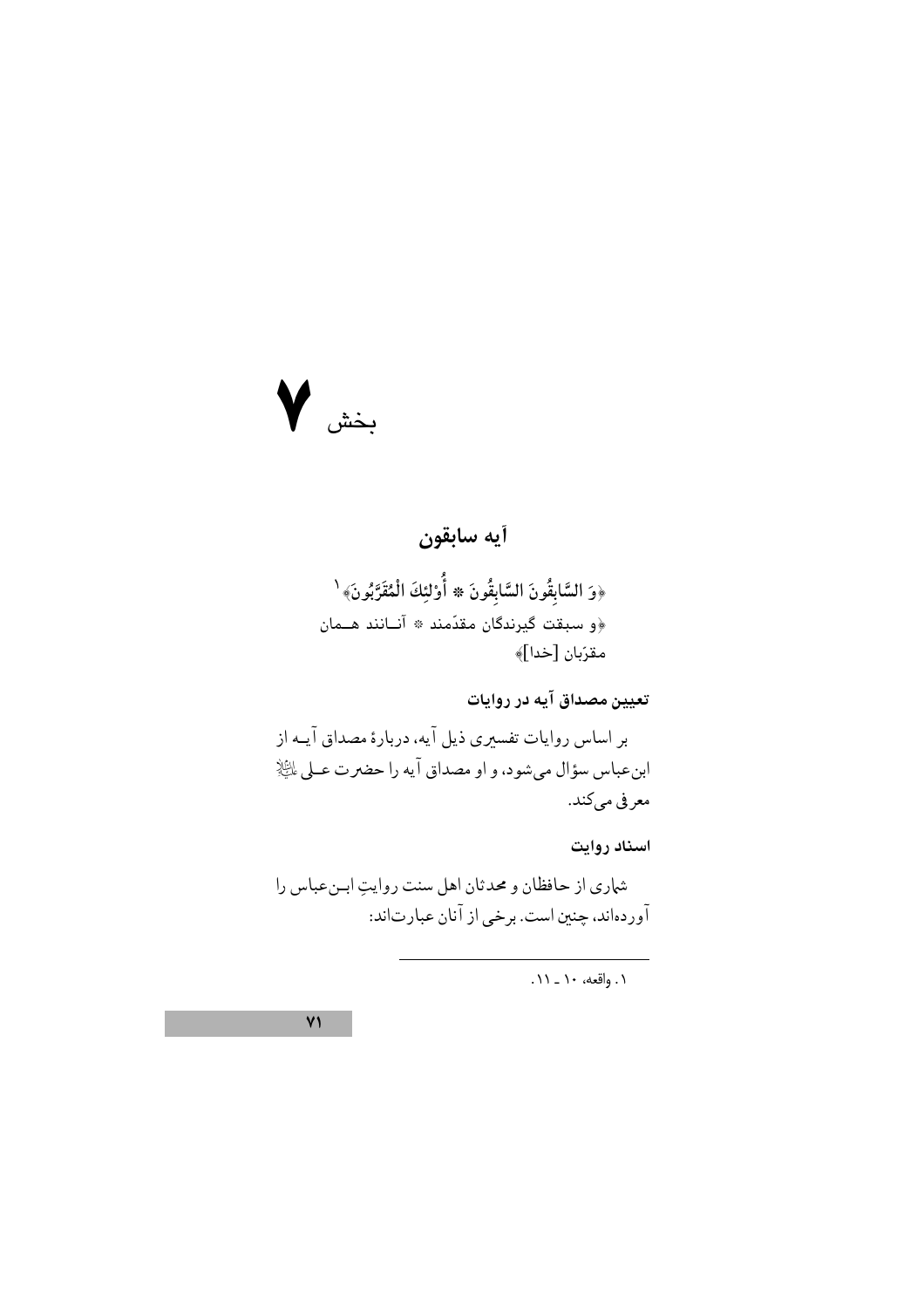| نام راوي                                         | قرن   |
|--------------------------------------------------|-------|
| محمدبن أبي حاتم رازي (م ٣٢٧ هـ)                  | چهارم |
| سلیمان بن احمد طبرانی (م ۳۶۰ هـ)                 |       |
| محمدبن عبدالله حاكم نيشابوري (م ۴۰۵ هـ)          | ينجم  |
| أبونعيم احمدبن عبدالله اصفهاني (م ۴۳۰ هـ)        |       |
| ابوبکر احمدبن علی بن ثابت، خطیب بغدادی (م۴۶۳ هـ) |       |
| ابوالحسن على بن محمد مغازلي (م ۴۸۳ هـ)           |       |
| ابوشجاع شيرويهبن شهردار ديلمي (م ۵۰۹ هـ)         | ششم   |
| ابوالمؤيد موفق بن احمد مكي، خطيب خوارزمي         |       |
| (م ۵۶۸ هـ)                                       |       |
| ابوالمظفر، یوسفبن قِزاوغلی، سبط ابن جوزی         | هفتم  |
| (م ۶۵۴هـ)                                        |       |
| محب الدين، احمدبن عبدالله طبري (م ۶۹۴ هـ)        |       |
| ابراهيم بن محمدبن مؤيّد (م ٧٢٢ هـ)               | هشتم  |
| جلال الدین عبدالرحمن بن ابی بکر سیوطی (م ۹۱۱ هـ) | دهم   |
| شهاب الدين احمدبن محمدبن حجر مكّى (م ٩٧٣ هـ)     |       |
| على بن حسام الدين متّقى (م ٩٧۵ هـ)               |       |

متن حديث

متن روايت ابنءباس با اختلاف در نقل مواجــه نــيست. از اینروه، این متن در قالب اسناد متعدد روایت شده است. بـرای عدم تکرار روایت به ذکر دو نمونه اکتفا میکنیم. <sup>۱</sup>

١. برای دیدن اسناد بیشتر: بنگرید: حسینی میلانی، علی، خلاصه عبقات الانوار، مجلد آيات ولايت، ص ۴۹۳ ـ ۴۹۴.

 $Y\Upsilon$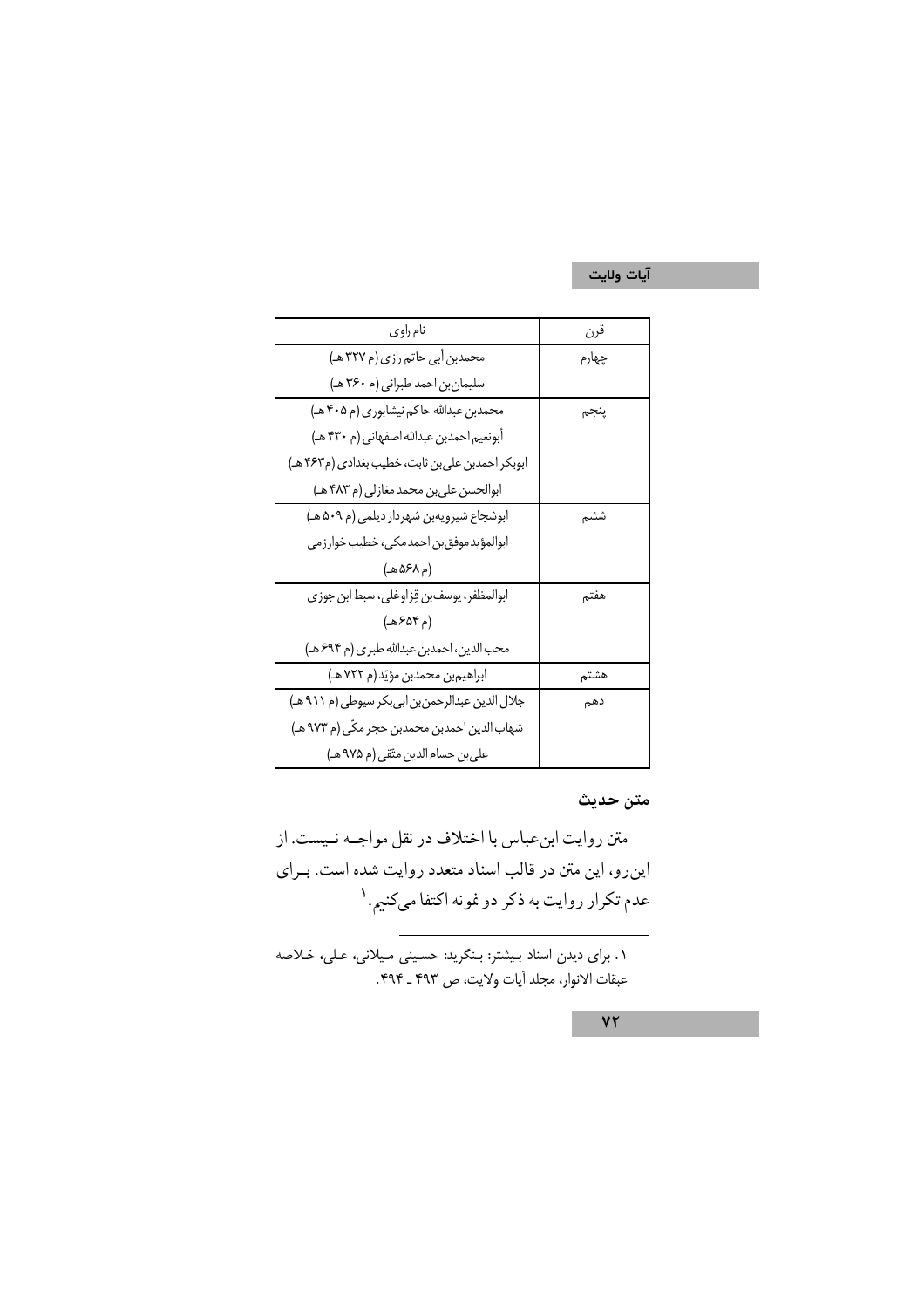آيه سابقون

روايت ابنكثير وي با سندي از مجاهد از ابن عباس ذيل آيه ﴿وَ السَّـابِقُونَ السَّابِقُونَ \* أُوْلئِكَ الْمُقَرَّبُونَ﴾ كَفته است: يوشعبن نون در ايمان به موسى سبقت گرفت، مؤمن آل يس در ايمان به عيسى، علىبن ابي طالب نيز در ايمان به محمد رسول خدا گَلَپْتَنَارَ سبقت جست. ١

روايت طبرانى

وی با سندی از مجاهد از این عباس روایت که ده است کـه گفت: سبقت گیرندگان به ایمان سه شخص هستند: یوشع بن نون در ایمان به موسی سبقت گرفت، مؤمن آل یس در ایمان به عیسی، علىبن ابي طالب نيز در ايمان به محمد رسول خداﷺ سـبقت جست.٢

 $VT$ 

١. ابن كثير، تفسيرالقرآن العظيم، ج ٢، ص ٢٢٩. ٢. طبراني، المعجم الكبير، ج ١١، ص ٩٣.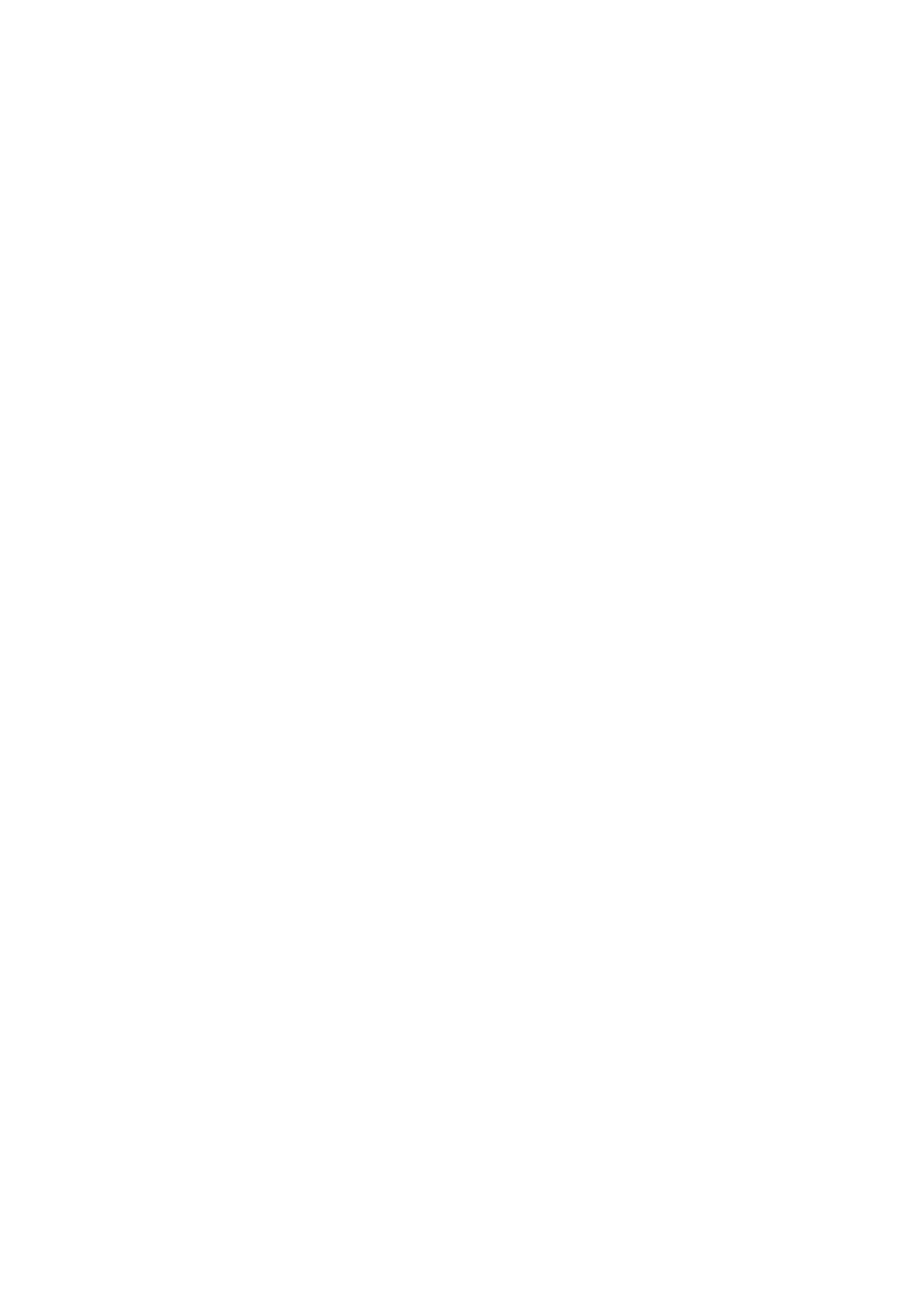## منابع

۰۱ قرآن کریم ابن تيميه، مـنهاج السـنّة النـبويّة، تـحقيق: عـبدالله مـحمود، بـيروت، دارالكتب العلميه، بي تا. ابن حنبل، احمد، مسند، مصر، مؤسسة قرطبه، بي¤ا. ابنطاووس، احمدبن موسى، بناء المقالة الفاطمية فـي نـقض الرسـاله الثمانية، تصحيح و تحقيق: على عدناني غريفي، قم، مـؤسسه آل البيت الطَّيْلاُ لأحياء التراث، ١۴١١ ق. ابنءساكر، علي بن حسن، تاريخ مدينة دمشق، تحقيق: مـحب الديـن ابسي سعيد عـمربن غـرامـة عـمري، بـيروت، دارالفكـر، ١٩٩۵ م /  $.51810$ ابنكثير، اسماعيلبن عمر، تفسير القـرأن العـظيم، بـيروت، دار الكـتب العلمية، منشورات محمدعلى بيضون، ١۴١٩ق. ابونعيم اصفهاني، النـور المشـتعل مـن كـتاب مـانزل مـن القـراَن فـي على الثِّالِهِ، تحقيق: محمدباقر محمودي، تهران، سازمان انـتشارات

**Yo**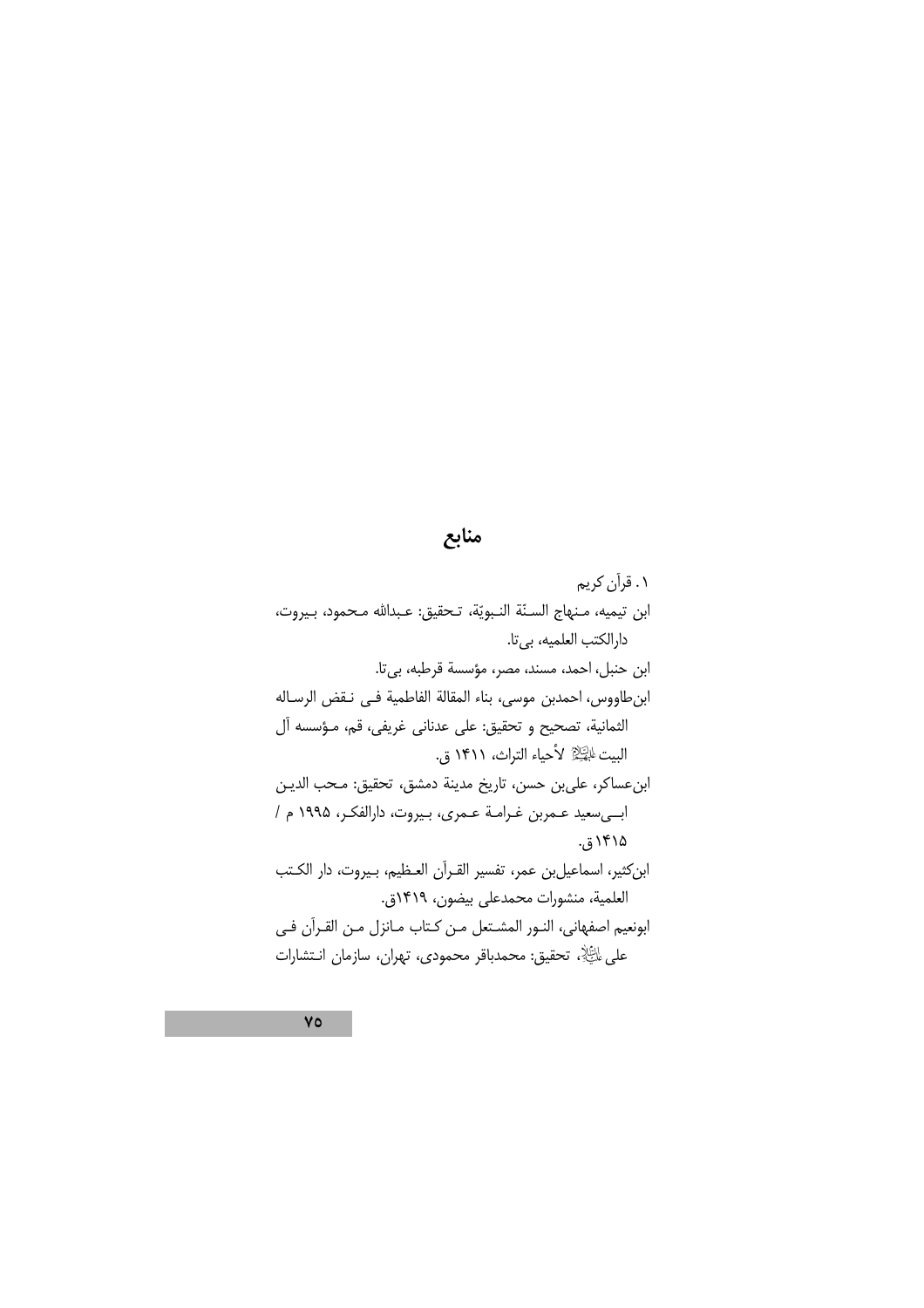## آيات ولايت

 $V\mathcal{A}$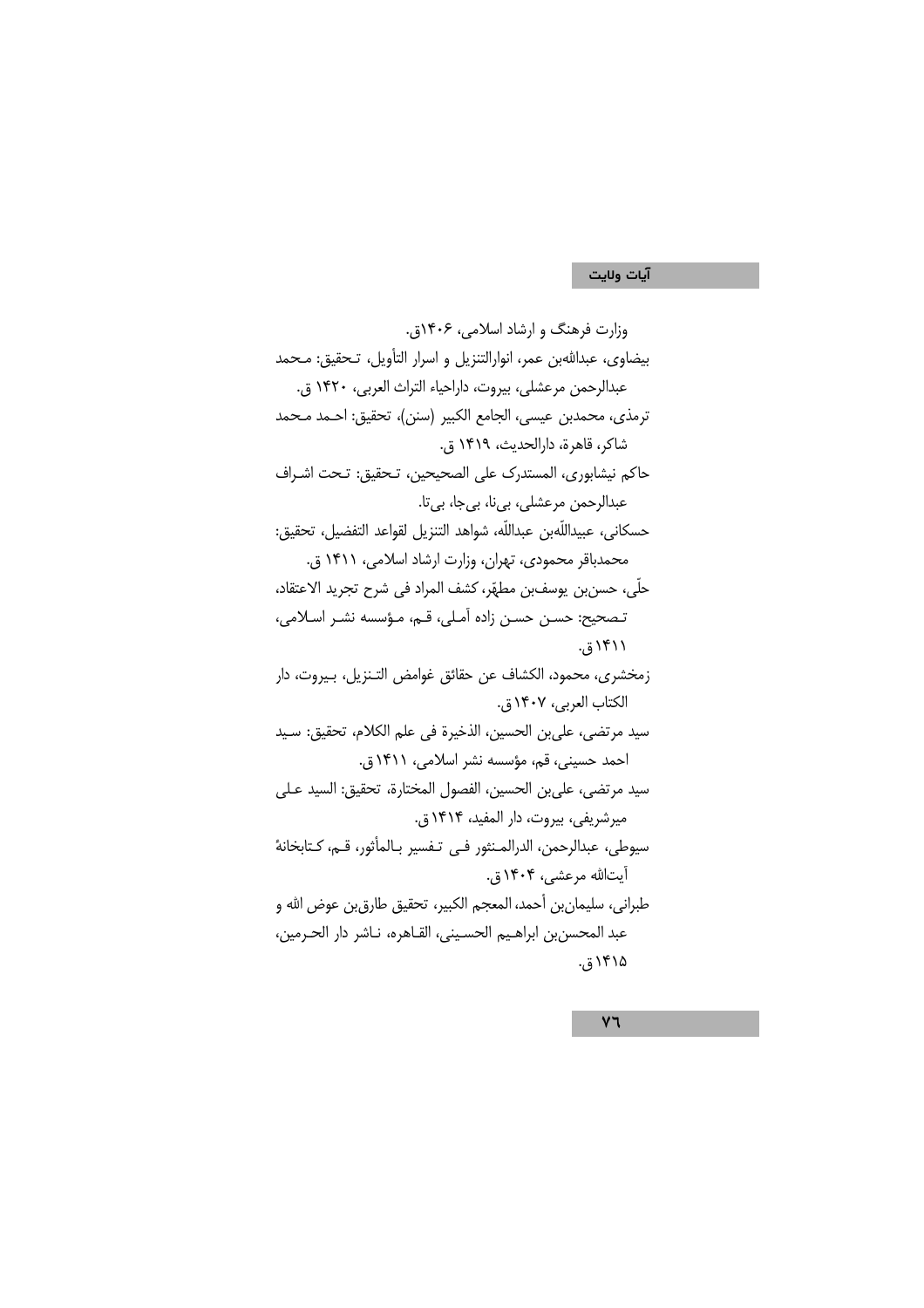## منابع<br>منابع

 $\mathsf{v}\mathsf{v}$